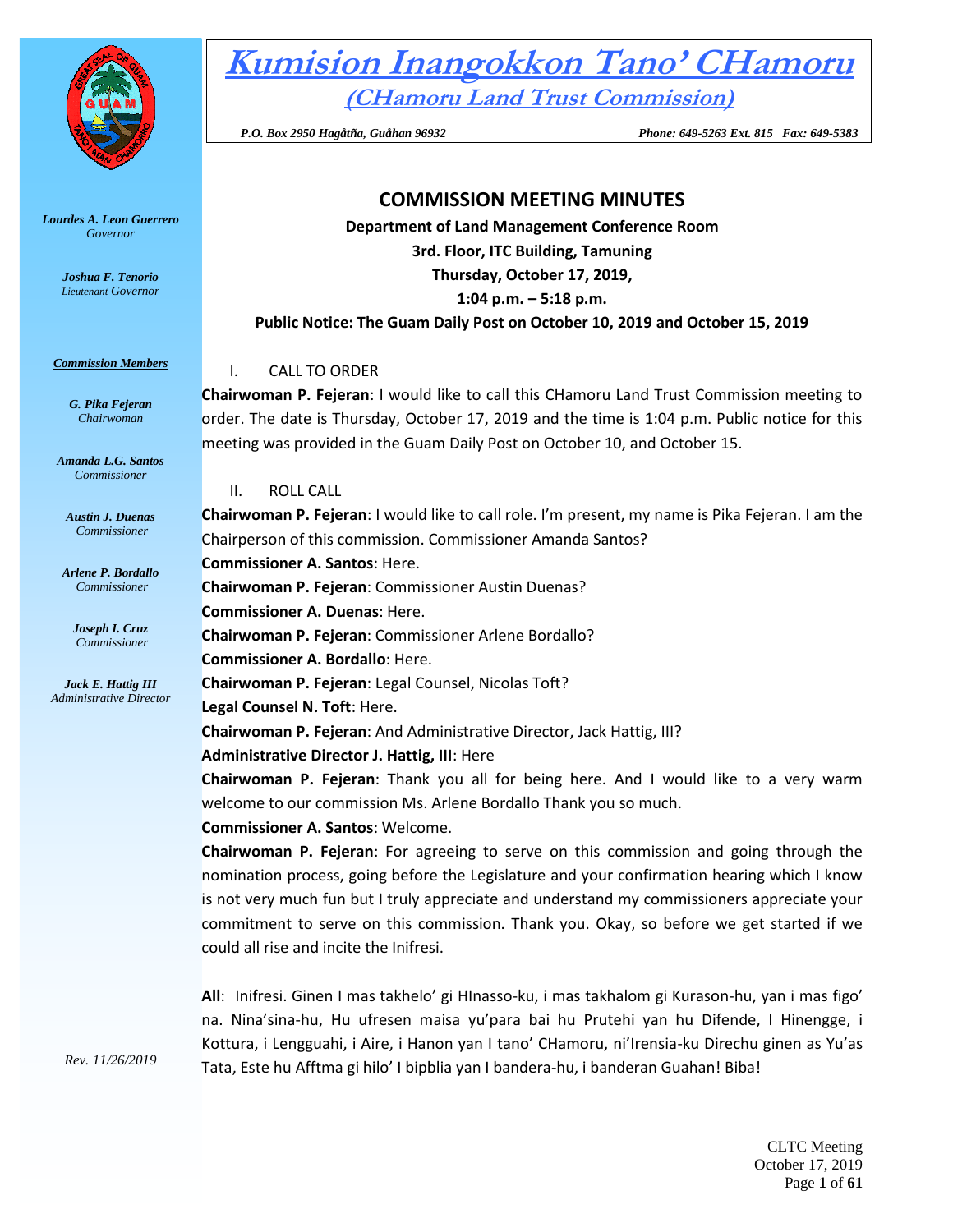(*Translation to English [Guam Pledge] From the highest of my thoughts, from the deepest of my heart, and with the utmost of my strength, I offer myself to protect and to defend the beliefs, the culture, the language, the air, the water and the land of the Chamorro, which are our inherent God-given rights. This I will affirm by the holy words and banner, the flag of Guahan!*)

**Chairwoman P. Fejeran**: Biba! **Unknown**: Biba.

### III. APPROVAL OF MINUTES

**Chairwoman P. Fejeran**: Okay thank you everybody. Moving on down our agenda approval of minutes. On our agenda we have July 18 2019 meeting and I received a request to table that, so I would like to table that item and I also like to remind the Director we do have our June 6 meeting minutes that I don't think have been approved yet. I know these meeting minutes are sometimes are over a hundred pages long and its… you guys work very diligently to transcribe every word we say so I understand and I know that you have been so busy so not a problem we can table that for next time. As we as I mentioned as soon as they get done go ahead and send it over to us so that the Commission can start reading through it. It's really difficult the week of a meeting to go through two hundred plus pages so.

**Administrative Director J. Hattig, III**: Yes ma'am.

IV. OLD BUSINESS

**Chairwoman P. Fejeran**: Thank you. I really appreciate it. Alright so next item on the agenda is old business. Before we get started, I want to make note of the affidavit of disclosure from our Administrative Director. The affidavit of disclosure states the CLTC provides reports that there are no conflicts in the third degree of consanguinity to any of the CLTC applicants schedule to be heard on October 17, 2019 and then there is a list of twelve individuals that are listed and a signature from the Director so that means for those that are seeing hearing this for the first time what this does is tells us that there is nobody on the staff or Commission related within three degrees of consanguinity so these twelve individuals are the twelve individuals that we will be looking at their cases today. So, thank you for putting that together.

### *1. Agricultural and Residential Leasing*

### *a. Switched and Transferred Lease List (5)*

**Chairwoman P. Fejeran**: So, the agricultural/residential leasing. We have in our packets five individuals. Five applicants that were on a switched and transferred list. I would like to give a brief history. The switched and transferred leases was a list of 102 leases that were determined to be null and void by the former Attorney General last year I believe her opinion came in May 2018 and what she found what her opinion stated was that applicants who changed places in line and later got a lease because of the switching of places in line, those leases were null and void. We pretty quickly came to find out this switching of applications' rights between different applicants had been a common practice, in fact it went back all the way to 1997. That was when the first transfer was approved. The approval however was only done at the administrative level so those approvals did not come up to the Commission for approval and because of that the switching is not included in our rules and regulations. The Attorney General said any leases that arose after the switch are null and void so for over the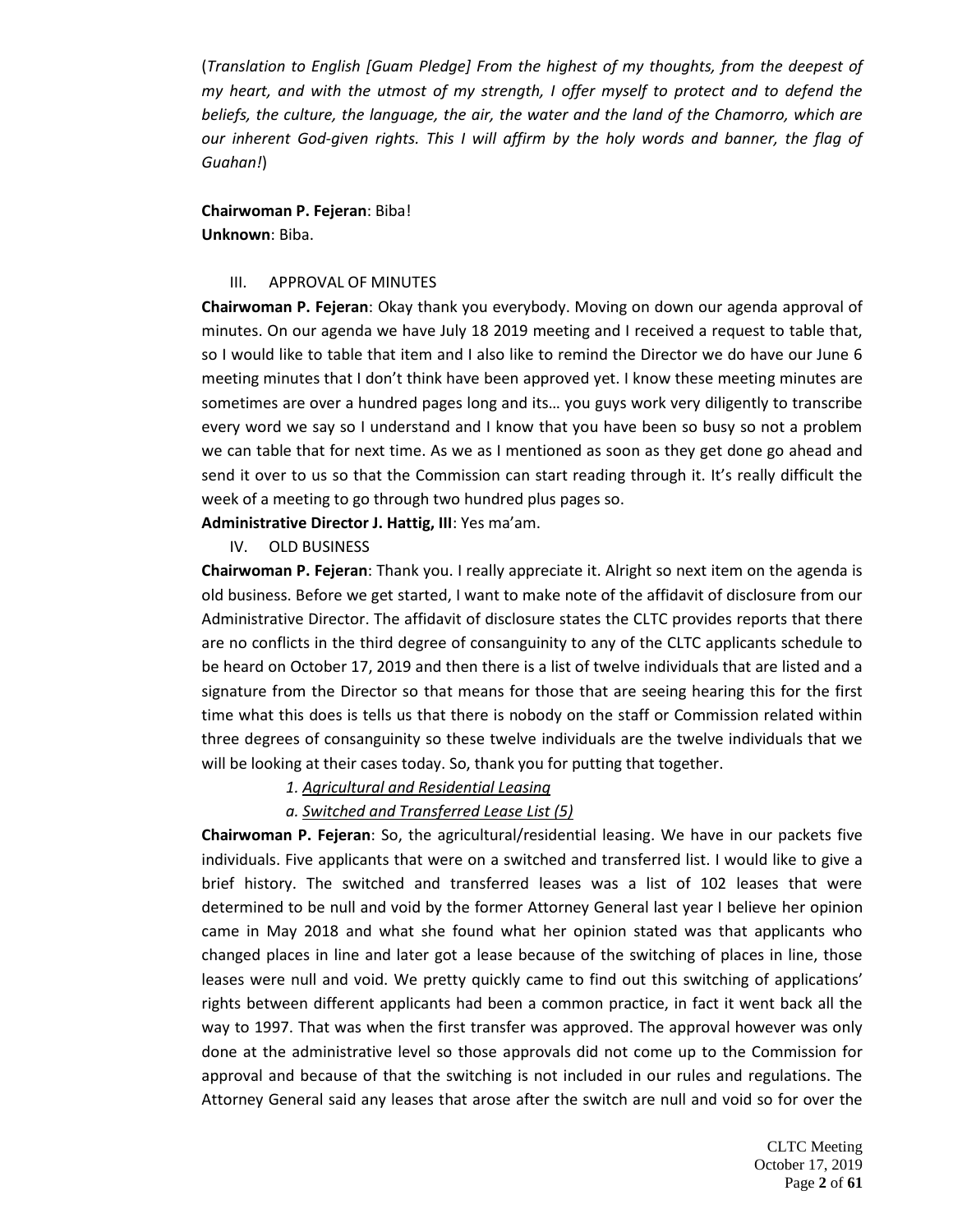last year, we… the staff has really been working hard to determine what each of these very different cases look like and to try and bring it to the Commission for resolution. Let's see once we got this 102 list together and we understood that the switching had been approved at the administrative level since 1997 then I would say the burden of the error lay within the Land Trust, you know. We were…we actually had a process for these application switches that our applicants were fully following and so that the Commission, when all of this came out, said you know we have to find a way to resolve this with the intent of… with the intent of not displacing any of our applicants or lease holders. Okay, because it was our error but we can't do that with a swipe of a pen and so what the Director and staff has done… they've gone through everyone of these cases and they're bringing five before us today so that we can look at the exact chronology of events that led to the switch that led to the lease and then see if there's some way within our current rules and regulations for us to resolve the case. Okay.

### *Robert Celestial and Yvonne Flores*

**Chairwoman P. Fejeran**: So, the first case before us… Director will you have somebody presenting each case or will that be you?

**Administrative Director J. Hattig, III**: There are staff reports written by the land agents. The Land Agent will be accompanying to the table. I also will be filling in some of the information and I've truly gone through every report.

**Chairwoman P. Fejeran**: Okay thank you. So, our first case deals with Robert Namauleg Celestial and Yvonne Borja Flores. Before we begin, I would like to just state for the record that Mr. Celestial is related to my father although distance cousins you know on Guam we're related. So, I want to state for the record he is not within my third degree of consanguinity but just full disclosure. Okay. Thank you and welcome. So, I think you can begin Jhoana.

**Land Agent II J. Casem**: Good afternoon Commissioners. We have before you Mr. Robert Celestial and also Yvonne Flores both are on the application and lease. Currently Mr. Celestial is occupying on Tract 1021, Block 3, Lot 15-1, Dededo and you do have a map provided on the second page. So, before you, we are requesting first a termination of lease current lease, number two request to be named successor to Ms. Yvonne M.G. Blas, and third a request for lease issuance to under Mr. Robert Celestial and Yvonne Flores. So, based on the research in file and going over you know everything that has been submitted Ms. Yvonne Blas is the original applicant dated December 02, 1995 at 10:15 with application number 139. Her designated benefactors are her grandsons however are unqualified based on Public Law 23-58 under Section point Section 5.8, then we have the takeover applicant.

**Chairwoman P. Fejeran**: I'm sorry Jhoana. I'm sorry I'm going to stop you there. So, this is two different items we're talking about? Ms. Yvonne Blas was the original applicant from 1995?

**Land Agent II J. Casem**: Ms. Yvonne M.G. Blas.

**Chairwoman P. Fejeran**: Okay. And she…

**Land Agent II J. Casem**: She is the original applicant.

**Chairwoman P. Fejeran**: She designated a grandson?

**Land Agent II J. Casem**: She designated two of her grandsons as the benefactors however, based on the…

**Chairwoman P. Fejeran**: Sorry is this for the lease or application?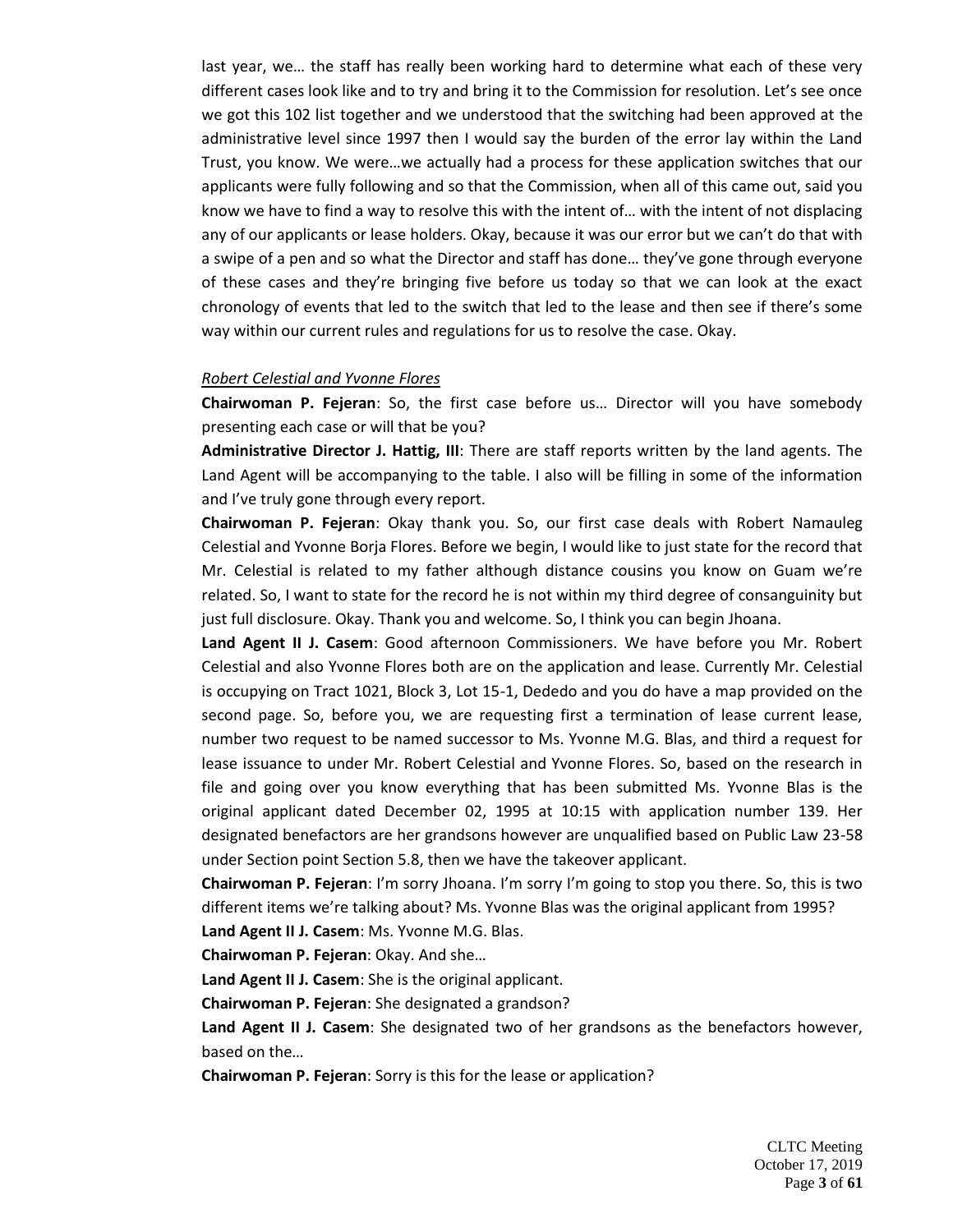**Land Agent II J. Casem**: Just during our interview process we asked the applicant who would you designate as your beneficiary and based on the file she designated two of her grandchildren, her grandsons. Based on 5.8 that is not applicable because they are not part of the [inaudible] what's under 5.8 as a successor.

**Chairwoman P. Fejeran**: Okay let me pull that out. I just want to make sure we all following the law here. That is a lot of information. This this is the rules and regulations for residential and agricultural leasing and section 5.8 says that an applicant can designated a relative qualified under the Act to include husband and wife, children, widows or widowers of the brothers and sister, or nieces and nephews to succeed to the applicant's application rights upon the death of the applicant. So according to that rule section 5.8 the designations of the grandsons was…

**Land Agent II J. Casem**: Deemed unqualified.

**Chairwoman Pi. Fejeran**: Deemed unqualified. Okay, because the grandchildren are not listed in 5.8.

**Land Agent II J. Casem**: Yes ma'am.

**Chairwoman P. Fejeran**: Okay.

**Land Agent II J. Casem**: Moving forward, takeover applicant Mr. Robert Namauleg Celestial. His takeover application date and time is May 1, 2000, I mean 16, 2001 at 3:49 p.m. He had his own application based on research. In August 28, 2008 a request from Robert Celestial and Yvonne M.G. Blas to do a switch of date and time. October 20, 2008 Mr. Robert Celestial requesting to change application type from residential to agricultural. October 21, 2008 Administrative Director Joseph M. Borja approved the switch of date and time between Mr. Celestial and Ms. Blas also approving change of application type, adding of the spouse and change of beneficiary as indicated in the status information sheet. January 13, 2009 utility authorization was issued to Mr. Celestial by the CLTC office. January 26, 2009 Notice of Intent to Award was issued as well as the survey authorization issued for a portion of Lot 10122-R18 for Dededo for no more than two acres. April 27 and 29 of 2009 CLTC conducted a site inspection on the lot assigned to Mr. Celestial within Lot 10122-R18 Dededo and found there was another individual occupying on the property. May 13, 2009 a letter written from Mr. Celestial to the administrative director, Jessie Garcia, indicating the individual occupying on the assigned lot and requesting for a different lot. February 8, 2010 Mr. Celestial paid the ninety-nine dollars for the lease fee payment and November 11, 2011 a lease signing for a portion of Lot 15-1, Block 3, Tract 1021 Dededo and this was recorded under Land Management under 829575. In 2010 no specific date indicated a survey authorization was issued for two acres under a portion of Lot 7150 Yigo. January 4, 2012 a survey contract issued between Mr. Celestial and surveyor Ray Cruz for Lot 15, Block 3, Tract 1021 Dededo for two one-acre properties. July 10, 2013 request for additional acreage was approved by the Administrative Director the late Monty Mafnas. July 20, 2015 an addendum reflecting the completion of the map under issuance number 880689. August 21, 2018 inspection report follow through CLTC indicating the lot is maintained, and there is a concrete structure on the property. April 18, 2019 Mr. Robert Celestial appeared before the CLTC Board of Commissioners during a follow-up on his lease and property. So, based on the findings we you know based on Public Law 23-38 section 5.8 as you stated earlier the benefactor to Ms. Yvonne are deemed unqualified. Also, section 5.8 it is indicated the absence of such a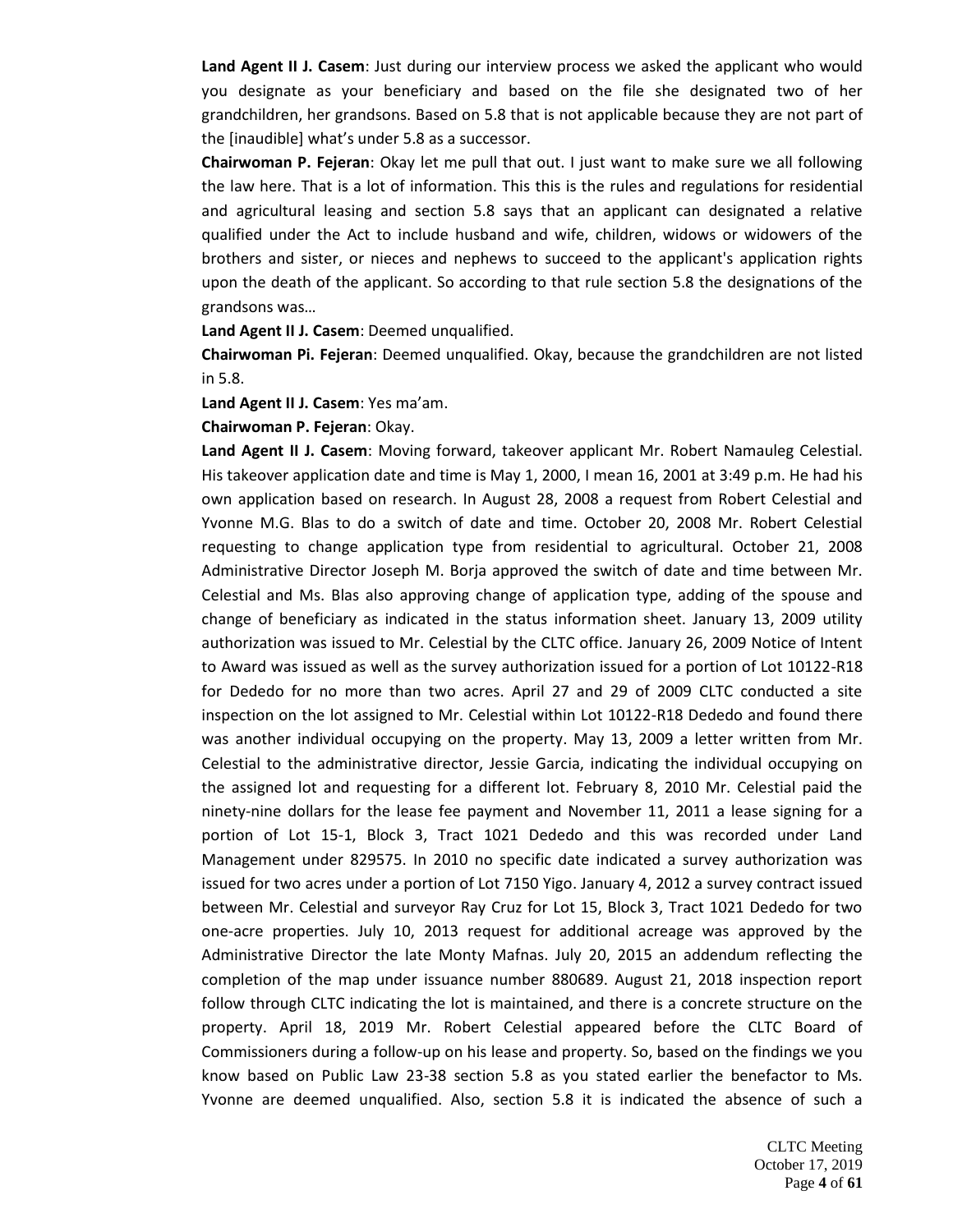designation, the Commission may designate, in its absolute discretion, a successor from among the applicants for succession to the application rights of the deceased applicant in the order named in this paragraph. So here we are going back and are requesting for termination of the lease and Mr. Celestial to be named the successor to Ms. Yvonne so that we can forward to do a proper lease issuance under Mr. Celestial and Ms. Flores.

**Chairwoman P. Fejeran**: Thank you Jhoana. So, Ms. Yvonne Blas has passed away? **Land Agent II J. Casem**: Yes ma'am.

**Chairwoman P. Fejeran**: Between the time she transferred to Mr. Celestial to today?

**Land Agent II J. Casem**: Yes ma'am.

**Chairwoman P. Fejeran**: Okay and because she's passed away, the beneficiary she designated which does not follow in line with section 5.8. It's basically as if she left no beneficiary.

**Land Agent II J. Casem**: Yes ma'am. We did make attempts to contact based on the numbers provided in Ms. Yvonne's file to those numbers provided however, we were unsuccessful in contacting anybody that was listed in her file.

**Chairwoman P. Fejeran**: Okay and nobody has come forward to request anything having to do with Ms. Yvonne Blas.

**Land Agent II J. Casem**: No ma'am.

**Chairwoman P. Fejeran**: Okay. Thank you. Okay.

**Commissioner A. Duenas**: Sorry, on the relationship between Mr. Celestial and Ms. Blas is? Excuse me. The relationship with Ms. Blas.

**Mr. R. Celestial**: She was my cousin.

**Commissioner A. Bordallo**: Who is Ms. Yvonne Flores?

**Mr. R. Celestial**: She she's my wife.

**Chairwoman P. Fejeran**: Okay. So, Mr. Celestial am I right in my statement in the beginning that back when you switched with your cousin Ms. Blas, the request came in 2008… back when that happened there was a pretty well laid out procedure for you to follow.

**Mr. R. Celestial**: Yes.

**Chairwoman P. Fejeran**: In order for that transfer of rights to be approved.

**Mr. R. Celestial**: Yeah. As a matter of fact, Mr. Joe Borja, the other Michael Borja, he instructed us to get this form and have it notarized. So, we went ahead and got it notarized and then we took it back to him and he went and got it approved so that was when we went and followed his instructions and we thought that everything was kosher at that time and here we are today.

**Chairwoman P. Fejeran**: I can imagine your anxiety, your stress, and your worry especially to find out that you were on that list of null and void. It's been over a year. I think that you came here today so that we can resolve this.

**Mr. R. Celestial**: Thank you so much. I really appreciate it. I would really like to close this have closure. Something hanging like this is very difficult. It does weigh in on our thoughts every day. We had no clue as to what's going on. I want to thank you for all the work, you especially. You kind of settle our concerns. I say you are working hard not only for me but for rest of all the lessees.

**Chairwoman P. Fejeran**: Well. Okay. You know I don't know when Ms. Blas passed away but I did see the notarized document. Actually, first you and her wrote a letter together and you both signed it.

**Mr. R. Celestial**: That's correct.

**Chairwoman P. Fejeran**: But then in order to make it official you did come in and had this, as you mentioned, this CHamoru Land Trust Commission form signed and notarized so we have to take it that it was Ms. Blas' wish that you take her application and all the rights that went all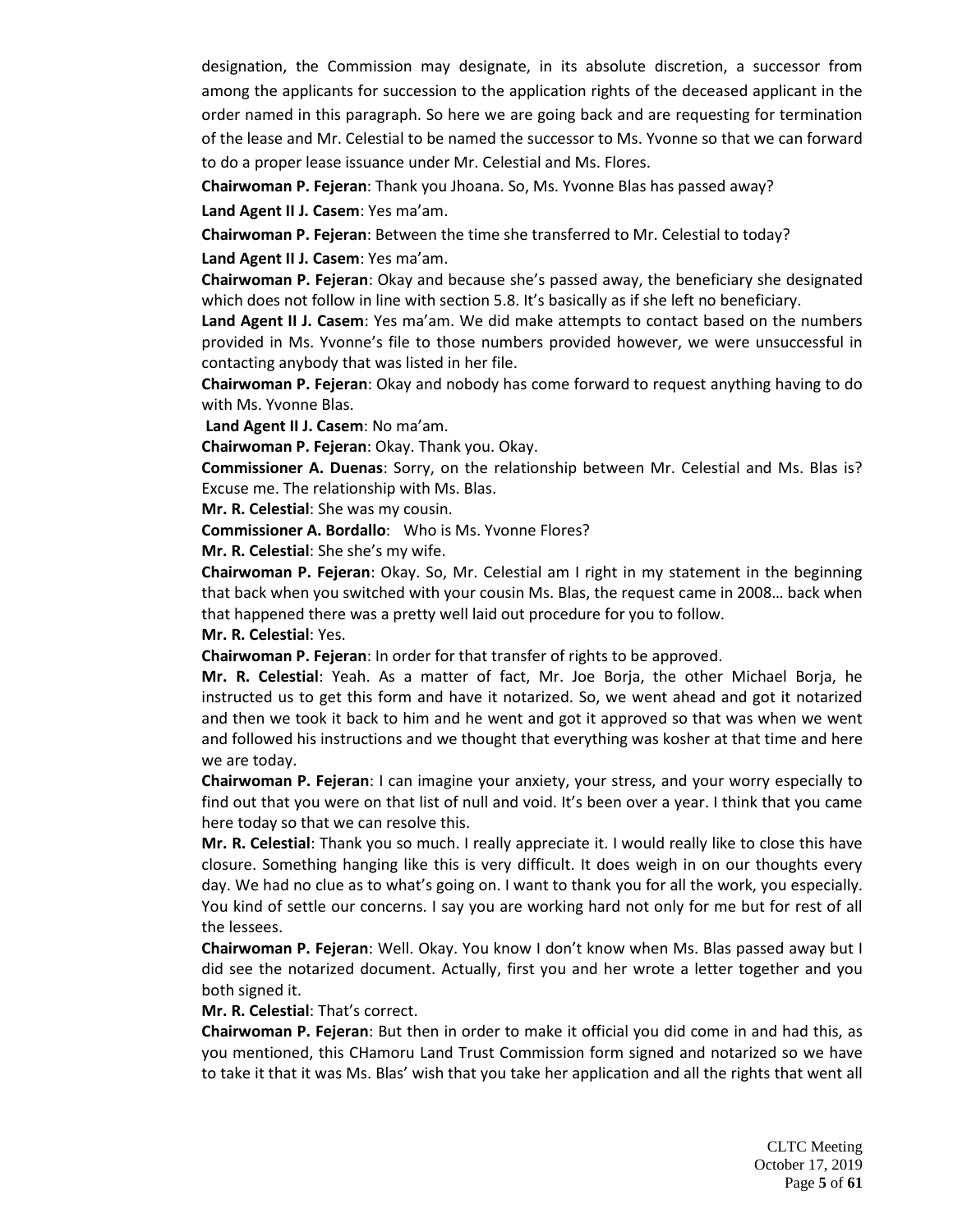with it. It was her intent for you to have properties that you can farm and live on and can you describe your property today?

**Mr. R. Celestial**: It's a beautiful two acres. We had to run our water three hundred yards from our meter. We put the meter in the front. It's been exciting for the first three years. I built a small shack. My wife and I moved in grandkids. It's a pretty small shack 10 by 10. Lived there for half a year. Built a 10 by 20. We didn't have an outside shower so I used one of my plastic sheds. Just ran a pipe through it, our shower for three years. As we got a permit to selfconstruct our home and it got approved it took me another three years to self-construct. It's not easy especially when you're on a fixed income and my wife is retired also from the Navy at a hundred percent disability and myself, I am retired Army. So, I want to thank God that he gave us enough strength and energy to live this long so we could accomplish our goal. We have like about 70 ducks. We have a lot of chickens. We grow avocados, lemons, åbas, [inaudible] and almost every family member that comes out to the ranch is really impressed with it because of what we've done to it. They always asked how did you do it. With the grace of God because you know we really appreciate what the CHamoru Land Trust Commission has done for us, giving us a place. I just… we wanted to show our appreciation with what we can do with the property and that's why we did that and I always invite each and every one of you to come see it because we really worked hard on that property and I hope and pray I could only speak for myself. That's… I never really had anything that I…. by having this I really wanted to show my appreciation, you know, help the other, you know, the other people who said it can't be done, you know. We struggled. Imagine a small shack out there, just tin and two by four, running a hose. You know I can really say you can do it and as time goes on, we progress and we're blessed. Thank you for this opportunity to share that and I want to thank Mr. Hattig for coming out and seeing the place do he could really understand the hard work my wife and I, my family you know really shared what we can do. So, thank you again.

**Chairwoman P. Fejeran**: Thank you Mr. Celestial.

**Commissioner A. Bordallo**: [Inaudible] I would like to allow Mr. Celestial and Yvonne Flores to… for us to approve the lease.

**Mr. R. Celestial**: Si Yu'us Ma'åse'.

**Chairwoman P. Fejeran**: Okay. Thank you. I would also like to do that. We just have to make sure we're doing it in the right way because we don't want to put you Mr. Celestial in a position down the line where you again are being questioned how you got your lease right.

**Mr. R. Celestial**: I understand. I totally understand. I'd like to make a correction also, if it is a correction.

**Chairwoman P. Fejeran**: Sure.

**Mr. R. Celestial**: She said Lot 15-1. I have the new map here for the entire two acres. Its Lot 15, Block 3, Tract 1021. I don't know if that is a correction or if you guys had the new.

**Commissioner A. Duenas**: I'm sorry could you repeat that.

**Mr. R. Celestial**: Lot 15, Block 3, Tract 1021 because I notice the map up there it's in red, its half. So, it's the whole entire two acres. Oh, you see my house.

**Chairwoman P. Fejeran**: Thank you for that correction. [Inaudible] So I did see on the lease it has 15-1. I think that is something we are going have to go in and check.

**Mr. R. Celestial**: I believe there is an addendum.

**Chairwoman P. Fejeran**: Addendum…from 2015 or a most recent addendum.

**Land Agent II J. Casem**: Madam Chair based on the recorded map it indicates Lot 15-1 so we based ourselves on the recorded map on the second page.

**Chairwoman P. Fejeran**: On our packet.

**Land Agent II J. Casem**: Yes.

**Chairwoman P. Fejeran**: Okay. 15-1 on this recorded map is showing the whole two acres. It's just maybe…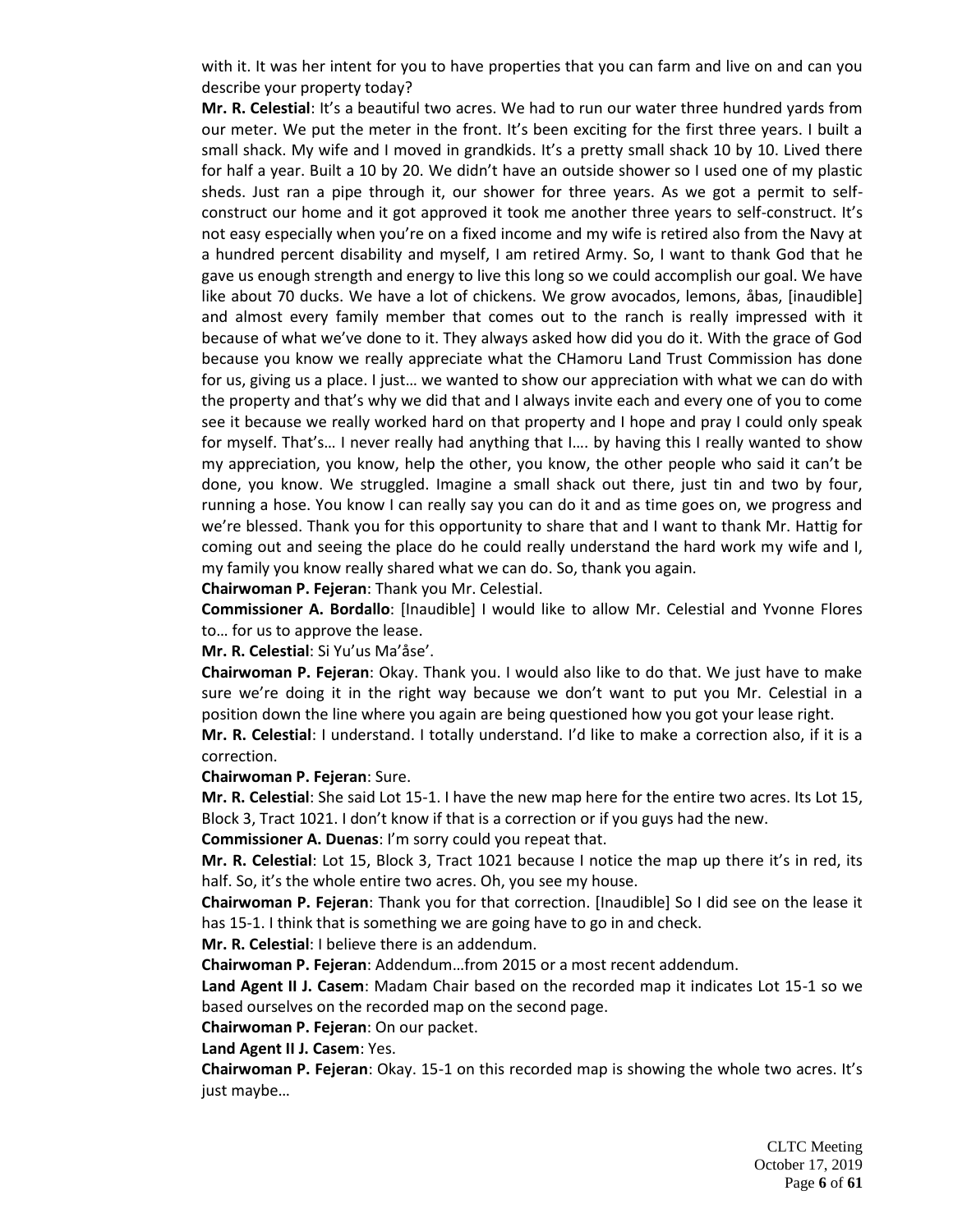**Land Agent II J. Casem**: Possibly the master plan because we're still doing updates to it as it is a working copy. So, on the master plan it looks like it's not consolidated yet however, we do go by the recorded map.

**Chairwoman P. Fejeran**: Okay. Okay. So indeed, the lot is Lot 15-1.

**Mr. R. Celestial**: Chairman, chairman. This is the recorded map for the whole entire. [Inaudible]

**Land Agent II J. Casem**: This is just parcel.

**Mr. R. Celestial**: So, you have the whole entire thing. Okay. Appreciate it. Thank you.

**Chairwoman P. Fejeran**: Okay. Does the Commission have any questions or are they on the same page?

**Commissioner A. Duenas**: [Inaudible] First of all thank you that you for taking such good care of this property and all the hard work you have done to it and your patience with the CHamoru Land Trust in trying to correct what had happened. I definitely want to make sure that I stand that you should have this lease because you've done such a good job. I understand you've done everything that you were told to do.

**Mr. R. Celestial**: Yes.

**Commissioner A. Duenas**: That was the impression. I just want make sure everything is in order so that you don't have to come back in a year trying to fix this. I want to check with Legal Counsel if the process of terminating the current lease and naming Mr. Celestial as the benefactor to the application and issuance is doable.

**Legal Counsel N. Toft**: Well I think the based on the AG's opinion there was already a finding of voidance of any of the switches. That's kind of what we dealing with is that I don't think we would necessarily have to find the cancellation of a prior lease. Just by operation of the opinion of the AG all those became null and void. As far as re-issuance, what we run into is a weird situation that we've been kind of kicking back and forth on our end and its this language of 5.8. So just to give kind of a background on it if somebody had a lease and wanted to name someone to succeed those under 5.9 name anyone who qualifies under the rules having CHamoru ancestry. 5.9 there is this really bizarre language that says that is an applicant may designate a relative qualified under the Act to include husband and wife, children, widows or widowers of the brothers and sister, or nieces and nephews to succeed to the applicant's application rights upon the death of the applicant. Now it's not readily apparent whether or not that's exclusive language in that it denies the ability of any other relatives to apply and it creates these really bizarre situations because you see up there like a widower of the brother of the applicant could possibility be a designee but something the brother himself cannot or the person's parents cannot. It just creates these bizarre gaps as far as who can and cannot be a relative qualified under the act. So that's one way of interpreting. There are two ways to interpret this one is that is the absolute list that those are the only potential people that can qualify. The other interpretation is that is kind of an exemplary list where under subsection one it provides kind of an order you go through but is not necessarily exclusive, that it could just be a relative qualified under the Act and that part that says to include cousin, wife, etc. etc just the way of kind of designating the order of hierarchy of who would potentially succeed. The first interpretation the exclusionary one that the Board who not the ability to name a brother, a parent, cousin. In the second one they would have that ability just subject to the list of who would get priority under the subsection. Do you see what I'm saying there? I honestly think I don't think any interpretation really has merit over the other it just the way the Board decides to interpret it I believe at this point because it's very ambiguous language and it's something that we discussed before when we were talking about an attempt to amend the rules. This is something that definitely needs to be address but until the time it is. I think we should make a decision on how we want to deal with it based on our judgement. **Chairwoman P. Fejeran**: Okay. This would basically set the precedent.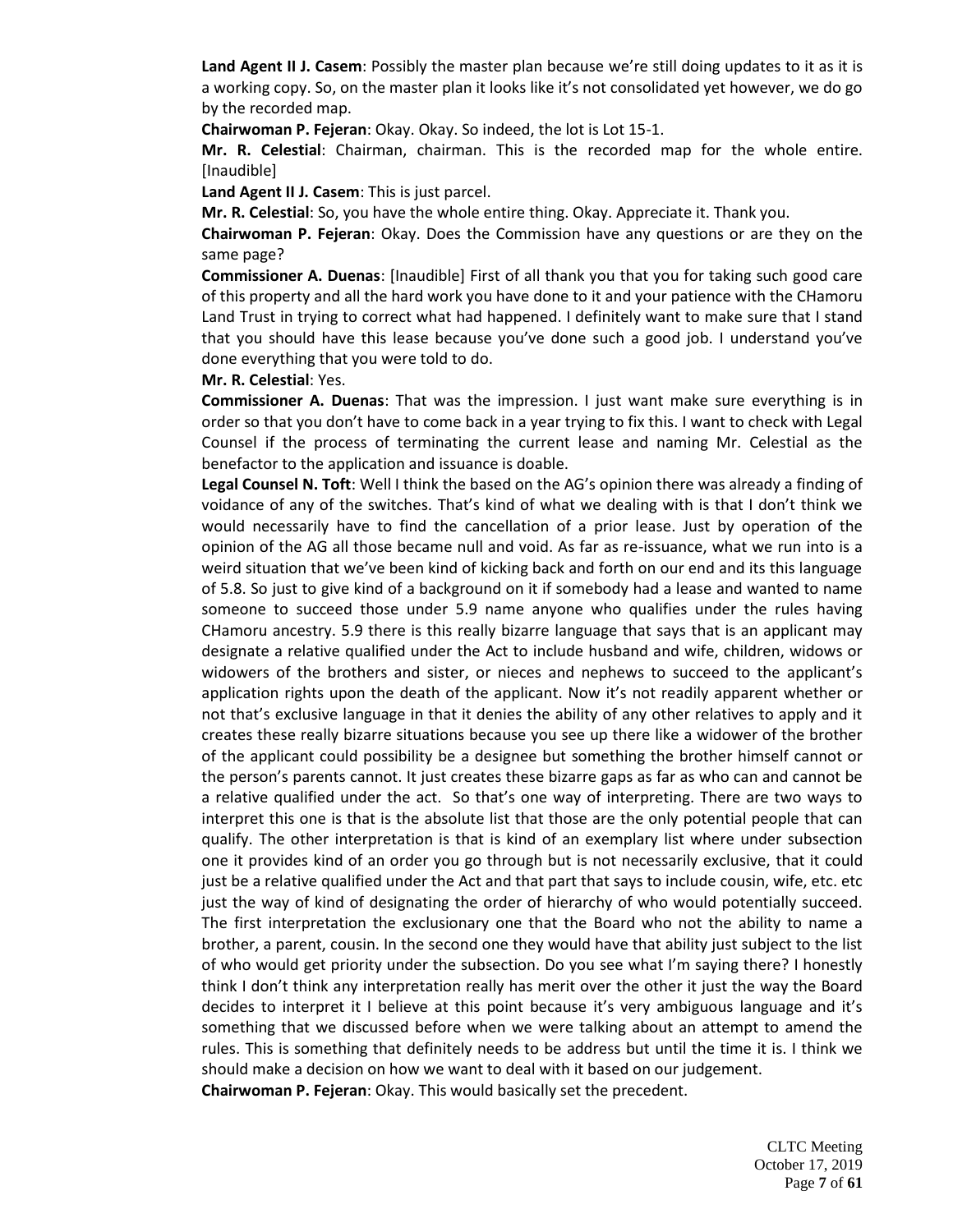Legal Counsel N. Toft: For the next, I mean we have... it's not just limited to the 102 cases because they are people who, we do have applicants who have designated their brother or their sister or their parents and that we will run into this issue not just in these transfer switches type things but people who don't know who come in, and there's this sort of bizarre language in the statue that is kind of a little bit backwards, who may not know this until it's too late. So, I think for deciding it now but also making sure in the future when we do get the chance to go over the rules and regs again or provide additional rules and regs we address this. Just to make it extremely clear instead of kind of let's make the policy decide now which way we're going to go and stick with it.

**Chairwoman P. Fejeran**: Okay. So, the option presented today is to… Well first of all the switching of the two applicants null and void, go back in line.

#### **Legal Counsel N. Toft**: Yes.

**Chairwoman P. Fejeran**: Which leaves Mr. Celestial as a 2001 applicant and Ms. Blas' application 1995. Now that we are both back in line, we have to figure out how do we work within the rules and regs.

**Legal Counsel N. Toft**: As to designate him as the successor.

**Chairwoman P. Fejeran**: Either we designate him as the successor, yeah designate him as the successor or now that he is back in line issue a lease to that application. Last year… it was last year when we also found out that all of our leases, not just the null and void, were voidable because they didn't have Commission approval or signature, right? At the time we looked at this huge list and ratified all of them. Ratified the ones for applicants in 1995 and also ratified leases that applicants from 1996 and on up received. So, because of that and knowing this case, would we be able to say okay you're back in line. I guess you have this lease and we would ratify it or we would have to issue a new lease.

**Legal Counsel N. Toft**: I think we would have to issue a new lease and go with option one because the null and void effective the transfer would also undermine the lease as well.

**Chairwoman P. Fejeran**: Okay. So that would be a second option. We're leaving this application as is.

**Administrative Director J. Hattig, III**: I could also… we are running into an issue of leases that were issued that weren't recorded. That is the reason why I am requesting a termination of the lease because we can't have two leases recorded one on top of the other on record. So, I think the cleanest way is [Inaudible]. That's why the recommendation is to issue the termination first then, because that's the one that is in error I guess, then designate him as the beneficiary because he's from… he is the one that is applying to the rights now, and then thirdly, would be to when he… when we can effectuate that as true. We delegated that responsibility to me to take over right, subject to the laws. So, once I sign that today and you could actually also approve the lease, we could work with him to consummate the lease afterwards legally. So initially I requested a reversion, an actual motion to nullify the transfer the switch of date and time because that action we know to be illegal. So that would demonstrate the Commission's willing to correct a wrong, right? After that we terminate the lease, right? I would actually like to have Mr. Celestial fill out an affidavit to that effect knowing that he going… he's understanding that he's going to be issued a lease but he would fill out an affidavit, a sworn statement stating that he agrees with the termination and then right then and there too the designation papers would also be approved by the Commission then the lease would be issued by the Commission in that order. That was my full recommendation subject to Board's…

#### **Chairwoman P. Fejeran**: Okay.

**Commissioner A. Duenas**: Are you okay with us terminating the lease, going through the process, issuing a new lease? Is that something you are okay with?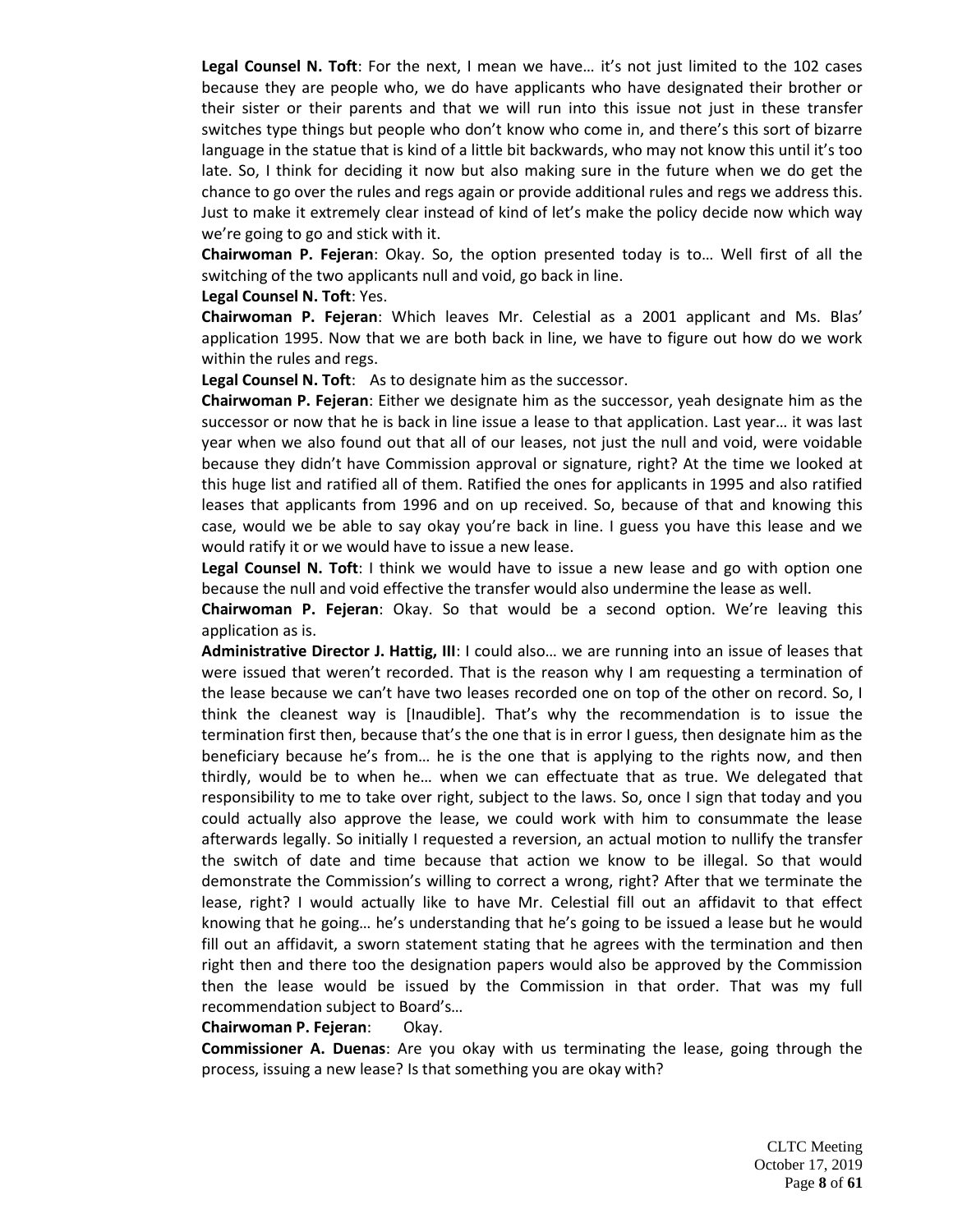**Mr. R. Celestial**: [Inaudible] it's not like terminate the lease today and then next week lease up. Things happen within days, even hours. So, is that okay? Would that be alright to do that? Like terminate the lease and go ahead. Okay. Thank you. [Inaudible] Yes, I agree.

**Commissioner A. Bordallo**: I will withdraw my…

**Chairwoman P. Fejeran**: Okay.

**Commissioner A. Duenas**: Motion to terminate the lease for Mr. Robert Celestial on Tract 10123, Block 3, Lot 15-1 in Dededo.

**Chairwoman P. Fejeran**: Motion made.

**Commissioner A. Santos**: I second it.

**Chairwoman P. Fejeran:** And seconded. Further discussion?

**Commissioners**: None

**Chairwoman P. Fejeran**: All those in favor?

**Commissioners**: Aye

**Chairwoman P. Fejeran**: So, the ayes have it. Okay. So that was the formal termination of the lease that was already found to be null and void, right? Okay.

**Commissioner A. Duenas**: Do we have to make any motion regarding switch date and time? **Chairwoman P. Fejeran**: Yeah.

**Legal Counsel N. Toft**: No because that's covered by the termination.

**Unknown:** Okay.

**Commissioner A. Duenas**: So, motion to designate Mr. Robert Celestial as the successor to Ms. Yvonne MG Blas' application number 139.

**Chairwoman P. Fejeran**: Motion made.

**Commissioner A. Santos**: I second it.

**Chairwoman P. Fejeran**: Seconded by Tan Amanda. Further discussion?

**Commissioners**: None.

**Chairwoman P. Fejeran**: Just for clarification this is…this can be done through our rules and regs section 5.8. The Commission may designate in its absolute discretion, a successor. Okay. Thank you. All those in favor?

**Commissioners**: Aye

**Chairwoman P. Fejeran**: The ayes have it.

**Commissioner A. Duenas**: I'm sorry one more thing Nick. Do we need to terminate his application as well?

**Legal Counsel N. Toft**: I think that can be done. That would be done administratively now that he has… he is essentially getting the lease.

**Commissioner A. Duenas**: Okay.

**Legal Counsel N. Toft**: Based upon the naming of the succession.

**Commissioner A. Duenas**: Okay. So, we can go ahead motion to provide a lease?

**Legal Counsel N. Toft**: Correct.

**Commissioner A. Duenas**: Okay. Motion to provide a lease to Mr. Robert Celestial for Lot 15-1, Tract 1021, Block 3 in Dededo. Sorry I got it backwards but.

**Chairwoman P. Fejeran**: Motion…

**Administrative Director J. Hattig, III**: I'm sorry. Can you just maybe restate the motion to provide for an agricultural lease?

**Commissioner A. Duenas**: Sure.

**Administrative Director J. Hattig, III**: To clarify.

**Commissioner A. Duenas**: So, motion to provide an agricultural lease to Mr. Robert Celestial for Tract 1021, Block 3, Lot -15 sorry Lot 15-1 in Dededo.

**Chairwoman P. Fejeran**: Motion preceded.

**Commissioner A. Santos**: I second it.

**Chairwoman P. Fejeran**: Motion made and seconded. Further discussion?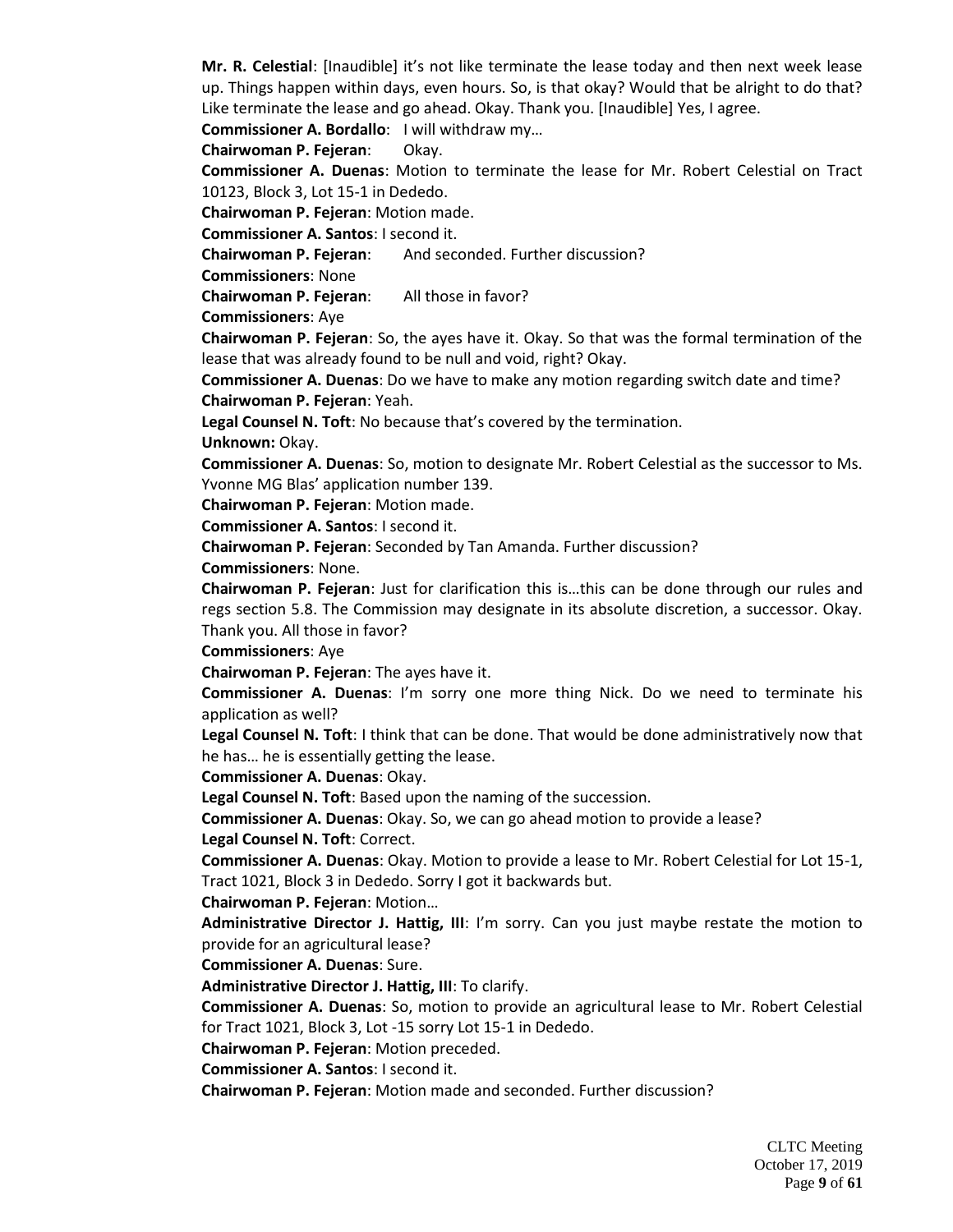**Commissioners**: No

**Chairwoman P. Fejeran**: All those in favor?

**Commissioners**: Aye

**Chairwoman P. Fejeran**: The ayes have it. Okay Mr. Celestial all those motions basically stay where you are. You are going to have a legitimate lease. Thank you for working through us, working through this with us and being so patience and most especially thank you for using the trust the way it is meant to be.

**Mr. R. Celestial**: You're most welcome. My wife will be so happy to hear that. She's a disable vet and is bed-ridden. So, she will be happy to hear that. Thank you.

**Chairwoman P. Fejeran**: Congratulations.

**Commissioner A. Santos**: Thank you.

## *Natasha Nicole Duenas Cruz*

**Chairwoman P. Fejeran**: Okay. So, the next case on the agenda is for a Natasha Nicole Duenas Cruz.

**Land Agent II J. Casem**: Before you we have Ms. Natasha Nicole Duenas Cruz. She is coming in as the transferring applicant to original applicant Ms. Julia L. Cruz. Ms. Natasha was actually here prior and she was board approved for the transfer from her aunt Ms. Maria Camacho, Maria EC Camacho. Before you, we are actually requesting for the approval of the designation from Mr. Ted Cruz who was the original benefactor of Ms. Julia Cruz. Requesting that his beneficiary be named as Ms. Maria E.C. Camacho so that was what we didn't do prior to the transfer to Ms. Maria Camacho. The Board did not approve of the change of beneficiary from Ted to Maria however, the Board did approve the transfer of Ms. Maria to Natasha. Yes, and she already has a home loan. She came before the Board requesting for a Guam Housing Loan and that was board approved as well. So, the reason being she was on the list is because of the no Board approval regarding the original benefactor.

**Chairwoman P. Fejeran**: Transferring to?

**Land Agent II J. Casem**: Transferring to Ms. Maria.

**Chairwoman P. Fejeran**: Who then transferred to?

**Land Agent II J. Casem**: Who then transferred to Natasha?

**Chairwoman P. Fejeran**: Natasha. Okay. All those approvals happened prior the Attorney General's opinion, right?

**Land Agent II J. Casem**: Yes.

**Chairwoman P. Fejeran**: The loan guarantee and all of that.

**Land Agent II J. Casem**: Yes. So, the only thing is that there was no board approval coming from Ted to Maria.

**Chairwoman P. Fejeran**: So, Ms… ladies can you state your names for the record.

**Ms. Natasha Cruz**: Hi. My name is Natasha Cruz.

**Ms. Maria Camacho**: and I am Maria Camacho.

**Chairwoman P. Fejeran**: Okay hello. So, Ms. Julia Cruz she passed away in 2004. Was that your mother?

**Ms. M. Camacho**: My mother.

**Chairwoman P. Fejeran**: Your mother.

**Ms. N. Cruz**: My grandmother.

**Chairwoman P. Fejeran**: Your mother, your grandmother.

**Ms. N. Cruz**: Yes.

**Ms. M. Camacho**: Yes.

**Chairwoman P. Fejeran**: So, she passed away in 2004 named Ted Cruz your brother…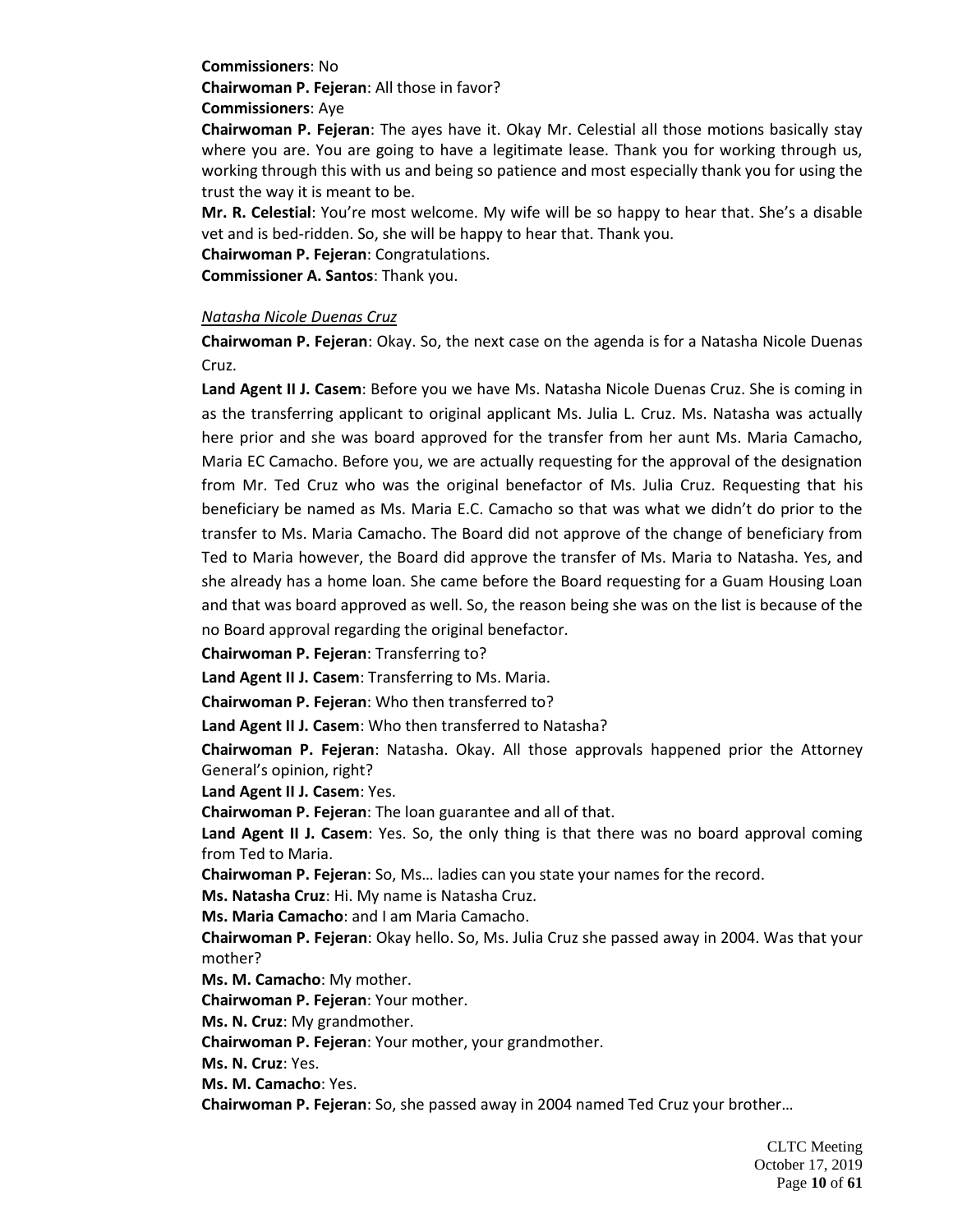**Ms. N. Cruz**: My father.

**Chairwoman P. Fejeran**: and your father as the beneficiary when he was going to be given the application rights, he said I don't want it give it to my sister, Maria.

**Ms. M. Camacho**: Well he had a current Land Trust lease already.

**Chairwoman P. Fejeran**: Okay.

**Ms. M. Camacho**: And doesn't qualify for it.

**Chairwoman P. Fejeran**: Okay I see. He had a lease and you didn't have a lease.

**Ms. M. Camacho**: No.

**Chairwoman P. Fejeran**: Do you own property?

**Ms. M. Camacho**: No.

**Chairwoman P. Fejeran**: You don't own property either.

**Ms. N. Cruz**: No.

**Chairwoman P. Fejeran**: No. This was your chance to get property.

**Ms. M. Camacho**: Yes.

**Chairwoman P. Fejeran**: Alright then. So Jhoana was the transfer from Ted to Maria approved administratively.

**Land Agent II J. Casem**: Yes.

**Chairwoman P. Fejeran**: So, it was approved at the administrative level but didn't come up to the commission level?

**Land Agent II J. Casem**: Yes.

**Chairwoman P. Fejeran**: Okay.

**Land Agent II J. Casem**: There was actually two main benefactors, however it was part of the Administrative Director's decision. There was a written letter indicating that Mr. Ted Cruz is the rightful benefactor so from there, there was just no Board approval to transfer from Ted to Maria. So, we would like to just go ahead and do the termination of the current lease under Ms. Natasha Nicole Duenas Cruz and then do a re-issuance of a lease under her name as well.

**Chairwoman P. Fejeran**: Why are we terminating the lease?

**Land Agent II J. Casem**: We it's from the null and voids so we would have to terminate and issuance of a new lease but we can get Legal Counsel opinion on that. If we don't have to terminate then great.

**Chairwoman P. Fejeran**: I wonder if we can just ratify the designation of the successor from Ted to Maria.

**Legal Counsel N. Toft**: Yeah because it looks like the 2016 action wasn't a transfer of date and time. It was a transfer of the lease. It was just there was back in 2005 the gap in Board approval instead of administrative approval of the designation of successor. Am I reading that correctly?

**Unknown**: Yes. That is correct.

**Legal Counsel N. Toft**: Yeah. It would just be the motion to approve Ted's request to transfer his beneficiary rights to Maria Elenia Cruz Camacho and that I think would…

**Chairwoman P. Fejeran**: But then I see the lease was issued in 2014 to Ms. Maria and then in 2016 she requested to relinquish the lease to Natasha. So that's within the seven year…

**Legal Counsel N. Toft**: Right. Right. So, if the…

**Land Agent II J. Casem**: However, it was board approved.

**Chairwoman P. Fejeran**: It was board approved at the time. Okay because we do have the part in the law that if it's within the seven years you can come and [inaudible] get permission. [Inaudible] Okay. So, the real issue is the lack of Commission approval for Ted Cruz to relinquish to have Maria succeed as the beneficiary right.

**Legal Counsel N. Toft**: Yes.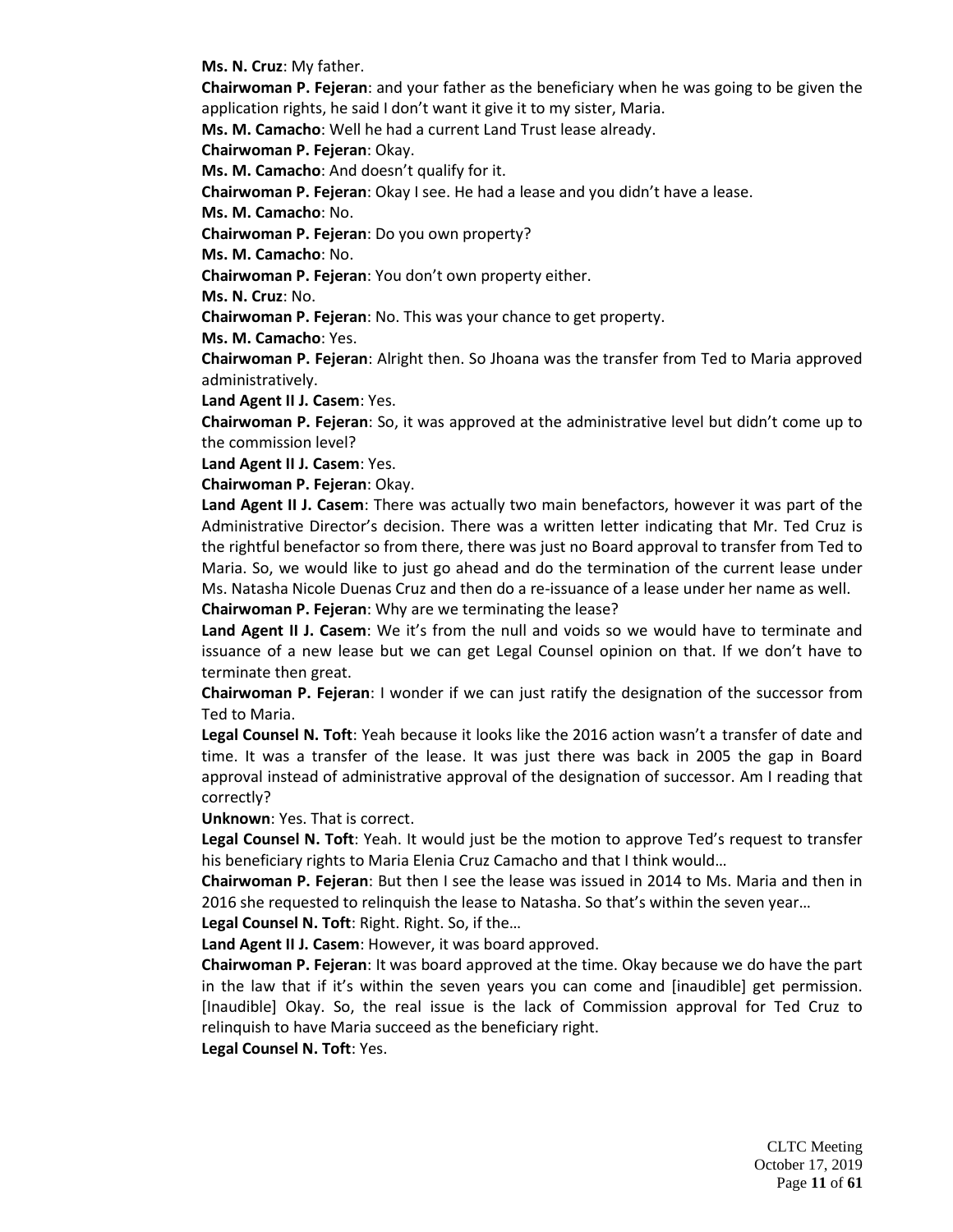**Commissioner A. Duenas**: Motion to ratify the designation of beneficiary of Ted R. Cruz to Maria EC Camacho for, my apologies. I'm sorry do we have an application number? Here we go for application number 1352. I'm sorry is it for the application or the lease? My apologies.

**Chairwoman P. Fejeran**: Application. Right. [Inaudible]

**Commissioner A. Duenas**: For application number 1352.

**Chairwoman P. Fejeran**: So, a motion has been made. I'm sorry can I just restate it? Tell me if I'm correct. To ratify the designation of beneficiary from Ted R. Cruz to Maria Elenia Camacho for application number 1352. Motion made.

**Commissioner A. Santos**: I second it.

**Chairwoman P. Fejeran**: Seconded by Tan Amanda. Further discussion?

**Commissioners**: No.

**Chairwoman P. Fejeran**: All those in favor?

**Commissioners**: Aye

**Chairwoman P. Fejeran**: Okay the ayes have it. [Inaudible] Okay so now that decision from 2004 has been ratified by the Commission the lease that you hold Ms. Natasha is now valid. **Ms. N. Cruz**: Thank you. Thank you so much.

**Chairwoman P. Fejeran**: Thank you too. I do see that you have loan guarantee from Guam Housing 2017.

**Ms. N. Cruz**: Yes, that is correct.

**Chairwoman P. Fejeran**: Have you started building on the property?

**Ms. N. Cruz**: Yes. We're actually occupying the residence for over a year now. We have a 3 bedroom 2 ½ bathroom home. [Inaudible]

**Chairwoman P. Fejeran**: Beautiful. Thank you. Thank you so much.

#### *Sandra Flores Chargualaf*

**Chairwoman P. Fejeran**: Next Case on the agenda is Ms. Sandra Flores Chargualaf.

**Land Agent II J. Casem**: We were unable to contact Ms. Sandra.

**Chairwoman P. Fejeran**: Okay.

**Land Agent II J. Casem**: I was unable to contact the numbers. They weren't going through or being answered, however with Ms. Sandra's case, it is the same as Ms. Natasha. Where the original benefactor wanted to transfer their beneficiary rights to [Inaudible]. That one was not Board approved. It was through administrative approval only.

**Chairwoman P. Fejeran**: Okay and this transfer like the last one we just settled, the original applicant…

**Land Agent II J. Casem**: is Mr. David Joseph Borja.

**Chairwoman P. Fejeran**: Okay.

**Land Agent II J. Casem**: He is also a December 2, 1995 applicant under 124 and the takeover applicant is the Sandra Flores Chargualaf. So, with this it was in July 12, 2017 a letter of relinquishment of CLTC application rights of David Joseph Borja from siblings, Joseph, Christina and John Quichocho to their sister Sandra Chargualaf Flores. With that the Deputy Director approved at the time; however, it wasn't board approved.

**Chairwoman P. Fejeran**: I see. So, the original applicant Mr. David Joseph Borja what is the relationship?

**Land Agent II J. Casem**: The father.

**Chairwoman P. Fejeran**: The father of Sandra.

**Land Agent II J. Casem**: Yes.

**Chairwoman P. Fejeran**: And he passed away and all his children came and said.

**Land Agent II J. Casem**: They wanted to relinquish.

**Chairwoman P. Fejeran**: They wanted to relinquish to Sandra and that document was a notarized document? And shortly afterwards a residential lease was issued.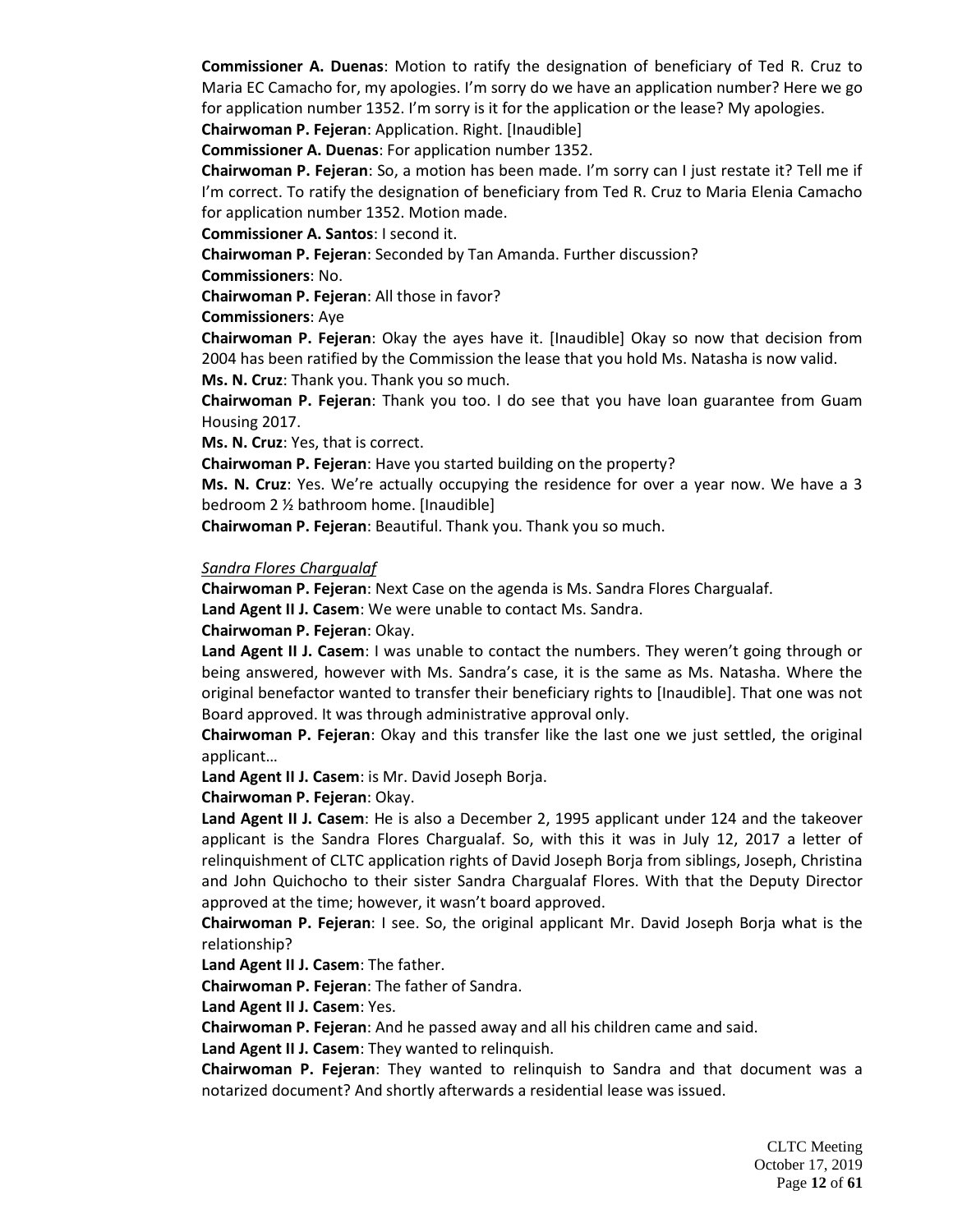**Land Agent II J. Casem**: Yes.

**Chairwoman P. Fejeran**: Have we done a site visit to the property? **Land Agent II J. Casem**: No.

**Chairwoman P. Fejeran**: Has it improved? I'm just curious.

**Land Agent II J. Casem**: [Inaudible] it's not being utilized at all. [Inaudible]

**Chairwoman P. Fejeran**: In 2018 you guys got an inspection. In August 2018 you found it undeveloped. There is water and power available? Okay.

**Administrative Director J. Hattig, III**: Oh yes. It is still undeveloped.

**Engineering Technician II M. Javier**: Still undeveloped. That housing you see is the next lot down. Correct. The image on the left is Google Earth.

**Administrative Director J. Hattig, III**: That's not a good map. It's just…

**Chairwoman P. Fejeran**: Yes, and it's a pan [Inaudible]. Well all the documentation is in there.

**Commissioner A. Duenas**: Are we certain there are no other siblings that aren't named? That are going to come out of the woodworks.

Land Agent II J. Casem: I can't say that but they did sign an affidavit. It was a notarized document indicating they are the siblings. So [Inaudible].

**Commissioner A. Duenas**: Are we in doubt there are no other siblings listed that might claim rights to this?

**Land Agent II J. Casem**: No one has come forth.

**Commissioner A. Duenas**: So, something like this we would just be approving Ms. Sandra Flores Chargualaf as the beneficiary of the application correct?

**Legal Counsel N. Toft**: If there was a… we might also have to do a determination and reissuance of a lease because if the initial transfer back in 2017 was then was administrative and that was followed by a lease issuance which was also administrative then we would need to do termination and re-issuance.

**Administrative Director J. Hattig, III**: Not exactly the same because…

**Legal Counsel N. Toft**: Right.

**Administrative Director J. Hattig, III**: Because the subsequently lease issuance in the previous case was board approved.

**Legal Counsel N. Toft**: Was board approved.

**Chairwoman P. Fejeran**: Right.

**Legal Counsel N. Toft**: So, it would be three actions. One would be recognized Sandra Flores Chargualaf as the beneficiary, two would be the termination of the previous lease, three would be the re-issuance of the lease.

**Commissioner A. Duenas**: Motion to designate Ms. Sandra Chargualaf Flores as the benefactor to Mr. David Joseph Borja's application number 124.

**Chairwoman P. Fejeran**: Motion made.

**Commissioner A. Santos**: I second it.

**Administrative Director J. Hattig, III**: Suggestion. If I may suggest we do the action to terminate the lease first the designate because legally you cannot designate someone who already has a lease. I know that lease is subject to legal challenge but…

**Legal Counsel N. Toft**: Well that's our argument to avoid is the thing.

**Administrative Director J. Hattig, III**: Okay just administratively I'm making that…

**Legal Counsel N. Toft**: That's fine.

**Administrative Director J. Hattig, III**: Yeah. The suggestion is to terminate first because it shows the corrective action and then the designation according to the law. Right, we should do… Thank you.

**Commissioner A. Duenas**: So, I will retract my original motion and making a motion to terminate the lease for Tract 9210, Block 8, Lot 10 in Yigo for Ms. Sandra Flores Chargualaf. **Chairwoman P. Fejeran**: Motion made.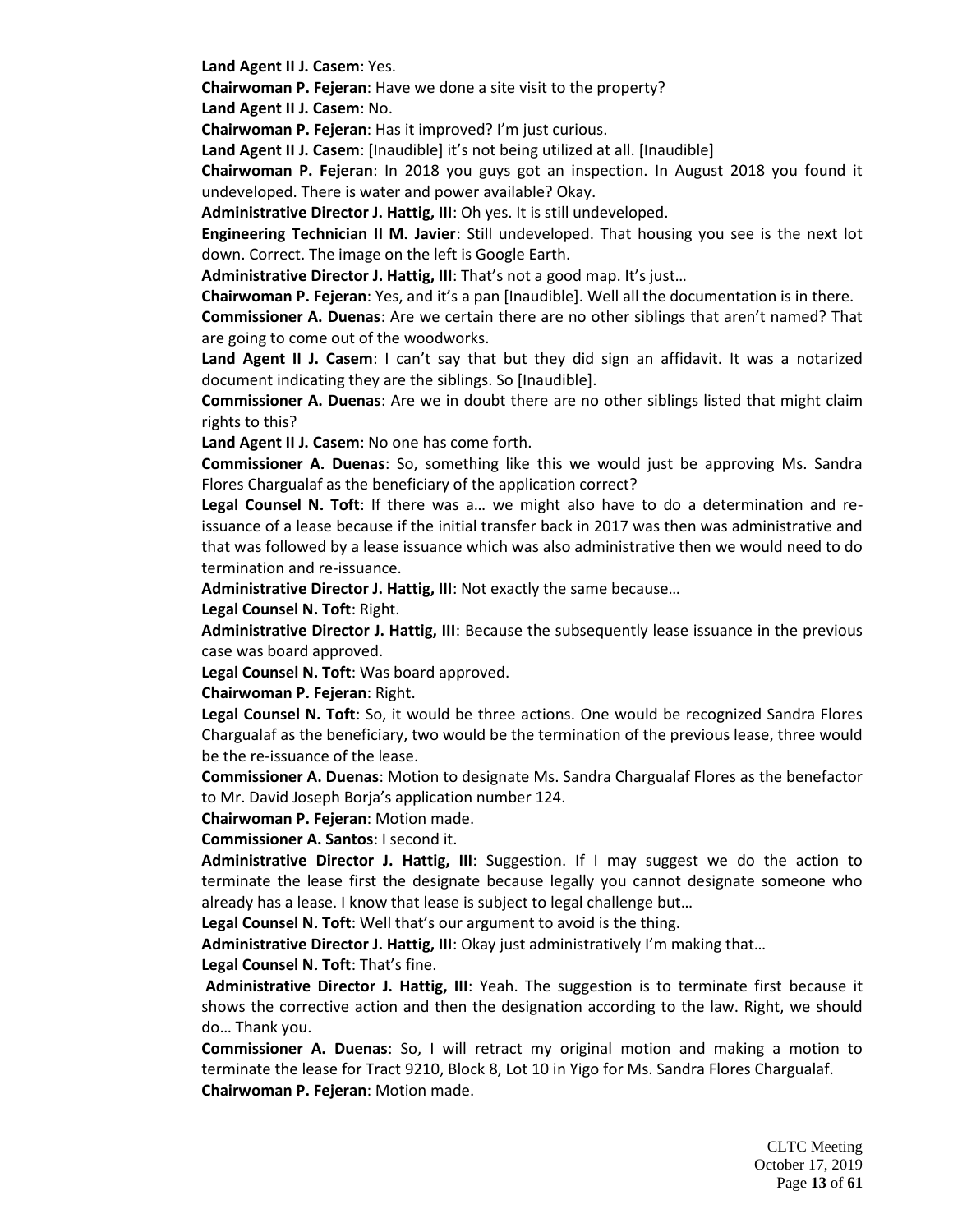**Commissioner A. Santos**: I second it.

**Chairwoman P. Fejeran**: Seconded by Tan Amanda. Further discussion?

**Commissioners**: None.

**Chairwoman P. Fejeran**: All those in favor.

**Commissioners**: Aye.

**Chairwoman P. Fejeran**: The ayes have it.

**Commissioner A. Duenas**: Motion to designate Ms. Sandra Chargualaf Flores as the benefactor to Mr. David Joseph Borja's application number 124.

**Chairwoman P. Fejeran**: Motion made.

**Commissioner A. Santos**: I second it.

**Chairwoman P. Fejeran**: Seconded by Tan Amanda. Further discussion?

**Commissioner A. Duenas**: None.

**Chairwoman P. Fejeran**: All those in favor.

**Commissioners**: Aye

**Chairwoman P. Fejeran**: The ayes have it

**Commissioner A. Duenas**: And then motion to awarded I'm sorry to provide lease to Ms. Sandra Flores Chargualaf for Tract 9210, Block 8, Lot 10 Yigo for residential.

**Chairwoman P. Fejeran**: Motion made.

**Commissioner A. Santos**: I second it.

**Chairwoman P. Fejeran**: Seconded by Tan Amanda. Further discussion?

**Commissioner A. Bordallo**: [Inaudible]

**Chairwoman Pika Fejeran**: All those in favor.

**Commissioners**: Aye.

**Chairwoman P. Fejeran**: The ayes have it. Thank you. I do want to put on the Director and staff notice this property is probably one of the very small lists of properties that are leased out that have direct access to power and water. Okay and our rules and regs state that any individual or any lessee that leases property with the CHamoru Land Trust Commission through it residential property lease program shall occupied and commence to use of tract as his or her home no later than three years following the availability and installation of necessary basic infrastructure i.e. road, water and power. I just want to point out that now that she has the lease, she has three years to move in.

**Administrative Director J. Hattig, III**: Yes. We will add this to our compliance section. They will be made aware of any leases that are issued with direct access to water and power so that we can provide the necessary site inspections and follow ups.

**Chairwoman P. Fejeran**: Yes. Can you also provide notice to Ms. Flores that all of this happened today? Today starts the three-year clock because if. I don't know what her situation is but there are many on our list that are ready to move in and build this year. Okay. Thank you.

## *Paul Mendiola Flores*

**Chairwoman P. Fejeran**: Okay. Next on our list is Paul Mendiola Flores.

**Land Agent II J. Casem**: We weren't able to get in touch with him, however in this case Mr. Flores actually should not have been on this listing.

**Chairwoman P. Fejeran**: Should not have been?

**Land Agent II J. Casem**: Should not have been as it was board approved in July 19, 2001 requesting to do takeover from the original applicant. Mr. Paul Mendiola Flores as stated in number six.

### **Chairwoman P. Fejeran**: Okay.

**Land Agent II J. Casem**: Here we are requesting for just a removal of Mr. Paul Mendiola Flores off the null and void listing.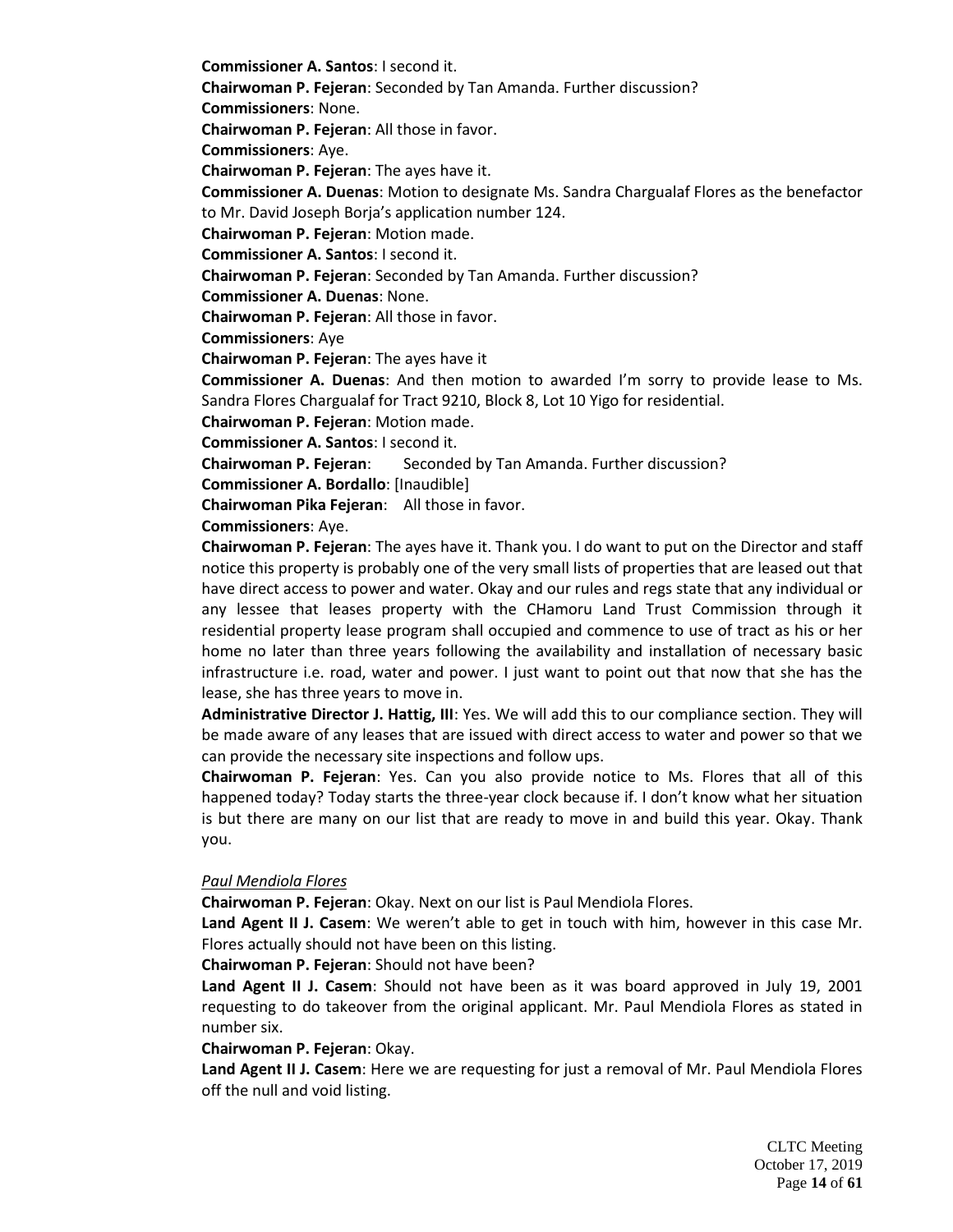**Chairwoman P. Fejeran**: Okay and I guess recognizing that the lease that he holds is a legitimate.

**Land Agent II J. Casem**: Yes. Board approved.

**Chairwoman P. Fejeran**: Board approved legitimately. Okay I see. Just to recap the original applicant a Mr. Jose Crisostomo Flores December 20 applicant was issued a lease in 2001 and then in that same year he came and requested to transfer that lease to his son, Paul Mendiola Flores and the Commission at that time did approve it.

**Land Agent II J. Casem**: Yes.

**Chairwoman P. Fejeran**: Which is within the authority of the Commission. Okay. So again…okay we're looking at recognizing that lease held by Mr. Paul Mendiola Flores is not…should not be included in the null and void list and then to ratify the lease as it has not been commission approved previously.

**Land Agent II J. Casem**: It hasn't been ratified. Yes.

**Administrative Director J. Hattig, III**: Does that satisfy the legal muster?

**Legal Counsel N. Toft**: Yes.

**Administrative Director J. Hattig, III**: Just want to make sure.

**Commissioner A. Duenas**: So, motion to remove Paul Mendiola Flores from the Null and Void list.

**Chairwoman P. Fejeran**: Motion made.

**Commissioner A. Santos**: I second it.

**Chairwoman P. Fejeran**: Motion made and seconded by Tan Amanda. Further discussions? **Commissioners**: No.

**Chairwoman P. Fejeran**: All those in favor.

**Commissioners**: Aye.

**Chairwoman P. Fejeran**: The ayes have it. Okay.

**Commissioner A. Duenas**: Motion to ratify the lease for Mr. Paul Mendiola Flores for Lot 421-2 in Talofofo.

**Chairwoman P. Fejeran**: Motion made.

**Commissioner A. Bordallo**: I second it.

**Chairwoman P. Fejeran**: Seconded by Ms. Bordallo. Further discussion.

**Commissioners:** None.

**Chairwoman P. Fejeran:** All those in favor?

**Commissioners:** Aye.

**Chairwoman P. Fejeran:** The ayes have it.

### *Fred Quintanilla Aguon*

**Land Agent II J. Casem**: Lastly, we have Mr. Fred Quintanilla Aguon. We were unable to contact him also. He too should be removed from the Null and Void listing because he is the original applicant.

**Chairwoman P. Fejeran**: Oh.

**Commissioner A. Duenas**: Oh…How did he get on the list?

**Land Agent II J. Casem**: I'm not sure but he is the original applicant. So, request to remove him from the Null and Void listing.

**Chairwoman P. Fejeran**: Mr. Aguon if I'm reading this correctly. He wasn't switching applications. He just switched properties with another lease which isn't approved at the time.

**Land Agent II J. Casem**: I believe at the time it was concurred. Yes, in number two. He wanted to do a swap and then it was in an agreement by the Director Mr. Joseph Borja in '97 and a lease was issued to Mr. Aguon for Lot 4, Block 6, Tract 319 as to number three.

**Chairwoman P. Fejeran**: Okay. I think remember this. These were the 1997 leases where people drew lots like out of a hat.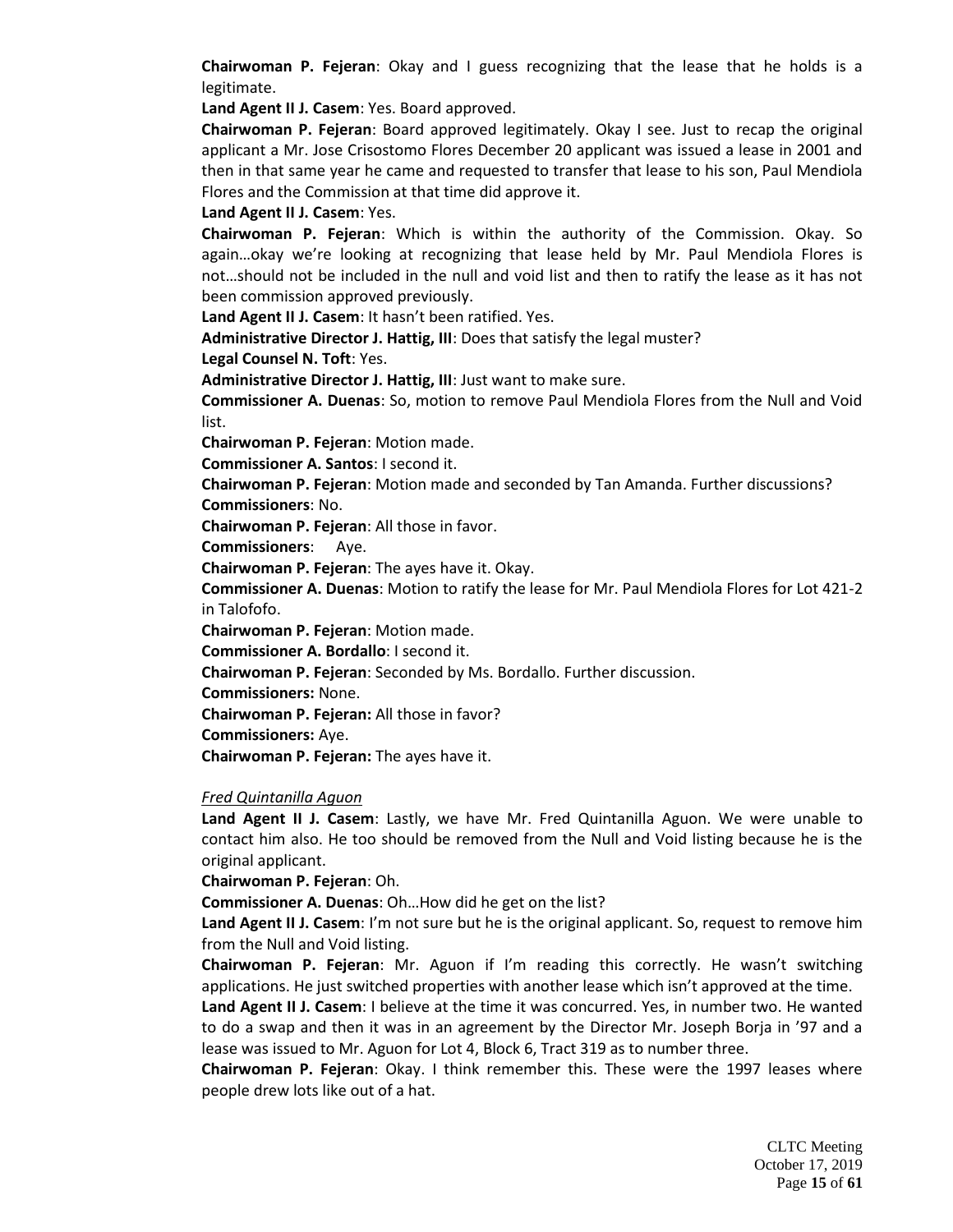**Land Agent II J. Casem**: It was one of the parcels that was already slated to be surveyed. It was one of the bigger parcels turned into smaller residential lots. A drawing just like the 9210.

**Chairwoman P. Fejeran**: Okay. So, I guess he drew a certain lot. Another person drew a certain lot and they said 'Hey I like that village better. Do you like this village? So, let's switch.' Okay. I'm…not seeing much in his file except for the residential lease. Everything was just done administratively.

**Land Agent II J. Casem**: Yes.

**Chairwoman P. Fejeran**: Okay. So, if we were to…we would have to…

**Land Agent II J. Casem**: So, removing him from the Null and Void list and ratifying his lease under Lot 4, Block 8, Tract 319.

**Chairwoman P. Fejeran**: Okay how about the gentleman he switched with?

**Legal Counsel N. Toft**: If that one wasn't identified as null and void by the AG's office it would have been covered by the earlier ratification of the other leases.

**Commissioner A. Duenas**: Motion to remove Mr. Fred Quintanilla Aguon from the Null and Void list.

**Chairwoman P. Fejeran**: Motion made.

**Commissioner A. Santos**: I second it.

**Chairwoman P. Fejeran**: Seconded by Tan Amanda. Further discussion.

**Commissioners**: None.

**Commissioner A. Bordallo**: [Inaudible] residential lease?

**Commissioner A. Duenas**: No, I do that in a second. To review it. One motion to be made.

**Legal Counsel N. Toft**: Just to remove. To remove and ratify.

**Commissioner A. Duenas**: Yes.

**Legal Counsel N. Toft**: That would be fine.

**Commissioner A. Duenas**: Okay. So, I will correct it. Motion to remove Mr. Fred Quintanilla Aguon from the Null and Void list and ratify the residential lease for Lot 4, Block 8, Tract 319 in Agat.

**Chairwoman P. Fejeran**: Motion made.

**Commissioner A. Santos**: I second it.

**Chairwoman P. Fejeran**: Further discussion?

**Commissioners**: None.

**Chairwoman P. Fejeran**: All those in favor.

**Commissioners**: Aye.

**Chairwoman P. Fejeran**: The ayes have it. Great. Sorry I grabbed the wrong file… So, is that the last one?

**Land Agent II J. Casem**: Yes ma'am.

**Chairwoman P. Fejeran**: Thank you for presenting all of that. I know that these cases are not the only ones we can solve like this. So, I trust that at subsequent meetings we will be going through cases like this it would be helpful for us if have the type of case, decisions, motions made related to that case could be drafted up and provided so that we come across another case in the future we have right there on how we were able to solve it. That would be very helpful… Before we move on, we're going to take a brief recess. We will reconvene at 2:25. Thank you.

## *2. Commercial Leasing*

**Chairwoman P. Fejeran**: I would like to call this Land Trust Commission Meeting back to order. Moving down to old business number two commercial leasing.

*a. Hal's Angels/Guam Rugby update on negotiations*

**Chairwoman P. Fejeran**: First item is Hal's Angels and Guam Rugby update on negotiations.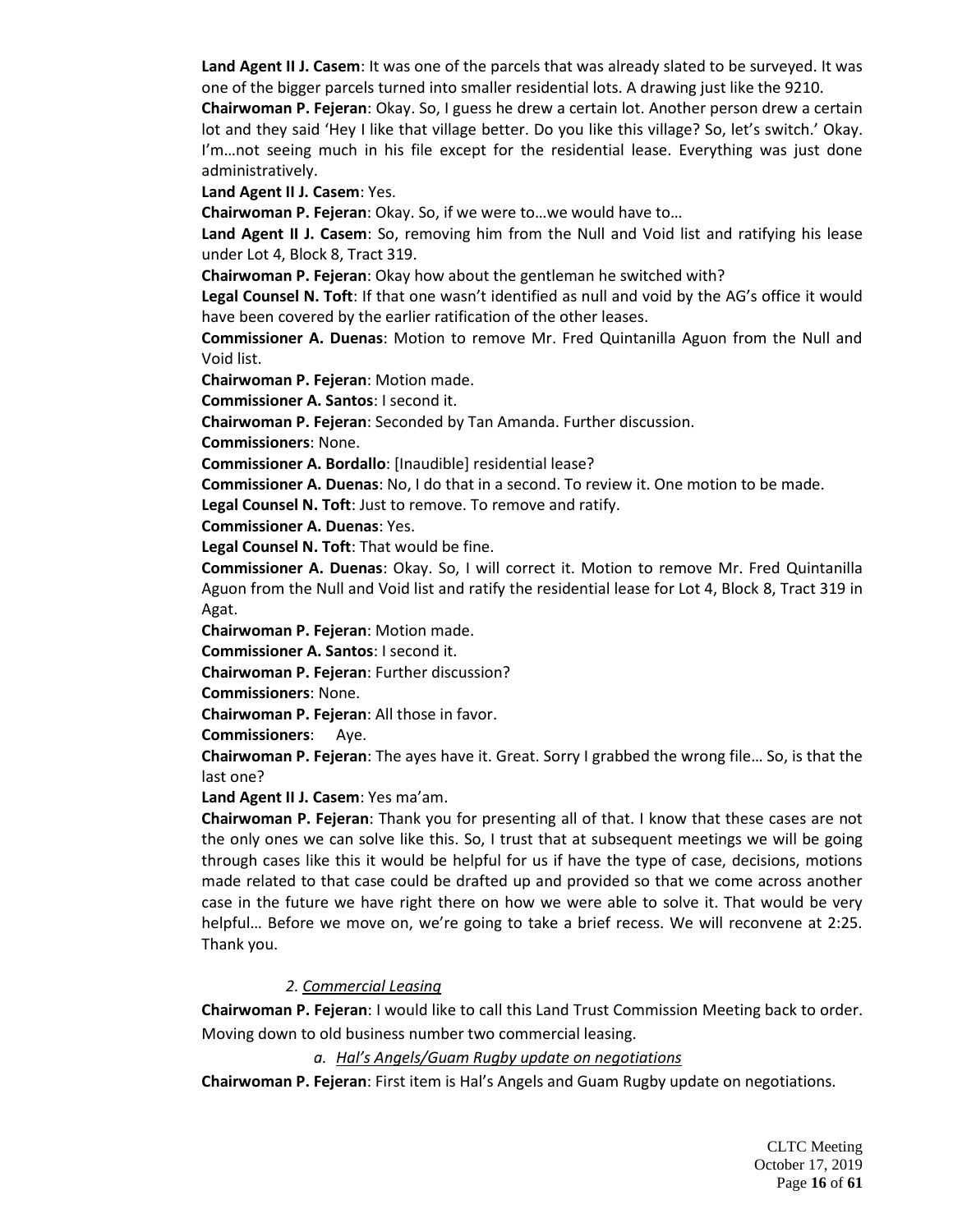**Administrative Director J. Hattig, III**: Thank you very much madam chair. I just want to present the Board with an update on the talks between Hal's Angels and Guam Rugby. I'm happy to report that the talks are very positive. They're progressing very well. I entertained both organizations separately and also, I'm in receipt of their various proposals. I think in estimation we're very close at this time to an agreement. We just need to hammer home some details. I met with Hal's Angels on the  $10<sup>th</sup>$  of October. They indicated their proposals and then I met recently just today with the Guam Rugby. They indicated their proposals. So, I'm doing followup meetings with them especially with Hal's. To see where we can present a one big compromise proposal to the Board right now. As it was stated I received today Guam Rugby's proposal I would like to have a little bit more time to put that together. I know both representatives for the record, both representatives are here today at the meeting. I did meet with them. I did explain that I am only giving a progress report at this time. I'm not recommending any decisions be made at this time. I think that we can agree that the proposal that you came up with on the 19<sup>th</sup> of September where the left hand side of the property near the pipeline would be open to easement, a public easement and then a portion to include the net zero would be increase on the border between their two fields for the same portion that was opened up. So, I think that that's making a great progress. Both groups are amendable to that. We just have to kind of…there is an environmental concern of the drainage on the northern border so I'm going to be working with EPA to make if there is any site work that needs to be done, to make sure the drainage is not affected negatively effecting both organizations. That is a consideration.

**Chairwoman P. Fejeran**: With the [Inaudible] to work with BPMU or on the requesting party.

**Administrative Director J. Hattig, III**: Well right now I just want to make sure I can put them in touch with the appropriate agencies. So, if I can liaise with my counterparts in the cabinet and the agencies to provide that. I don't think it's much to tell you the truth because all of that was already mitigated prior to when Rugby brought their field in, I'm happy to do ma'am. It's not something that would take long. To tell you the truth I could staff it out so it's not like I would have to take care of it personally.

#### **Chairwoman P. Fejeran**: Okay.

**Administrative Director J. Hattig, III**: That is my assessment of the so far of the negotiations subject to your questions.

**Chairwoman P. Fejeran**: Okay. I appreciated that you've been in touch with both parties. I wanted to offer Mr. Morrison and… I'd like to offer both representatives that is here today if they want to come forward [Inaudible] and say anything on the record at this point. Mr. Shiroma? No. Okay. Thank you for coming. I'm hopeful that we can get this resolved as soon as possible and I'm sure both of you are also. I did have a question. Is Rugby accessing the field, playing at all?

**Administrative Director J. Hattig, III**: No, not at this time ma'am. There was some activity on the western border. They cut some of the trees to trim the branches. Also, there was some access, temporary access, they got in in order to do some clearing on the field through Lada so they did attempt to do that. So, what I'm trying to do I'm trying to bring the two parties together to see what we can do about a temporary access if we can but we're not there yet. Let's work on the commitment for the alternative access then we can talk about the temporary access.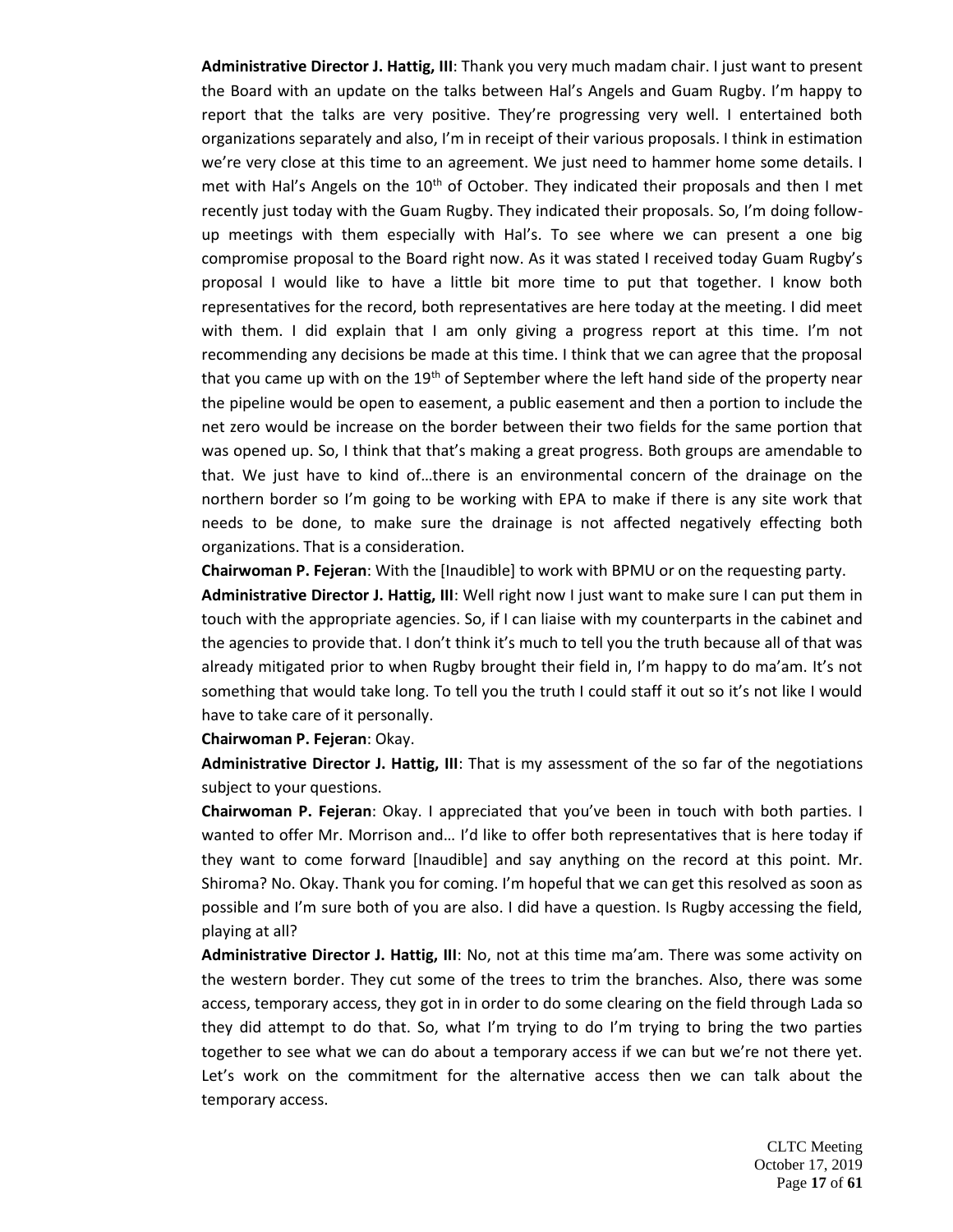**Chairwoman P. Fejeran**: Okay. Thank you for the update. Thank you both for being here. I trust the Director will lead this along and I'm hopefully at our next meeting which will be scheduled for November. We will have a full packet that both parties have already agreed to and then it will be presented to the Commission for final approval. Thank you.

### *b. ReMax request for easement – Lot 472 Agat*

**Chairwoman P. Fejeran**: The next item on our agenda is the ReMax request for easement and this is in regards to Lot 472 in Agat.

**Administrative Director J. Hattig, III**: I would like to invite Mr. and Mrs. MacDonald, who are the current lessees for the property, to come forward.

**Chairwoman P. Fejeran**: Buenas and hafa adai. Please state your names for the record.

**Mrs. Maria McDonald**: My name is Maria McDonald. [Inaudible]

### **Mr. Jay McDonald**: Jay McDonald.

**Chairwoman P. Fejeran**: Thanks for coming. If memory serves me correctly this last two meetings ago or three meetings ago we briefly looked at ReMax's letter to us which dated June third.

**Administrative Director J. Hattig, III**: There was two letters. One on June third and one on July eighth.

**Chairwoman P. Fejeran**: Okay.

**Administrative Director J. Hattig, III**: ReMax did submit a request to the Commission for a right of entry and public access utility access to a portion of Lot 472 in Agat. It's the northern portion. When we put it up, it will be the narrowest portion of the property to the north. So, when we have the map set up there is a map on page two of the hand out that indicates Lot 472. So immediately to the north there's a shadowy grey triangle area on your map in your packet and that was the proposed access easement.

## **Chairwoman P. Fejeran**: Okay.

**Administrative Director J. Hattig, III**: So, the cursor is in about the right direction at the end of that you see the easement to the left at the end of it. If you go all the way to the top. A little bit further. At the end of it. Down. Up there. Right round that area is where they proposed to put it. I did conduct a site visit and I walked the entire nine-acre property with Mr. McDonald and Mrs. McDonald was there as well. Just based on the actual terrain, topography and approximation to the river I don't believe it's feasible to put any kind of easement there. First of all, the access to the area from the long strip there, the access, that portion area right there, it goes up at the end, it goes up a steep hill and then down a steep embankment to the actual river. There would be a lot of construction work, a lot of fieldwork. There are concerns because as you can see the river is located in that area. I don't believe at this time it would be feasible for any kind of right of entry. I did have a subsequent meeting with ReMax after my site inspection in which I indicated the same position which is I did not think it is feasible at this time and advised them to try and seek easement elsewhere through actual designated easement around that area to the property. They're working with GHURA, working with some other outlying areas in the adjacent properties to get an alternative access rather than through 472.

**Chairwoman P. Fejeran**: Okay.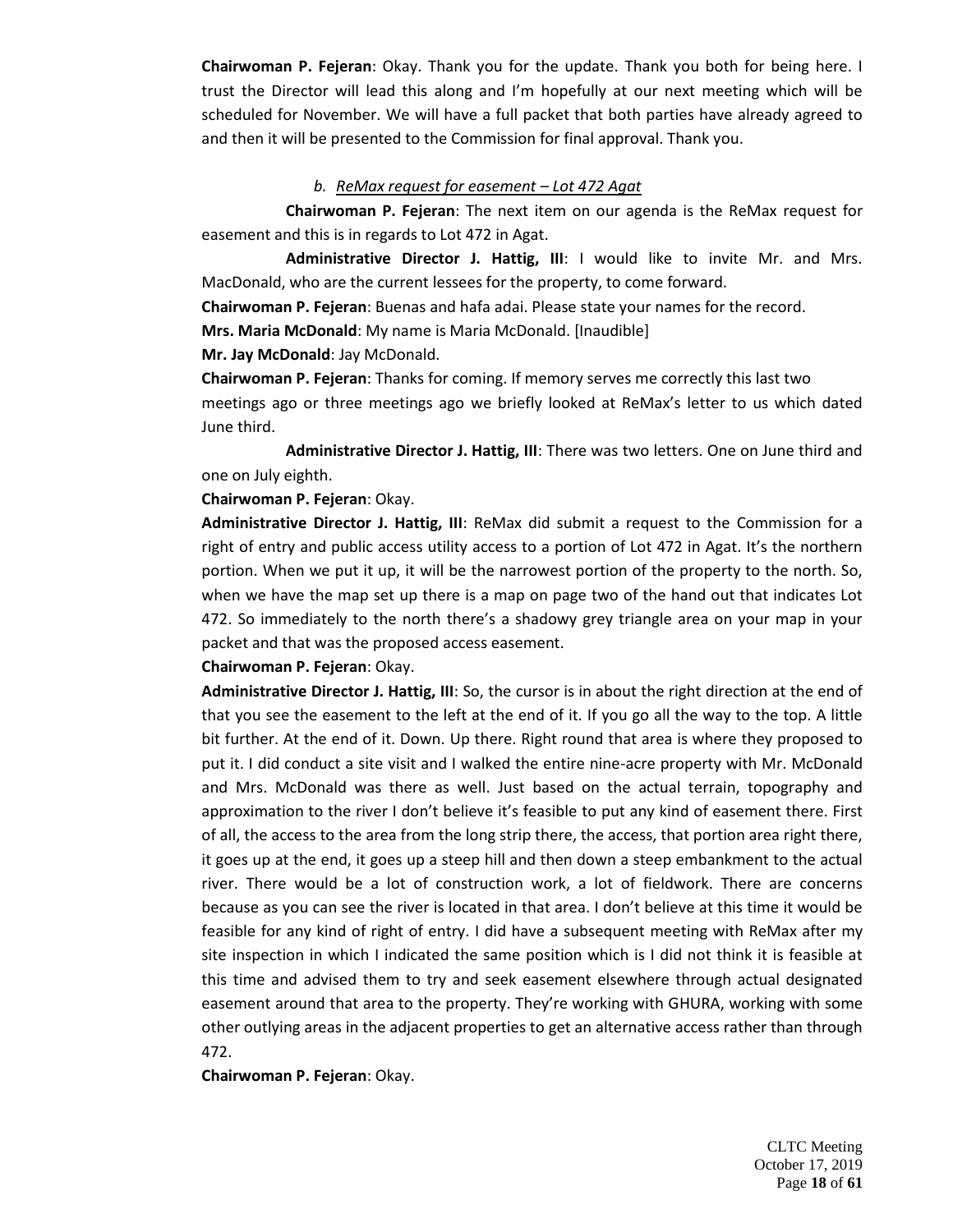**Administrative Director J. Hattig, III**: I must mention, I'm sorry, for the record 472 is actually unregistered. I'm happy to say, I believe… Am I correct in saying that we'll filed for that? Did we file yet?

**Legal Counsel N. Toft**: I don't know if we filed yet. We're in the process.

**Administrative Director J. Hattig, III**: We are in the process of filing for the court… adjudication process for filing land registration. I just wanted to mention that as part of the report.

**Chairwoman P. Fejeran**: Okay. Thank you. Mrs. McDonald and Mr. McDonald thank you for coming. As with many of our leases we really hesitate to make any decisions without the lease holders being present and aware of the discussions. I'm glad you came. Your lease property is that funky shape... That's your leased property?

**Mrs. M. McDonald**: Yes, it is.

**Chairwoman P. Fejeran**: Had ReMax been in touch with you both? They had.

**Mrs. M. McDonald**: Originally, we were approached and then regarding the property, and so we were… we're always open and then they the lady wanted to see if there was possible for the road there. We never really thought about it there. It's kind of difficult but we went ahead and showed it to her and so then that is about the only conversation we had. Like I said we were positive. What was the plan for it? Otherwise we didn't get any information for it. We're just concerned and it was Mr. Hattig who address it. Came out and did a little fieldwork. I think it was right. My concern with stuff like this on Guam I've seen Southern High School teacher. I see a lot of work put into the building and then it's left. I'm not sure about the construction and thinking about what's going to happen in the future. That was our concern. Then Mr. Hattig made the decision there.

**Chairwoman P. Fejeran**: Okay great. I'm glad Mr. Hattig went out there and got to see it for himself. I understand what's being proposed here. I think on the outset it sounds great. They're going to put in a road, utilities all the way back there. Sometimes maybe it is not for the best.

**Mrs. M. McDonald**: Well we worked that terrain and we had to use special tools. Follow specs we work with [Inaudible] every step of the way every detail. We're always open to if they're going to do that. Obviously, we want to know how.

**Chairwoman P. Fejeran**: Exactly, it has to mean sense for you and how you use the property and how impacts the future.

**Mrs. M. McDonald**: Right. We're always looking good times. What we are going to do in the future? We would love to have neighbors that are going to [Inaudible] and collaborate. I'm always looking to the future. We been there for a while. [Inaudible] Thank you Mr. Hattig for taking the step further.

**Administrative Director J. Hattig, III**: I wanted to add any kind of construction would damage the investment they already made. There were a number of plants that were planted not only fruits and vegetables but also anti-soil erosion plants. We got a chance to see the ones near the river. Acacia, right? That's what it was. I really think the work that they have done not just to their benefit for production but also for the protection of the soil the actual area. To do that would be a detriment to the investment they made in planting their crops or their trees.

**Mrs. M. McDonald**: If I may say so we're always looking at you know. [Inaudible] Our neighbors come forward as far as us living in the south because of the high surface erosion and water erosion we use vegetative barriers, vegetative erosion control, or trying not to use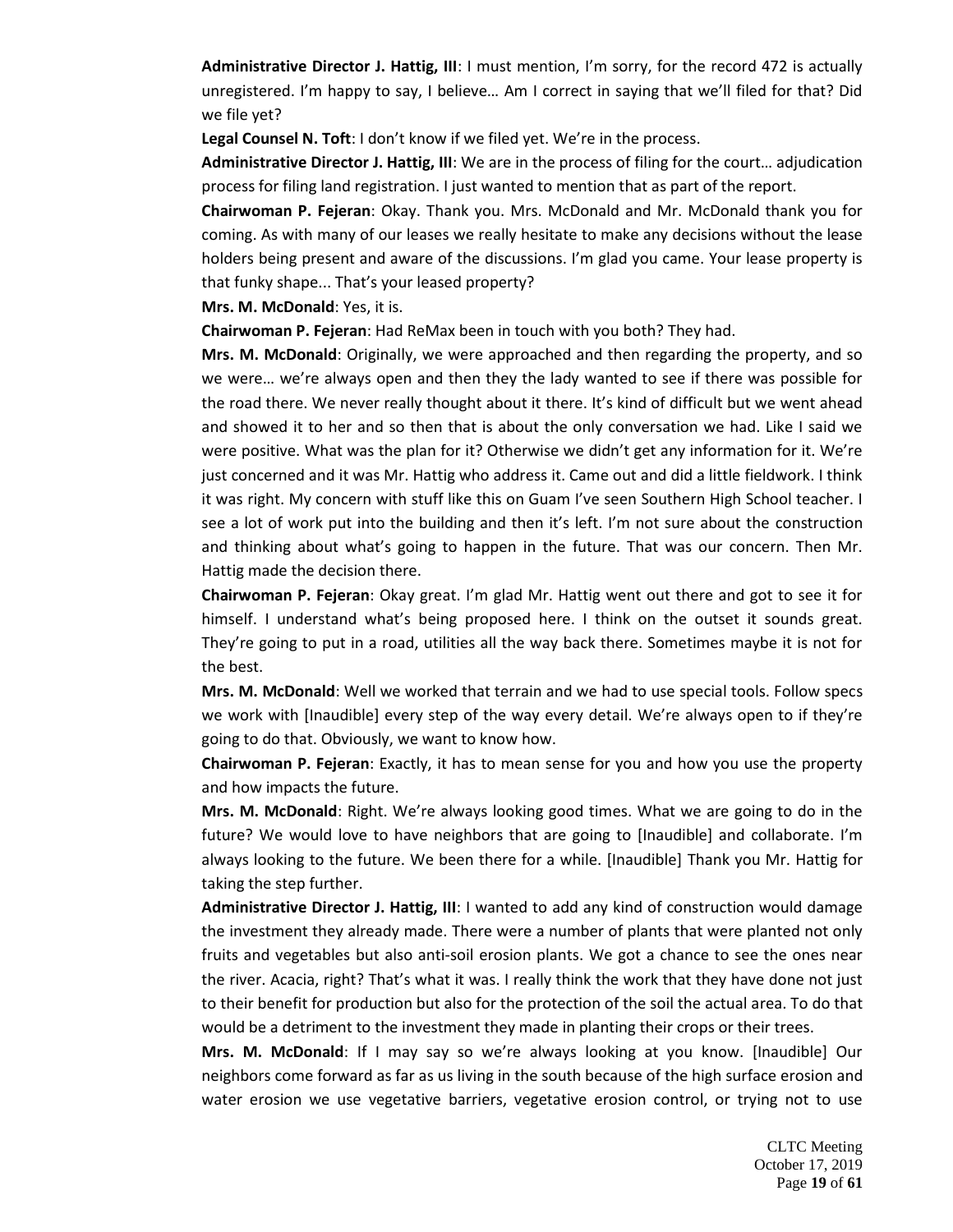cement or things like that. We discovered some really good practices but then again, I think that can be told maybe in the future. In the future we can use the property as to do things like that. You know as educators. Things like that. There is a lot to tell. I see houses going up. You can't you know just take [Inaudible] and cut it and then put your house on there without thinking about what's the right way. So, you really have to work at it. And that's pretty much all the hard work we've done. [Inaudible]

**Chairwoman P. Fejeran**: Well thank you. That's a nice size property and you're employing all these techniques. Not only your property but all the down to the watershed all the down to the reefs all the hard work you're doing is for the betterment of our entire island.

**Mrs. M. McDonald**: I won't take too much of your time but I know they spend a million dollars to rebuild that bridge over by the Spanish Bridge. That was just a mess. The whole reef. I don't know if you ever drove by but the reef was always red [Inaudible] well it's not like that anymore. I not saying we did it ourselves but we were always keeping that in mind [Inaudible] there was a turning point. By putting a little erosion control, they did in that river area [Inaudible] whoever does anything will keep in mind we just we just [Inaudible] soil. The embankment. It also helps [Inaudible] what was on the road. The express was the river to under the bridge and I was just very happy that that what we were doing. I thought that what we were doing was a drop in the water but then they did. They build the bridge and reinforce all that. It really made a big difference. You have no flooding. You don't go around Umatac anymore. You go straight up. We don't have that flooding anymore. Good stuff.

**Chairwoman P. Fejeran**: I would have appreciated if you want to offer what you learned and share it with us. We have a lot of properties in the south that have lot of erosion. They were not meant to be develop. If we can take some of your best practices and apply it to our properties that would be amazing.

**Mrs. M. McDonald**: We have a lot of knowledge. We could probably help out with a crisis.

**Administrative J. Hattig, III**: We did talk about that ma'am. I'm glad you brought that up because at the end we talked about participation in maybe a land summit that the Department of Land Management is trying to have. What I would like to do is bring success stories about agriculture in what we can learn to that summit and also take it a step further any new agricultural lessees come in and want to apply actually bringing them to other agricultural areas to see what works before we issue the lease. That way they know exactly what they're getting involved in and what works and what doesn't. We can also get them access to NRCS because the USDA provides us with a great opportunity to get grants and free money to tell you the truth you just got to be willing to work for it. As we discuss and they have worked so hard on it and you can see the literal fruits of their labor.

**Mr. J. McDonald**: I just wanted to say that basically we did work closely with NRCS who were very cooperative also Department of Agriculture (Guam) and also UOG to do the erosion. If you look at a piece of property first every single tree on that property you can see from the aerial was not there when we got there. We planted a thousand Acacia trees. If you look very closely you can see the terracing that Mr. Hattig was talking about. Also, we were able to get a grant from NRCS to put in an irrigation system which was a lot of work. We did a lot of it ourselves. We basically subcontracted but we were in charge of whole thing. It was a big project. They are looking for people at least at that time they were looking for people that wanted to do it.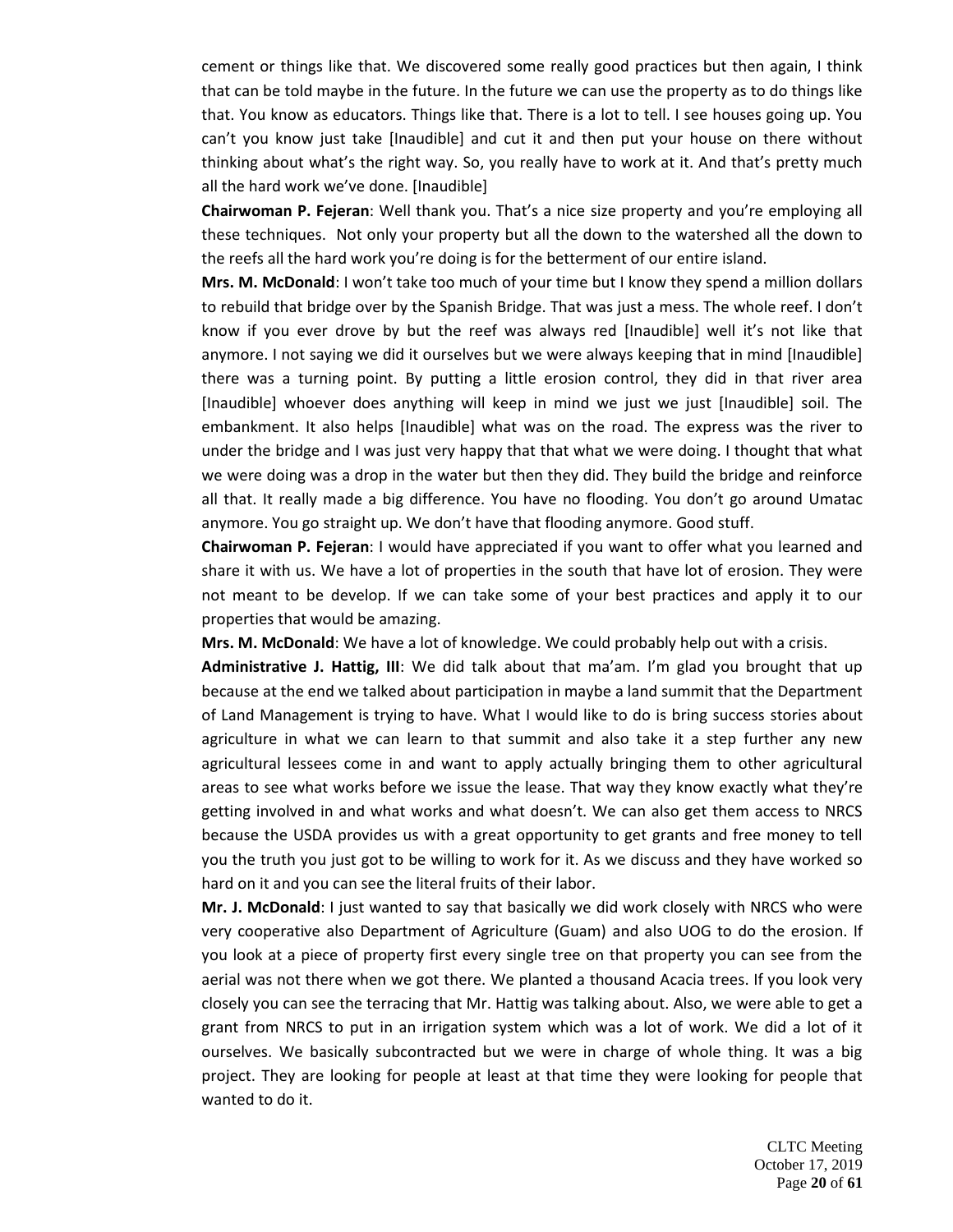**Mrs. M. McDonald**: It's available.

**Mr. J. McDonald**: The grants are there and are available. There are hoops. It's a lot of administrative work that you have to do.

**Mrs. M. McDonald**: And you have to work.

**Chairwoman P. Fejeran**: Thank you. Perhaps ReMax may come back to us at another time. I'm glad they were the route to bring you to us and present to us.

**Mrs. M. McDonald**: It was really nice [Inaudible] I guess we're getting closer to other things. **Chairwoman P. Fejeran**: Thank you both.

**Administrative Director J. Hattig, III**: Thank you so much.

**Chairwoman P. Fejeran**: Director would you put that on your list of discussion points for when we're talking with UOG in determining in-kind services. Maybe that's something they can do, led our agricultural lessees through that process to get those grants in order to improve on their property.

**Administrative Director J. Hattig, III**: Just on that point we scheduling a tentative date on the twenty-ninth, I'm trying to nail it down for the MOA. I'm just waiting for the Governor to sign the legislation into law then I'll work on the MOA. The AG still needs to review that.

**Chairwoman P. Fejeran**: Okay thank you for that. Just let me know and I'll try to attend.

**Administrative Director J. Hattig, III**: Yes, I want to make sure we're all at the signing.

## *c. Kwikspace Guam, Inc. request for Right of Entry – Lot 11-B-R5*

**Chairwoman P. Fejeran**: Next on the agenda is Kwikspace Guam request for the right of entry for Lot 11-B-R5.

**Administrative Director J. Hattig, III**: I wanted to invite our Program Coordinator Joey forward. Joey is actually doing the commercial leasing on Kwikspace. Basically, they found out, I'm just doing an update ma'am, here probably isn't anything to found in the file. It's again just another update. We found out that Kwikspace is indeed encroaching on CHamoru Land Trust property. We visited. We conducted a site visit. The survey technician, Pierce, went out and found a portion that seems to be the encroachment and also, we identified the right of way that they were requesting the initial a couple of meetings ago. They requested a right of way. We figured here is the cleanest option is to do a land swap because a significant portion. I don't know if you can see it here the blue line pretty much delineates our property which is on the right-hand side and the left-hand side is the GALC, Guam Ancestral property. You can see the significant encroachment, that's quite a big encroachment. I suggest recommend that we do a land swap with Guam Ancestral Lands Commission because we have been informed that the CHamoru Land lessees are occupying on GALC property. When that was presented to me when I first came on board, I said we need to look at ways where we can rectify the situation. This presents us with an opportunity. Right now, those are the two areas that is a better indication of the encroachment and the space to the bottom is the right of way that they were asking us to enter. What I wanted the survey crew to do is to consolidate those two pieces into one to give you an acreage, approximate acreage of the land swap. I'm asking GALC to do the as-built for it, to pay for it because their lessee is encroaching on our property. I have already engaged in talks with Mr. Angoco and the Ancestral Lands Commission to pay for the as-built so we can show where the property line is going to be. Then I can present that as-built to you to the Commission in the hopes that we can conduct the transfer or swap of properties. Also, I

> CLTC Meeting October 17, 2019 Page **21** of **61**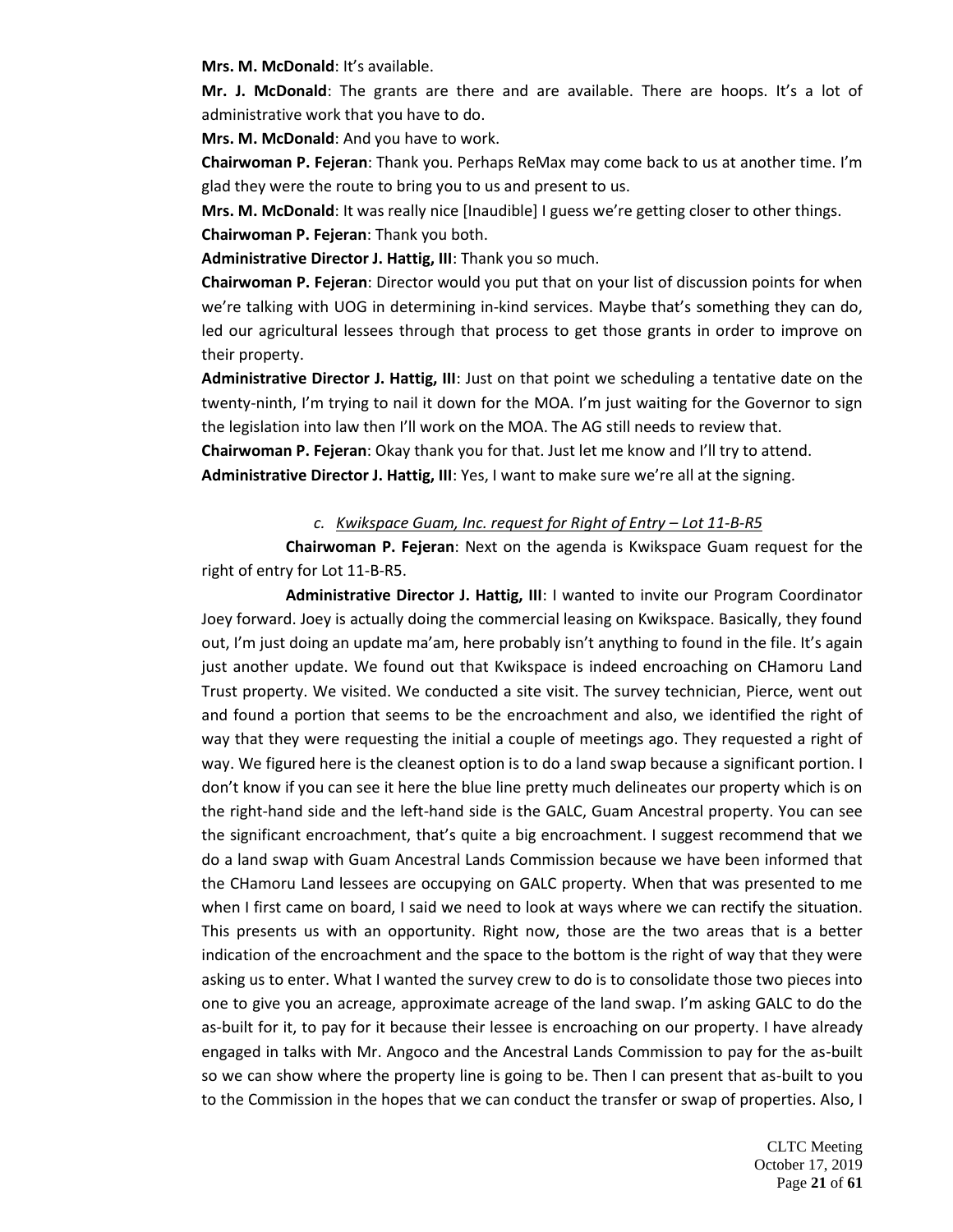need time to indicate what properties CHamoru Land Trust lessees are occupying on GALC properties. That is what I'm currently doing right now, getting an assessment of where and I'm trying to fact in the acreage for acreage because it's going to be the same acreage that we're going to give up is the same acreage we going to get from them. That's hopefully what I would like to do in conjunction with getting this situation rectified. The encroachment is significant to my knowledge we are not receiving any remunerations for the encroachment onto our property which is a subject of concern for me. There was some indication that maybe Joey can expound on this but the property to the bottom where they were asking for the right of entry, were they ever paying for that property?

**Program Coordinator III J. Cruz, Jr.**: They are current with their payments. They paid in 2600 some dollars every year.

**Administrative Director J. Hattig, III**: And it comes to us? For that portion. So that portion is accounted for the request for the right of entry area. That was through GEDA correct?

**Program Coordinator III J. Cruz, Jr.**: The right of entry proposal was presented by GEDA to the previous Board. There was a lease that was prepared but never executed but Kwikspace has been paying ever since they been utilizing the right of way entry but not for the encroachment for that piece of property.

**Administrative Director J. Hattig, III**: I wanted to provide that information to you. Also, if we could have. Mel are you able to give an approximate acreage as to what the encroachment is? **Engineering Technician II M**. **Javier**: It's indicated on the map. John if you can move it up? Perfect.

**Administrative Director J. Hattig, III**: Approximately 2,511 plus or minus square meters. That is the size of the encroachment. Scroll down a bit the right of way the right of entry is 920. We're looking at. Pierce what the approximation is an acre and half?

**Engineering Technician II P. Castro**: That one is almost three quarters of an acre.

**Administrative Director J. Hattig, III**: Putting them together.

**Engineering Technician II P. Castro**: Yes.

**Administrative Director J. Hattig, III**: We estimate that to be. What was our estimate to be when we took a look at that scheme? 2511 plus.

**Engineering Technician II P. Castro**: It was 929.

**Administrative Director J. Hattig, III**: What is that equivalent to? 34. What's 34?

**Engineering Technician II P. Castro**: Three quarters. 4046.

**Administrative Director J. Hattig, III**: Then we going to add the distance between the two properties. That's going to be our proposal to connect them because why would we have a right of entry and then we have the encroachment that's there. We're only going to swap the encroachment. We might as well have the entire amount. It's cleaner to me. It's cleaner.

**Engineering Technician II P. Castro**: It's the river.

**Chairwoman P. Fejeran**: That property is the river. It's not useable [Inaudible] what is that big portion up there? Is that Land Trust?

**Administrative Director J. Hattig, III**: That is actually the subject of inquiry by the Piti mayor. The Piti mayor has made an inquiry. He wants to know where our boundary meets with other boundaries and he wants to know who is in those areas. Right now, we're trying to find out. As a matter of fact, we met.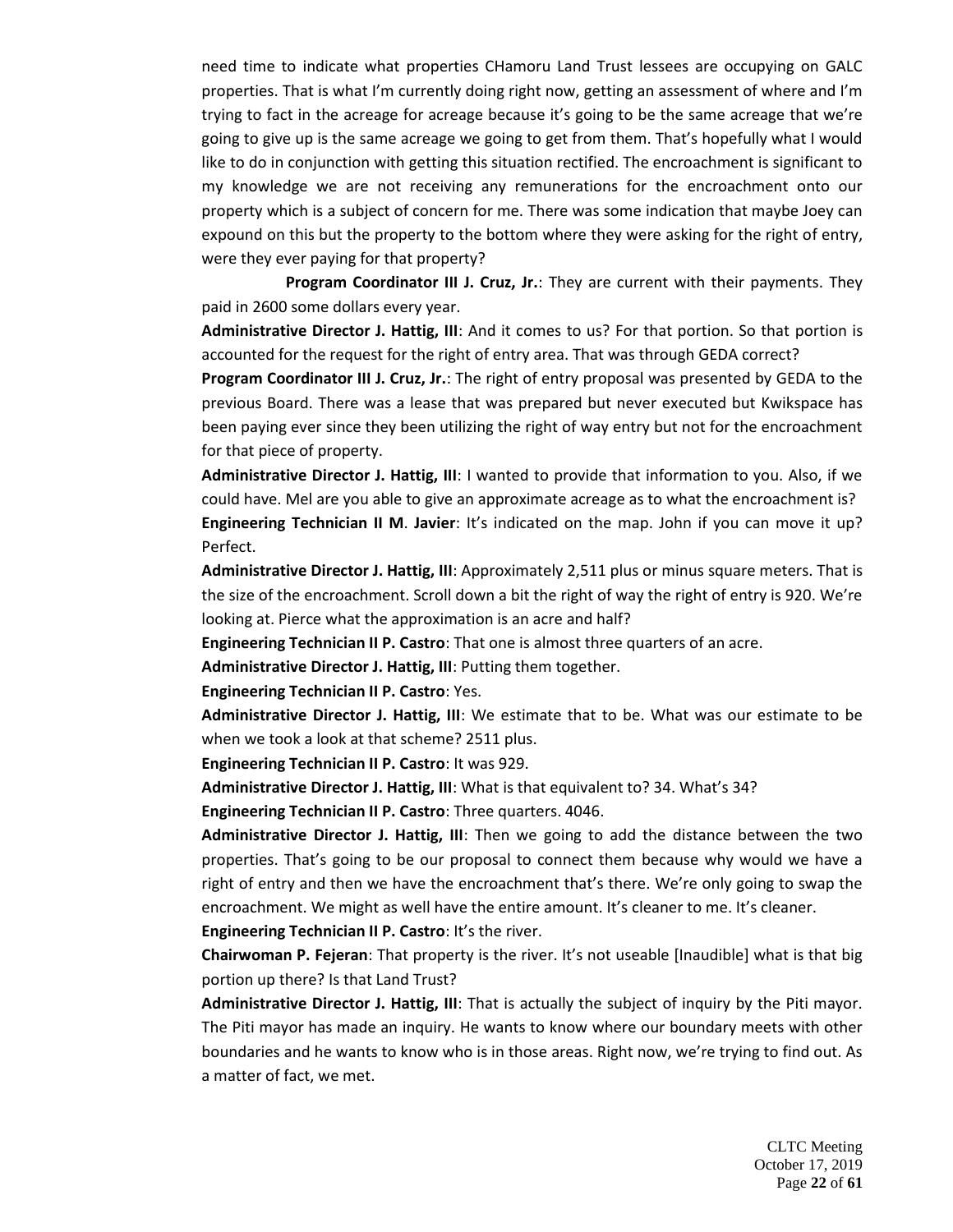**Engineering Technician II P. Castro**: There is an old map showing it belongs to DOE because there was a school there at one time. We need to do on that one further research.

**Chairwoman P. Fejeran**: Is that a construction staging zone?

**Engineering Technician II P. Castro**: It's…

**Administrative Director J. Hattig, III**: Currently right now my concern and that's the reason why I brought it up is there is a lot of construction along the road. They're pushing in to what I believe to be Trust property but let the guys do the GPS points to find out where we at and then I can address it with whatever agency is out there. I was concern too. That's the river marked in red. We won't have been able to issue any property, residential or agricultural, in this area unfortunately. That is why I recommend a clean land exchange for the best opportunity. Plus, the lands that we get from Ancestral could be residential or agricultural in nature so they would fit more in our inventory.

**Chairwoman P. Fejeran**: Thank you. A lot of information. Thank you very much.

**Administrative Director J. Hattig, III**: Thank you guys. Appreciate it.

**Chairwoman P. Fejeran**: I look forward to another update.

**Administrative Director J. Hattig, III**: Yes.

**Chairwoman P. Fejeran**: Down the line.

## *V. NEW BUSINESS*

## *1. Agricultural and Residential Leasing*

**Chairwoman P. Fejeran**: Next item is new business. Number one is Agricultural and Residential leasing.

*a. Constituent Request (5)*

*Gil L.G. Mendiola*

**Chairwoman P. Fejeran**: This first is for Gil L.G. Mendiola.

**Administrative Director J. Hattig, III**: Is Mr. Mendiola here?

**Unknown**: No.

**Administrative Director J. Hattig, III**: Is there a representative here?

**Land Agent I J. Gumataotao**: Here's the file.

**Land Agent II J. Casem**: He is unable to make it here because his school bus driver.

**Administrative Director J. Hattig, III**: Oh, that's right. We're received his request for us to adjudicate being bus operations.

**Chairwoman P. Fejeran**: Okay [Inaudible]

**Land Agent I J. Gumataotao**: Mr. Mendiola actually has completed the survey requirements for the issuance. In his case it would be for issuance for an addendum to his agricultural lease. Previous leases which were unsurvey indicate a portion of. He was able to complete a survey. We tried to schedule for two previous meetings but because of his work schedule. The meetings his work schedule have always collided.

**Chairwoman P. Fejeran**: I don't think he has a lease… I'm finding a notice of intent to award. An authorization to survey…a few times… Are you listening?

**Land Agent I J. Gumataotao**: I'm sorry. I stand corrected. A lot of this transpired during the time we had our moratorium. We issued the authorization to survey prior to.

**Chairwoman P. Fejeran**: Issuing the lease.

**Land Agent I J. Gumataotao**: Correct.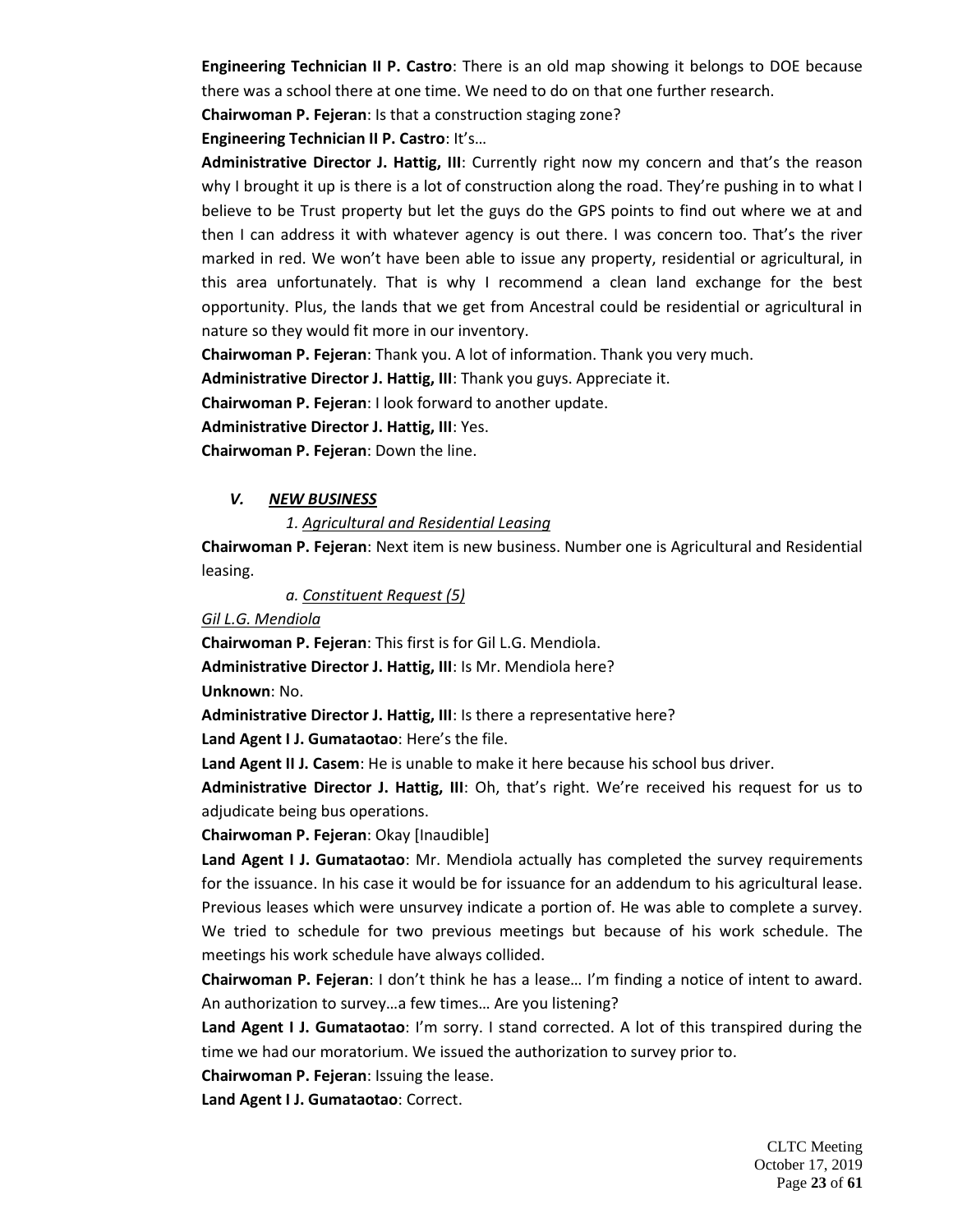**Chairwoman P. Fejeran**: Okay. Got it. Yes. That makes sense. So, what happen was we gave him a notice of intent to award. So yes, I'll take it. We said okay go get it surveyed. As soon as your survey is done, we will issue the lease.

**Land Agent I J. Gumataotao**: Correct.

**Chairwoman P. Fejeran**: So, he's completed the survey?

**Land Agent I J. Gumataotao**: Yes.

**Chairwoman P. Fejeran**: Okay. And so now we're. Before us is the request to approving the lease based on the survey Mr. Mendiola undertook.

**Commissioner A. Duenas**: How come his priority is inapplicable?

**Land Agent I J. Gumataotao**: Huh?

**Commissioner A. Duenas**: The priority on his file says it's inapplicable.

**Chairwoman P. Fejeran**: It's agricultural.

**Commissioner A. Duenas**: Agricultural [Inaudible]

**Chairwoman P. Fejeran**: Do we have any requirements for issuance of agricultural leases? Do we require they show us they are a bona fide farmer?

**Administrative Director J. Hattig, III**: I believe the intent here is for them to provide a farm plan before we undertake any kind of serious. I don't think there is anything to preclude the issuance of a lease without one. We work with them right afterwards normally. A lot of the leases were issued subject to survey for a portion of. Realistically they couldn't do anything even if they submitted a farm plan. They wouldn't be able to do anything because it's unsurveyed. Before they start planting, we need to know where their meets and bounds are. Yes, we can require them to submit a farm plan if that is the decision of the Commission prior to the issuance of a lease. In prior practice we've issued leases without farm plans and we're trying to get into the practice of doing that. Get a farm plan together what you intend to do. We're going to hook them up with UOG in-kind services. I'm trying to funnel all of them into that pipeline, so they can be bona fide farmers and be actually legitimate farmers.

**Chairwoman P. Fejeran**: Okay… I believe it is within the Commission's authority to require certain things like becoming a bona fide farmer or submitting a farm plan. Up until this point we have not been requiring it. We've been issuing out the leases. I guess leaving it up to our compliance arm to make they're becoming farmers, using the land appropriately. I would like to ask the Commission if that is something they would like to reconsider. Residential leasing, we only lease to those that don't have land. Those are our priorities. You don't have land. We'll give you land to build a house but anybody on our waiting list can get an agricultural property. But if we giving them an agricultural lease what is the Commission's due diligence to know that they are going to be using it appropriately. I'd like to put that in the air. We can think about that. That is something that we can develop when we are going through our standard operating procedures, looking at our lease templates. I'd like to request a proposal from the Director and the staff on how we can qualify our agricultural applicants for the leases. Going back to this case, Mr. Mendiola was issued a notice of intent to award which means we have property and he accepted it. We said okay we'll give you the lease after you get it surveyed and I know surveys are quite a substantial investment. At least a thousand dollars, he put in the investment and the map was recorded. Now would be the issuance of the lease.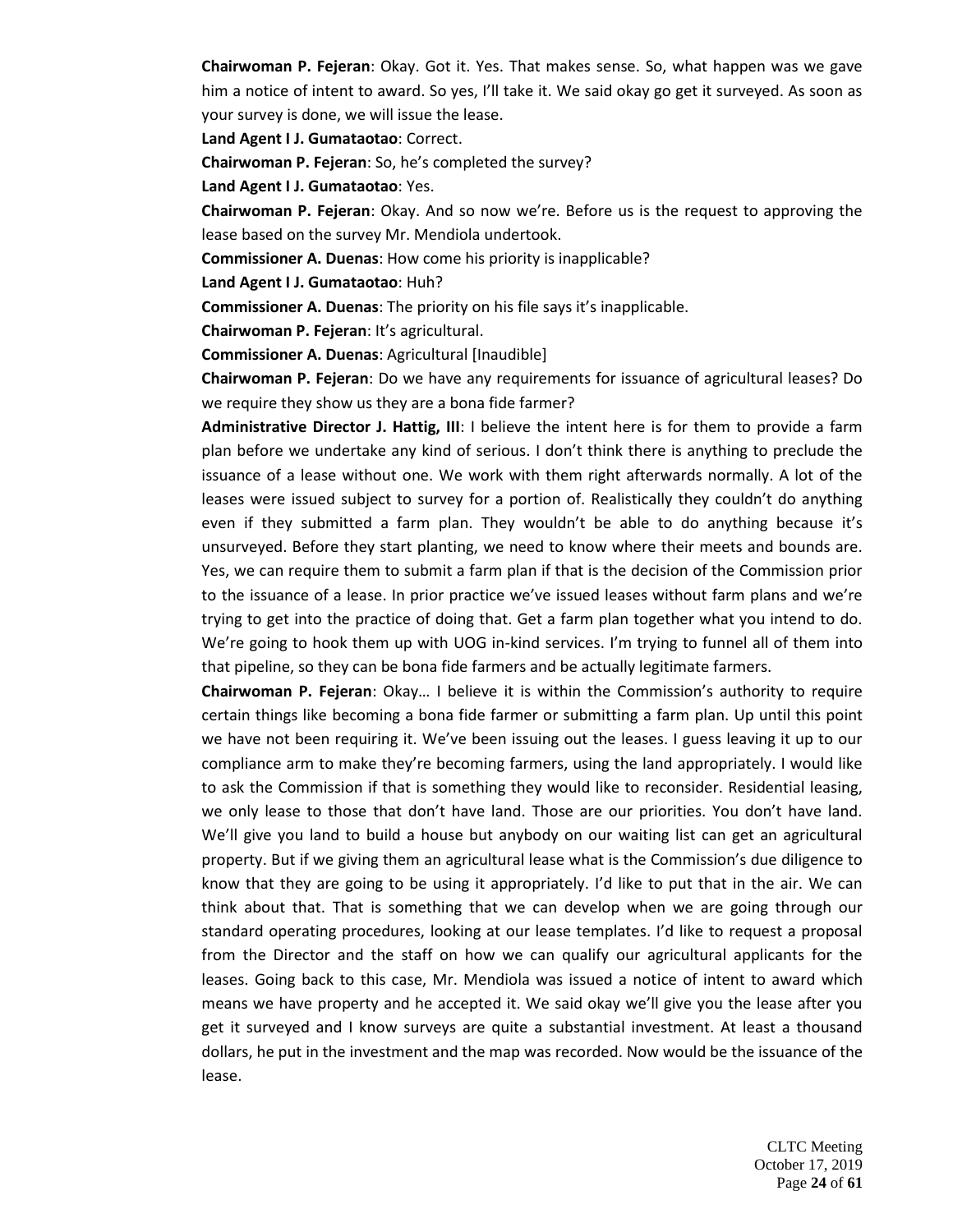**Commissioner A. Duenas**: Motion to issue lease for Gil L.G. Mendiola for Tract 18113, Block 7, Lot 6 in Mangilao for an Agricultural lease.

**Chairwoman P. Fejeran**: Motion made.

**Commissioner A. Santos**: I second it.

**Chairwoman P. Fejeran**: Further discussion?

**Commissioners**: No.

**Chairwoman P. Fejeran**: All those in favor.

**Commissioners**: Aye.

**Chairwoman P. Fejeran**: The ayes have it.

**Land Agent I J. Gumataotao**: Thank you… Did you want me to have Mr. Mendiola to provide a farm plan?

**Commissioner A. Santos**: It's okay.

**Chairwoman P. Fejeran**: No.

**Administrative Director J. Hattig, III**: We'll work with him on that.

**Chairwoman P. Fejeran**: Work with him on that. When he comes in to sign the lease be sure to go over every single point in the lease. It plainly states what he is required to do like plant so many trees.

**Commissioner A. Bordallo**: To become a farmer you have to do so many things.

## *David Chaco Nauta*

**Chairwoman P. Fejeran**: So next on new business we have Mr. David Chaco Nauta... Hafa adai sir… If you could both state your name for the record.

**Mr. David Nauta**: David Chaco Nauta.

**Land Agent I Jessica Dayday**: Jessica Dayday, CLTC Land Agent.

**Chairwoman P. Fejeran**: Thank you.

**Land Agent I J. Dayday**: This is Mr. Nauta. He is located at Lot 480-10 in Agat. Mr. Nauta is a pre-occupier with a LUP. Status number 604. His application date and time is June  $4<sup>th</sup>$  1998. Application number 4707. Mr. Nauta is here today requesting an issuance of a lease.

**Chairwoman P. Fejeran**: Thank you. Thank you for coming. I see that he is a pre-occupier. I see he has a land use permit number 604. I'm sorry your land use permit is for the current property we're talking about today.

## **Mr. D. Nauta**: Yes.

**Chairwoman P. Fejeran**: Based on our rules and regs when somebody is a pre-occupier the Commission cannot evict them from their property. Instead what the Commission has to do is issue a lease. Now that the land use permit program is no longer, CHamoru Land Trust took over and now we would be compelled by the rules and regs to issue Mr. Nauta a lease. This is for an Agricultural lease?

**Land Agent I J. Dayday**: It's an agricultural.

**Mr. D. Nauta**: Yes.

**Land Agent I J. Dayday**: However, he is also requesting to change the type, application type to residential. I apologize he just mentioned that right now.

**Chairwoman P. Fejeran**: That's okay I think the Commission can approve that, switching from agricultural to residential.

**Commissioner A. Santos**: Yes.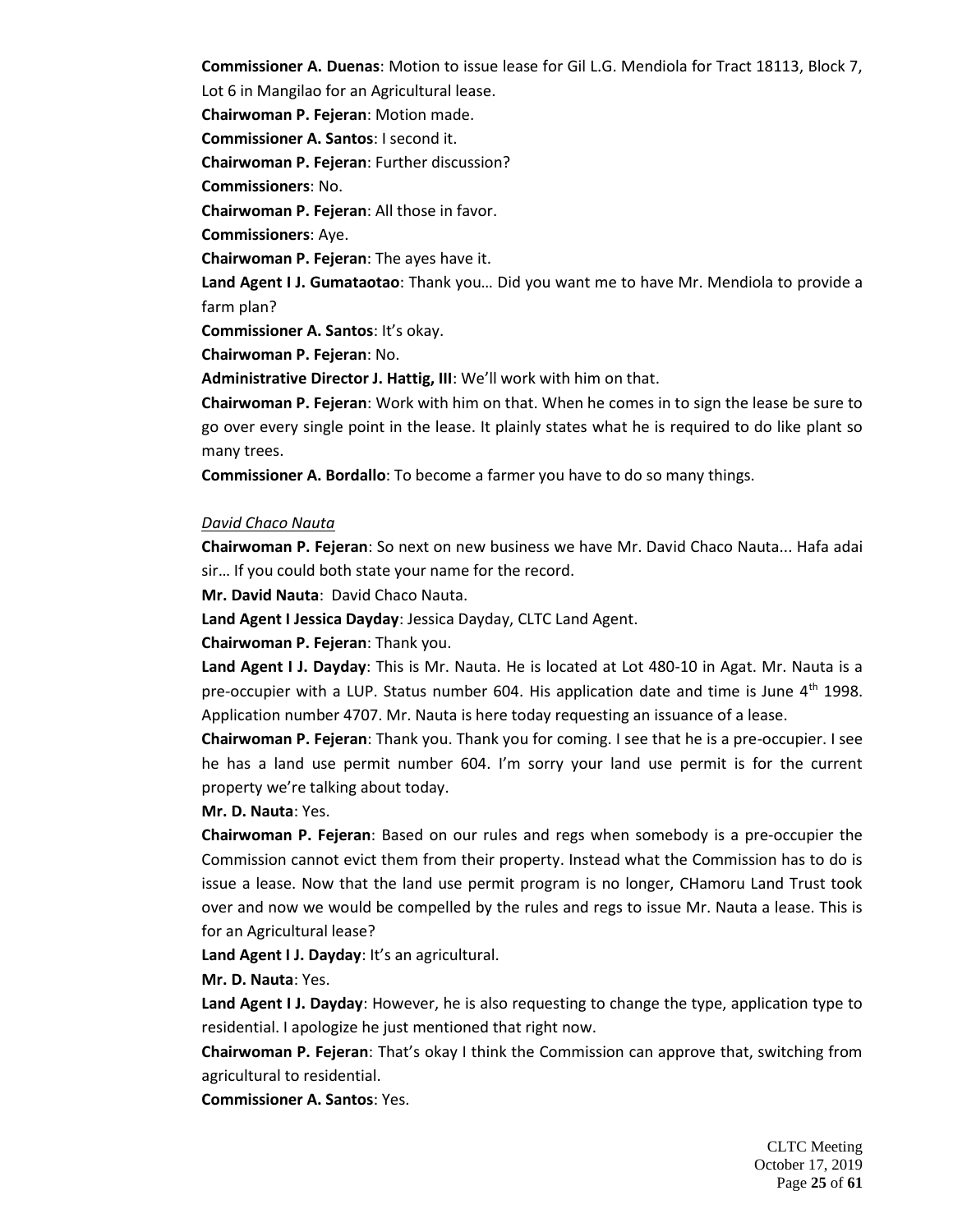**Chairwoman P. Fejeran**: We would need a motion to issue the lease. I'm sorry. There was a lease prepared.

**Land Agent I J. Dayday**: There was an intent.

**Chairwoman P. Fejeran**: There was an intent? But there's no signatures or anything. This was back in 2012. There wouldn't been anything we would need to void. This is straight to lease.

**Land Agent I J. Dayday**: Correct. He paid Mr. Ventura to survey the property however the map did go through. It wasn't approved. It didn't. No process. But he did survey with Mr. Ventura.

**Chairwoman P. Fejeran**: Okay. Mr. Ventura is the one with a lot of CHamoru Land Trust cases that were never fully recorded maps.

**Land Agent I J. Dayday**: Correct.

**Chairwoman P. Fejeran**: I'm sorry that happened Mr. Nauta [Inaudible]

**Land Agent I J. Dayday**: I did inform him that he would have request for a survey authorization to survey.

**Administrative Director J. Hattig, III**: He's currently not a part of TG Engineers to absorb some of the responsibilities of Mr. Ventura's projects. We are still trying to ascertain whether he is on that. The current look says no but we always like to do a subsequent check and we do meet with TG Engineers anyways to see if there is any that they know about that we didn't. We can do that right now first. I like to suggest we do that first Mr. Nauta. If he paid for services rendered. I think it's really bad if he has to pay again but I'm going to task our survey crew if trying to figure out whether we can get a government survey applied to this particular instance. What was the consideration for also residential? We can even make it.

**Engineering Technician II M**. **Javier**: You can make it a quarter acre if it's not on the aquifer.

**Administrative Director J. Hattig, III**: It's not on the aquifer.

**Engineering Technician II M**. **Javier**: We cut it down to quarter acre.

**Administrative Director J. Hattig, III**: Since he wants to switch to residential, we would really like the Commission to consider that. Although it says half acre in the law states if you have sewer access you can cut it down to a quarter acre. That is really a better acreage for residential application than an agricultural application.

**Chairwoman P. Fejeran**: Mr. Nauta is already residing on the property, correct? Was the land use permit for a certain acreage? Well it's never been survey.

**Mr. D. Nauta**: What I understood it was 200 x 200. It's down to a 100 x 100 now. [Inaudible]. **Unknown**: 100 x 100 is a quarter acre.

**Chairwoman P. Fejeran**: Are you okay with that property? The quarter acre the 100 x 100 for your residential.

**Mr. D. Nauta**: I wasn't.

**Chairwoman P. Fejeran**: You weren't aware of this.

**Mr. D. Nauta**: I wasn't aware that it would come down to a 100 x 100.

**Chairwoman P. Fejeran**: When was this decision made to cut the property down? [Inaudible] **Mr. D. Nauta**: In 2017 the land thing was going on.

**Commissioner A. Bordallo**: [Inaudible]

**Chairwoman P. Fejeran**: Mr. Nauta, Commissioner Bordallo wanted to know does your home have sewer. Are you connected to the sewer?

**Mr. D. Nauta**: Not to the government. I do have a septic tank.

**Chairwoman P. Fejeran**: You have a septic tank. Okay. [Inaudible] On the lot [Inaudible]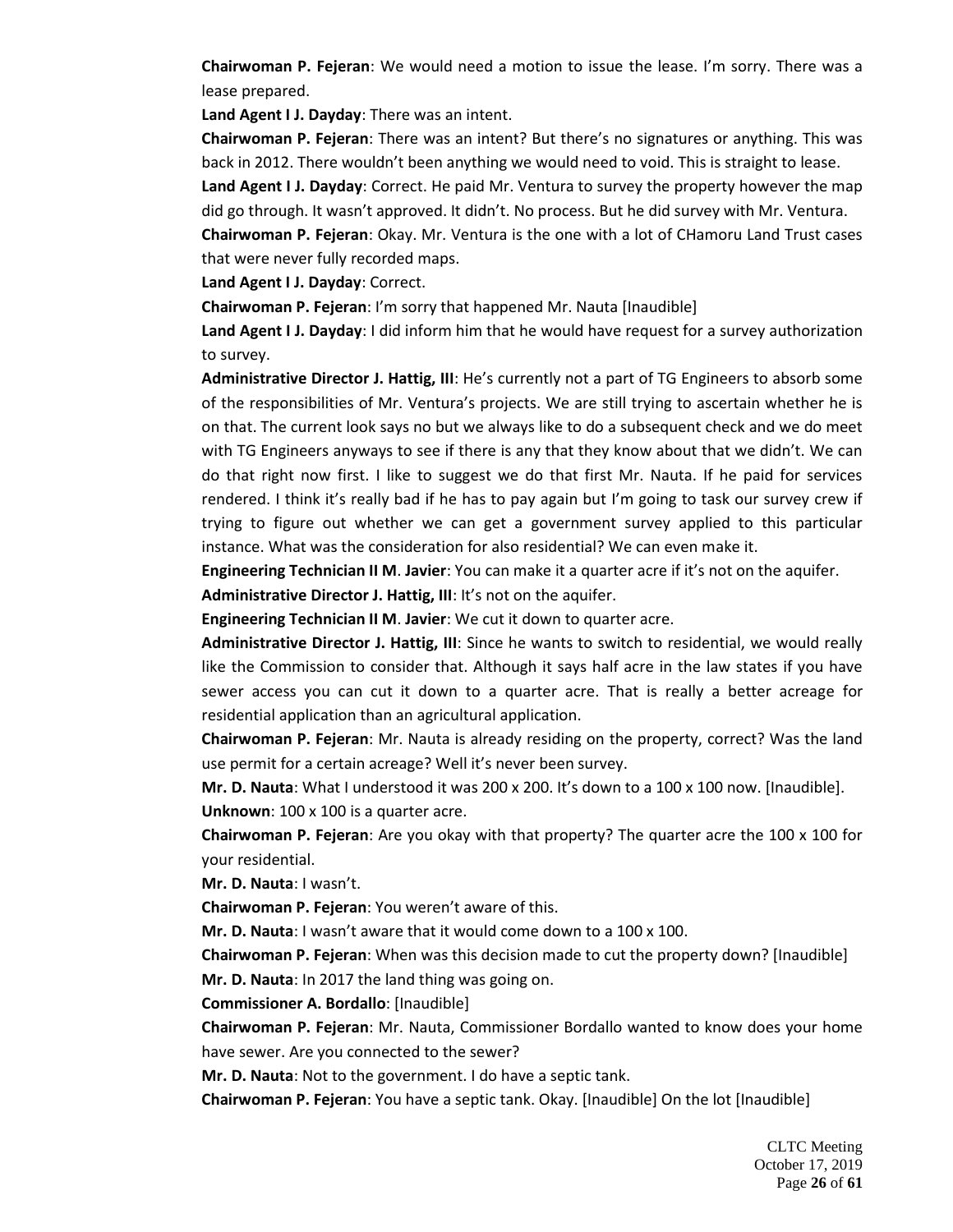**Unknown**: I thought sewer was available [Inaudible]

**Commissioner A. Bordallo**: Half acre you can have [Inaudible]

**Administrative Director J. Hattig, III**: Yes. That's right.

**Commissioner A. Bordallo**: Anything less than [Inaudible]

**Administrative Director J. Hattig, III**: I don't think there's sewer in the area [Inaudible] Yes.

**Chairwoman P. Fejeran**: We're going to leave him at this.

Administrative Director J. Hattig, III: We're going to leave him at the half acre because that's the lowest by law that we issue without sewer.

**Chairwoman P. Fejeran**: So, he keeps it. Your residential lease will have half acre. Is that okay with you? Was that the original amount you had?

**Mr. D. Nauta**: It was 200 x 200.

**Chairwoman P. Fejeran**: Which is a one acre.

**Administrative Director J. Hattig, III**: That is a half-acre.

**Chairwoman P. Fejeran**: I'm sorry.

**Mr. D. Nauta**: Then was Land Management…

**Chairwoman P. Fejeran**: Okay. Then they said they would cut it down.

**Mr. D. Nauta**: I was told it was a 100 x 100. [Inaudible]

**Chairwoman P. Fejeran**: We're looking at… a half acre lot. That is the original. 200 x 200. **Unknown**: Yes.

**Chairwoman P. Fejeran**: We're going to go with that one. A 200 x 200 property to award Mr. David Chaco Nauta.

**Commissioner A. Bordallo**: That's one acre.

**Unknown**: It's half.

**Commissioner A. Bordallo**: Half acre is 2000.

**Engineering Technician II P. Castro**: 2000 x 23 square meters.

**Commissioner A. Bordallo**: That is a half-acre.

**Engineering Technician II P. Castro**: Yes.

**Commissioner A. Bordallo**: 200 x 200 is four thousand.

**Engineering Technician II P. Castro**: That's one acre. Yes.

**Commissioner A. Bordallo**: [Inaudible] 200 x 100.

**Engineering Technician II P. Castro**: Yes. 200 x 100.

**Chairwoman P. Fejeran**: Mr. Nauta's original property was one acre. 200 x 200.

**Mr. D. Nauta**: Yes.

**Land Agent I J. Gumataotao**: If he is referring to the LUP.

**Chairwoman P. Fejeran**: I'm looking at the agricultural lease that was prepared for him, never signed and it says not more than 1 acre. Yes, one-acre portion [Inaudible]

**Chairwoman P. Fejeran**: Can we lease property over an acre? Over half an acre? Nick.

**Legal Counsel N. Toft**: For agricultural yes. Not for residential.

**Chairwoman P. Fejeran**: Not for residential. Because we are going to be issuing a residential lease it has to be one half acre [Inaudible]

Administrative Director J. Hattig, III: 200 x 100 [Inaudible]

**Chairwoman P. Fejeran**: Is that okay? Residential you will have the half acre lot [Inaudible] agricultural we would be allowed to lease a full acre lot.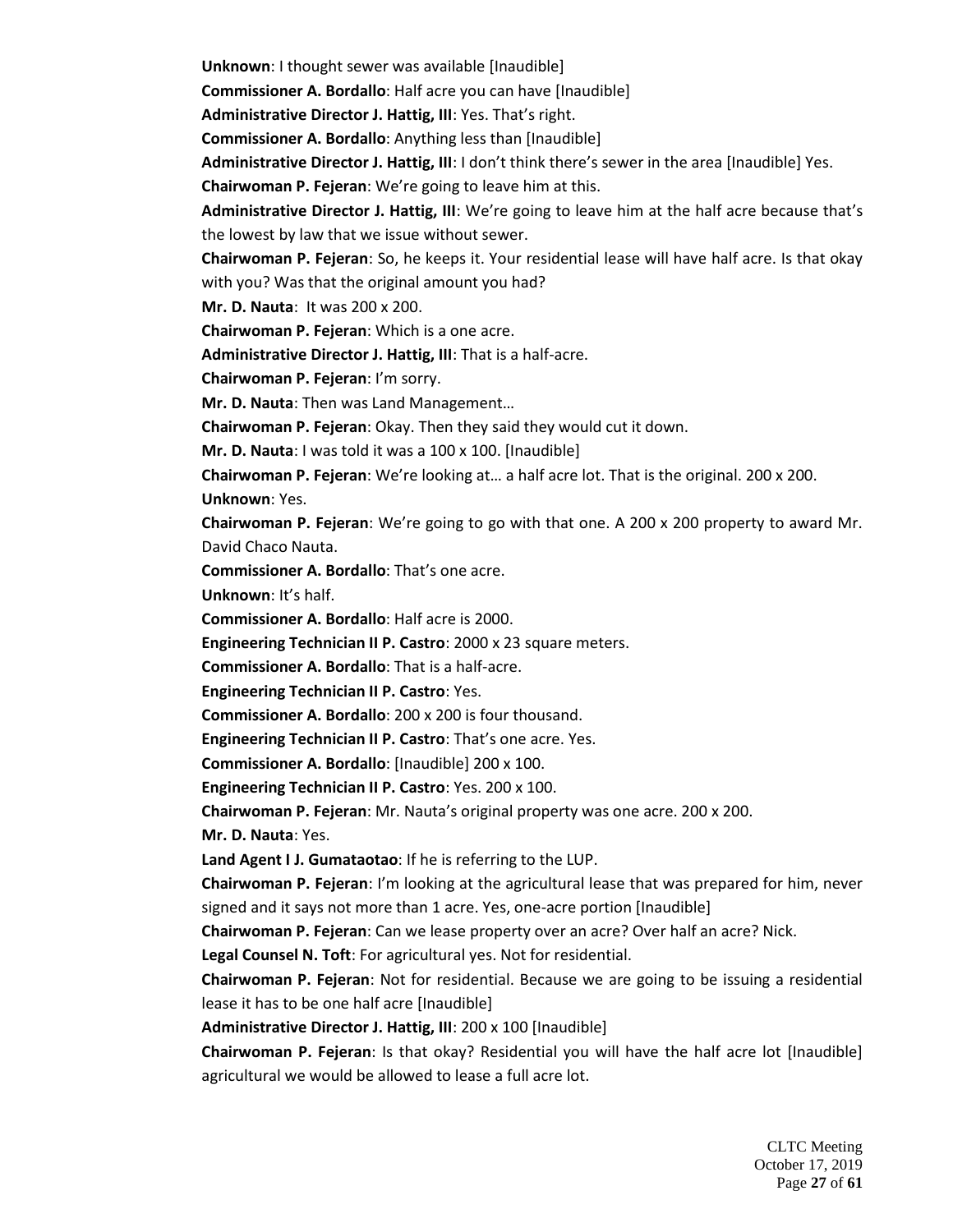**Land Agent II J. Casem**: The surrounding adjacent neighbors where a check print that has been given to Mr. Ventura. It just wasn't fully approved. You have constituents that have surveyed but it just not brought to completion. If you were to give Mr. Nauta the one acre you could possible displace another current leasee.

**Chairwoman P. Fejeran**: That's why he was saying back in 2017. I see. Thank you. I think Mr. Nauta if we can issue you a lease today for residential for the half acre. Would you be okay with that? Is that okay? Thank you. Okay.

**Commissioner A. Duenas**: Motion to provide a lease for Mr. David Chaco Nauta for Lot 480-10 in Agat for 2,026 square meters for residential.

**Administrative Director J. Hattig, III**: I'm sorry. Just a point for information. Can we change the type of application first because it was originally an agricultural application? Can we change the type first then we'll issue him the residential lease?

**Chairwoman P. Fejeran**: Okay.

**Administrative Director J. Hattig, III**: Thank you.

**Commissioner A. Duenas**: Motion to change the application for 4707 for Mr. David Chaco Nauta to be changed from Agricultural to Residential.

**Chairwoman P. Fejeran**: Motion made to change the application type.

**Commissioner A. Santos**: I second it.

**Chairwoman P. Fejeran**: Seconded. Further discussion?

**Commissioners**: No.

**Chairwoman P. Fejeran**: All those in favor.

**Commissioners**: Aye.

**Chairwoman P. Fejeran**: The ayes have it.

**Commissioner A. Duenas**: Motion to issue Mr. David Chaco Nauta a residential lease for Lot 480-10 in Agat for 2,026 square meters.

**Commissioner A. Santos**: I second it.

**Chairwoman P. Fejeran**: Motion made and seconded it. I'm sorry for clarification this is for a half acre lot [Inaudible] further discussion?

**All Commissioners**: None.

**Chairwoman P. Fejeran**: All those in favor.

**Commissioners**: Aye.

**Chairwoman P. Fejeran**: The ayes have it. Thank you. Jessica will be working with you. She'll have you come in and sign the lease. Also, in the meantime we will be working to see if we can get your property surveyed. Because you have already paid for a survey, we'll work to see a survey completed on our end.

**Commission A. Duenas**: Thank you.

**Chairwoman P. Fejeran**: Thank you very much.

#### *Rosita Aguillo Mahony*

**Chairwoman P. Fejeran**: Next case on the agenda is Ms. Rosita Aguillo Mahony.

**Land Agent II J. Casem**: Move forward first to Mr. William R. Taimanglo and Linda Rodriquez as they are here.

**Chairwoman P. Fejeran**: Sure.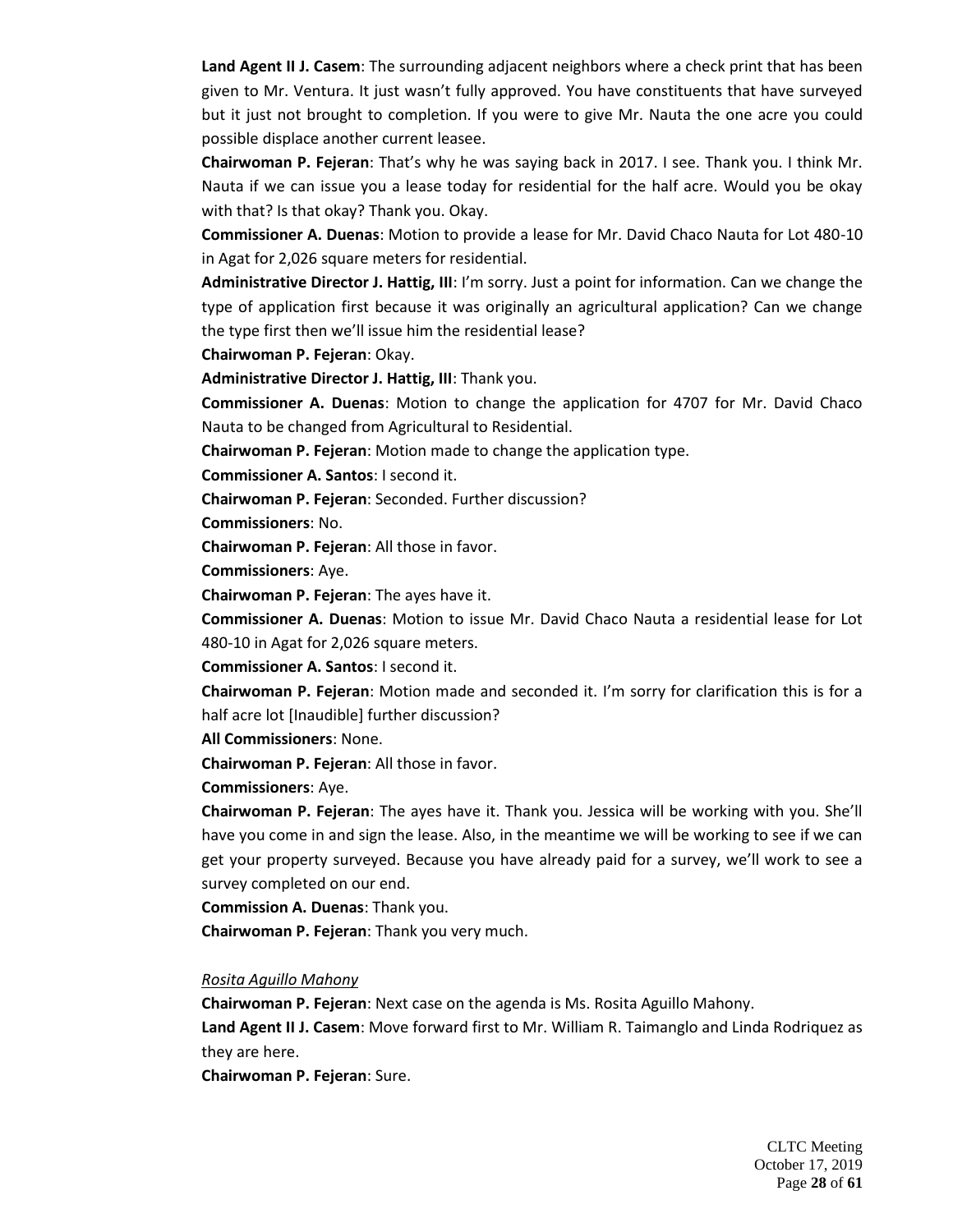### *William R. Taimanglo (POA Daniel Rodriquez)*

**Chairwoman P. Fejeran**: Thank you for that. We have the case for Mr. William R. Taimanglo and looks like there is a power of attorney Mr. Daniel Rodriquez.

**Land Agent II J. Casem**: Yes. Mr. Rodriquez came earlier but he did have to step out but he did advise that Mr. William is here. Before you we have Mr. William R. Taimanglo and he is here for a request for lease issuance. It has been surveyed under 135FY2018 and recorded with Land Management under 932690. We are requesting for a residential lease issuance.

**Administrative Director J. Hattig, III**: He is a December 2, 1995 applicant.

**Chairwoman P. Fejeran**: Hafa adai sir. If you could state your name for the record.

**Mr. William R. Taimanglo**: Hafa adai. My name is William R. Taimanglo.

**Chairwoman P. Fejeran**: Hi… Are you a resident of Guam?

**Mr. W**. **Taimanglo**: I don't know. I think so.

**Chairwoman P. Fejeran**: I know it sounds weird question but often we found people who have power of attorney. They give power of attorney to someone when they move off island.

**Mr. W. Taimanglo**: I used to be in the military.

**Chairwoman P. Fejeran**: Okay.

**Mr. W. Taimanglo**: The reason why I had my cousin handle it because he lives up there and he's working on the sister's property.

**Chairwoman P. Fejeran**: I see.

**Mr. W. Taimanglo**: I gave him the authorization to go ahead continue on in my absence.

**Chairwoman P. Fejeran**: Thank you.

**Mr. W. Taimanglo**: You're welcome.

**Chairwoman P. Fejeran**: Very smart.

**Mr. W. Taimanglo**: I know.

**Chairwoman P. Fejeran**: I'm not finding a Notice of Intent to Award in here but it does look like a survey authorization. I'm sorry let me just find these documents… Okay. It looks like we first contacted you in 2014 and then in February 17 we sent you a letter survey authorization for Lot 13-1, Block 8, Tract 10121 in Yigo. Okay I don't see the Notice of Intent to Award but we have to assume that was the intent.

**Land Agent II J. Casem**: He is a December 2 applicant. We do have some who don't have a NOIA but due to their time and date they were just issued a survey authorization.

**Chairwoman P. Fejeran**: Okay. Because of that we told you to go get the property surveyed. Once it's surveyed come back in and we will issue you a lease and so now you're to collect. So,

thank you for getting it surveyed I know it's not a cheap investment for something to do.

**Mr. W. Taimanglo**: It's expensive.

**Chairwoman P. Fejeran**: Very expensive. Especially on the scale that you had to do it. So, you signed up on the very first day, right?

**Mr. W**. **Taimanglo**: That's right. Right?

**Chairwoman P. Fejeran**: Yes, it was.

**Mr. W. Taimanglo**: I got a question on that property.

**Chairwoman P. Fejeran**: Sure.

**Mr. W. Taimanglo**: I know I had a problem on the survey about year ago. When we continued on with the survey, we found some junk cars located within that property. Also, the easement that how am I going to park my car to clear my property? Which there is a road there and the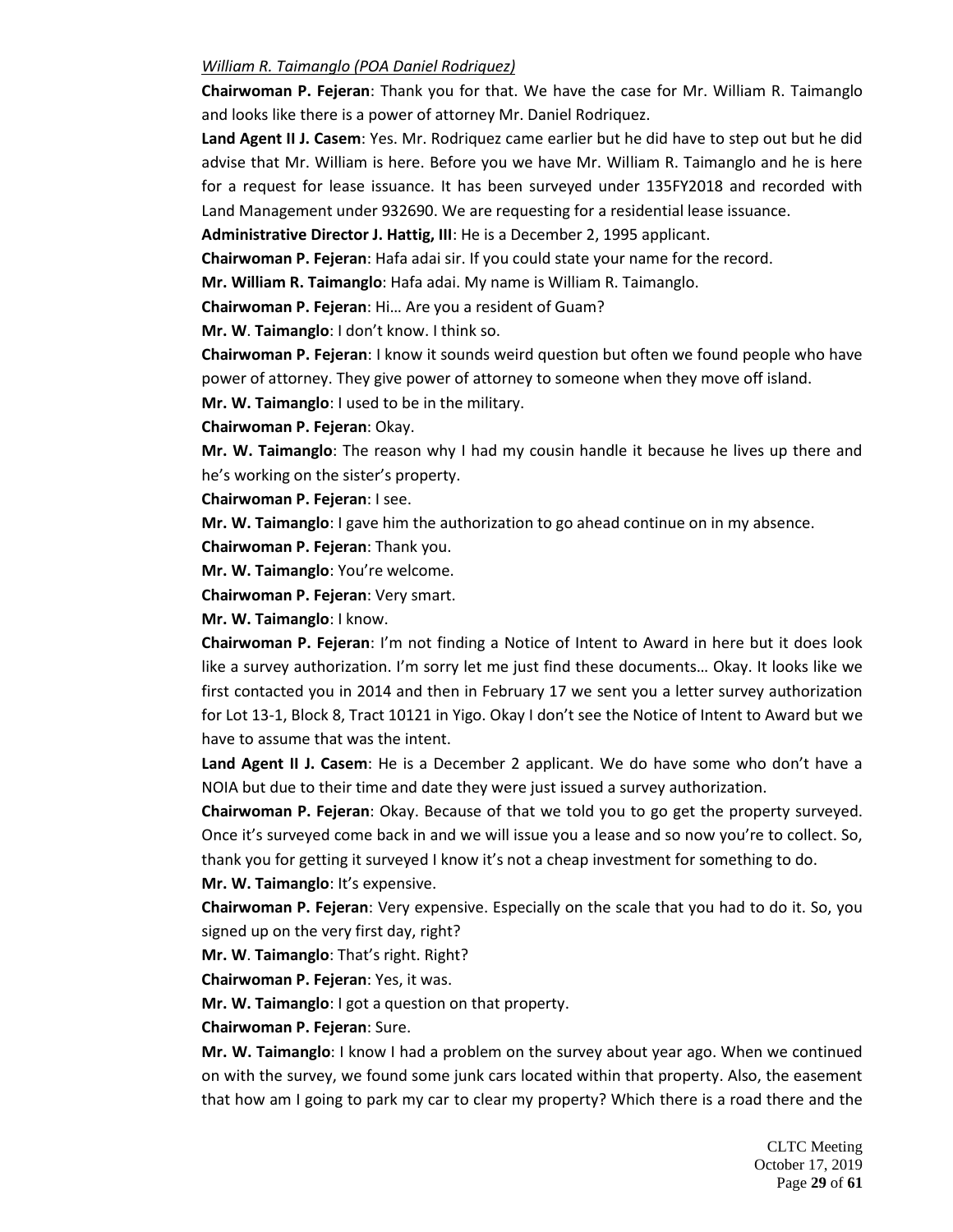way I look at my property it's almost a dead pack. So, can you talk to the mayor can they remove those cars? At least put a street light there. When you look at that area it's come of a black dark place to be. There is a lot of sharp turns there. A lot of speeders like to go in there. I've seen it happen. That's why I really want to put a retaining wall from the street because of I don't want them to be running over my house, hitting one of the kids. I've seen the area. I've been there. I've seen it. Now I was asking my cousin you already scoped out the area? Yeah. So how are we going to get in and clean our property? I can't even park inside the road because it's dangerous. You know because of the speeders. It would be nice if we could get a hold of DPW at least to clear up the spacing so I can park on the side and start working on the property. The reason why I want to put up a retaining wall is I've seen a lot of wild animals cruising around. If I was to plant something there that's illegal. No, I'm just joking. I don't want wild pigs coming in there and start tearing up my property. I've seen them tear a place. There is nothing wrong with poachers with wild pigs going around.

**Administrative Director J. Hattig, III**: If this is an existing easement there, ma'am we can contact DPW and have it open up again, a push back.

**Chairwoman P. Fejeran**: And is there utilities right there?

**Mr. W**. **Taimanglo**: I believe so. I've seen some houses build there with power… and water. I'm not sure. I would have to follow up.

**Land Agent II J. Casem**: I did speak with Mr. Rodriquez. He did advise the adjacent neighbors to the two lots that the easement there that runs between his and the highlighted. I did advise him that he would need to work with the mayor's office because from there the mayor would do a request to DPW. And from there DPW would work with Land Management, Survey division, so that we can request to possibility to do the center lines.

**Chairwoman P. Fejeran**: Okay.

**Commissioner A. Bordallo**: We just missed our mayor.

**Administrative Director J. Hattig, III**: He was just here.

**Mr. W. Taimanglo**: I know a gal who was just telling me that was the mayor from Yigo.

**Commissioner A. Bordallo**: Maybe he wants to know what he can do.

**Mr. W. Taimanglo**: I need him to hear my concern but I guess him had to go.

**Commissioner A. Bordallo**: Well go see him because he will see you.

**Chairwoman P. Fejeran**: Okay… It seems pretty straight forward. All the documents.

**Land Agent II J. Casem**: Just a correction, madam chair. It's just Lot 13.

**Commissioner A. Duenas**: Not dash one.

**Land Agent II J. Casem**: Based on the survey map.

**Chairwoman P. Fejeran**: Okay thank you.

**Commissioner A. Duenas**: Motion to issue a residential lease to William R. Taimanglo for Tract 10121, Block 8, Lot 13 in Yigo.

**Commissioner A. Santos**: I second it.

**Chairwoman P. Fejeran**: Motion made and seconded… I'm sorry just a follow up question. Mr. Taimanglo do you own property anywhere on Guam?

**Mr. W. Taimanglo**: Property? No. I got. I guess my... No, I didn't own it. I brought a property from my aunt's sister, I mean my mom, my dad when they passed away. Their house was in foreclosure. So, Shen's Furniture brought the property. So, what happen is. I guess my sister asked me if I wanted the property and I said no I don't want the property. Come on. Okay so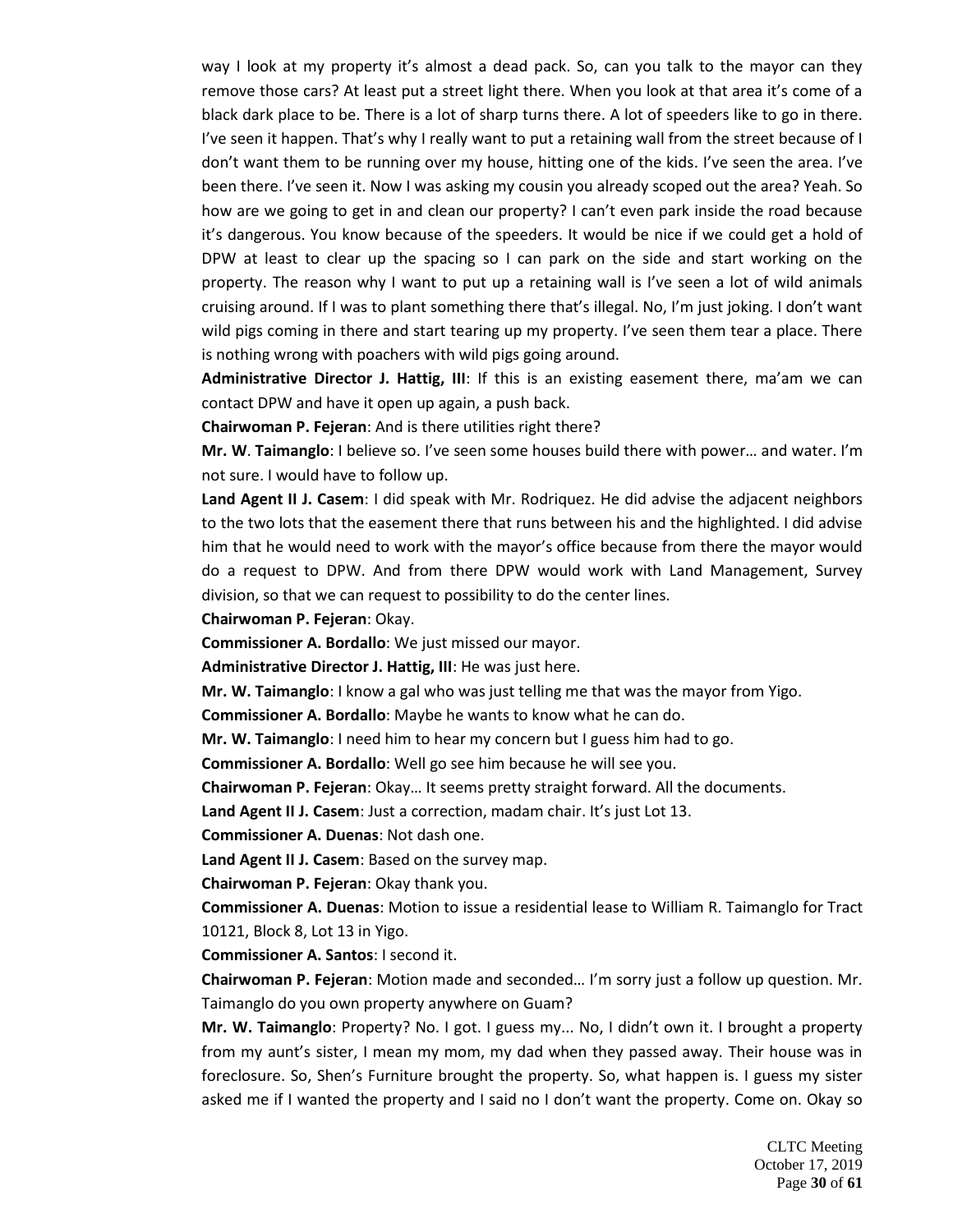we had to go and purchase. You know make loan to purchase the property just to get the house. That's it. That house is for my son. It's my son's property I mean house. I always passed it on to the youngest one. Dan owes the property now.

**Chairwoman P. Fejeran**: Okay so you do not own property.

**Mr. W. Taimanglo**: No, I don't.

**Land Agent II J. Casem**: So, it's not under your name.

**Mr. W. Taimanglo**: It's under my name because I made the loan. The house is under my name. It's going to be passed down to my son [Inaudible]

**Land Agent II J. Casem**: So, based on priority status we wouldn't be able to award Mr. Taimanglo a residential, however we can request for a change of lease type. However, it will change meaning you would have to be farming two thirds of the property. You are still able to put a structure on it however the types of things on the property would be more towards farming.

**Administrative Director J. Hattig, III**: If Mr. Taimanglo would be willing to part with the property and make sure it is in the son's name it wouldn't be his property anymore, right? Correct?

**Land Agent II J. Casem**: Yes. It would be a transfer [Inaudible]

**Administrative Director J Hattig, III**: I don't think we would be able to do that unless he can show that he is priority one. So that could be another if you don't want an agricultural property. In order to maintain your request for a residential lease you would have to transfer your interest in that property so that we can make sure you are.

**Mr. W. Taimanglo**: Transfer it to my son you mean?

**Administrative Director J. Hattig, III**: Correct. So, would that be feasible to you? **Mr. W. Taimanglo**: Yeah.

**Administrative Director J. Hattig, III**: I submit to the Board if they were to do that subject to the issue the lease subject to. I won't consummate the lease anyway. I wouldn't have been able to issue it. Even if you did issue it, I would wait until the necessary transfers are in effect, before we could actually consummate the lease. So that's determination for you to make.

**Chairwoman P. Fejeran**: I think I would prefer to come back to this case and have documents in hand that Mr. Taimanglo is a landless applicant if the commission is okay with that. I think what. I think the only reason would be willing to wait for you to do that because you have already made a substantial investment into the property. We would be willing to wait for you to be landless and award you a residential lease.

**Mr. W. Taimanglo**: Does that mean I cannot build anything or?

**Administrative Director J. Hattig, III**: Well at this time what it means is that we cannot issue you a lease because you are priority two. You own property, technically it's in your name. So, once you get that property transferred to your son you would be priority one and then we can issue you the lease for the residential. Then you can build after that.

**Mr. W. Taimanglo**: Okay so what I need.

**Administrative Director J. Hattig, III**: You need to make the necessary legal arrangements to transfer the property to your son.

**Mr. W. Taimanglo**: But it's under my wife's name too.

**Administrative Director J. Hattig, III**: Is that an issue?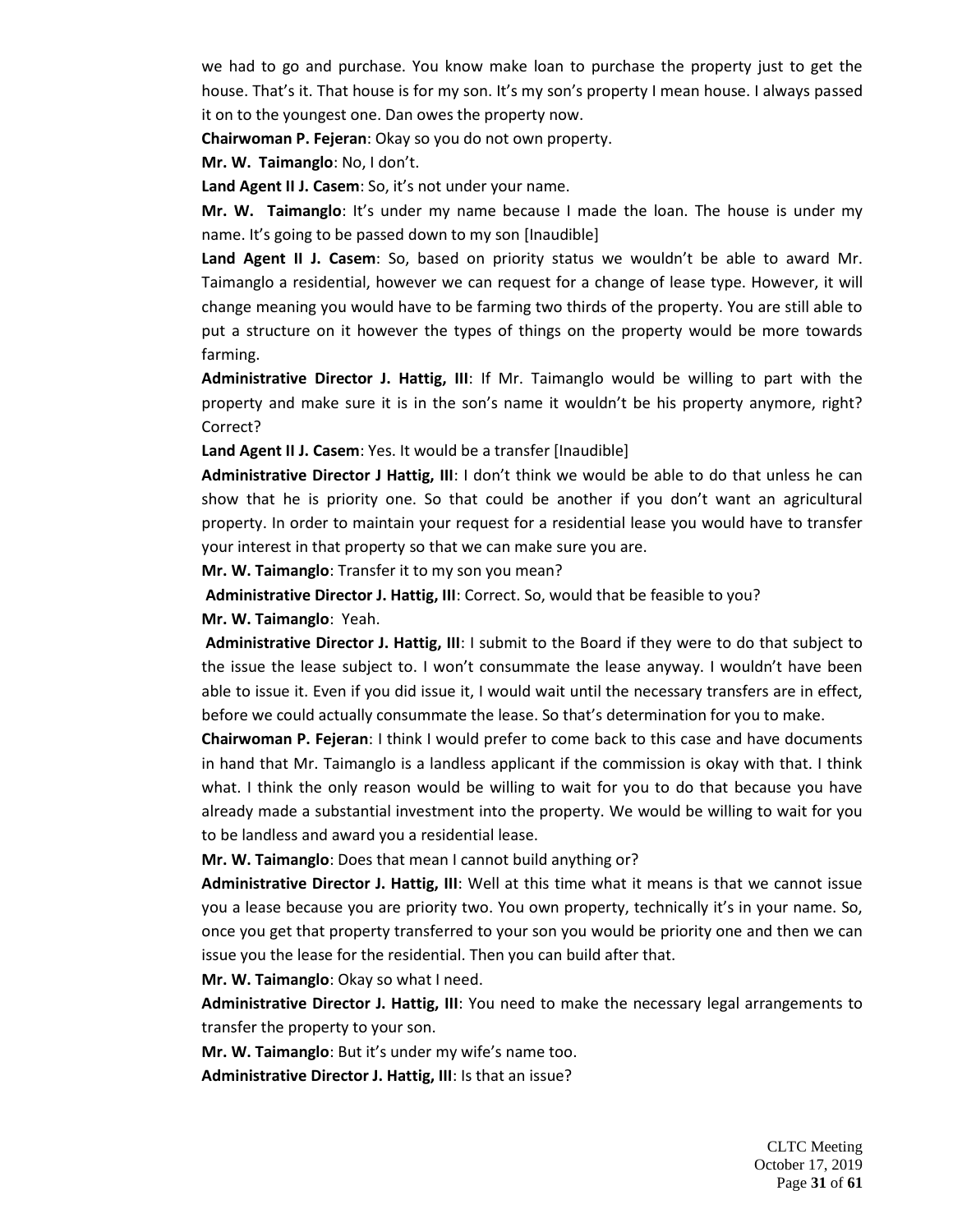**Mr. W. Taimanglo**: Yes, it's going to be an issue with me because that's the reason why I'm asking to build is we're not really… We're trying to do this thing and the property that was converted to a business. She made her own business on that property. It's child care center. Yes, it's converted from a residential to a business.

**Administrative Director J. Hattig, III**: Would he be able to sell his interest or? **Legal Counsel N. Toft**: Deed away.

**Administrative Director J. Hattig, III**: Deed away his interest.

**Mr. W. Taimanglo**: So right now, I'm staying at her side of the family. I'm kind of having difficulty with her. So where am I going to go. I can't go to the business and that's the reason why I'm pursuing this. So, I can build my own and be on my own location.

**Administrative Director J. Hattig, III**: You're not a partner in the business in any way, shape or form?

**Mr. W. Taimanglo**: Well I'm just like... When you look at it everything is for her, you know. I know you're not involved with this not even one bit of a share have I been given. That's the reason why I wanted to build this property in Yigo so I can pursue with my lawyer this thing. Right now, I can't do anything. I've got no place to stay. I got a lot of my equipment, my stuff, and my personal items over at her property and I need to move it out before it gets down deeper to the situation where I'm in now. Where am I going to stay?

**Administrative Director J. Hattig, III**: What do you think?

**Legal Counsel N. Toft**: He might be able to quit claim his part of the interest.

**Land Agent II J. Casem**: Or he could do the switch of application type.

**Mr. W**. **Taimanglo**: This is the first you've encounter, right. Right?

**Administrative Director J. Hattig, III**: Well maybe not the first time, but it certainly is a unique situation. So, I think the options…

**Land Agent II J. Casem**: If you switch to agriculture you would be farming two-thirds of the property but you can still build. You would be farming as well.

**Mr. W. Taimanglo**: Okay.

**Administrative Director J. Hattig, III**: Is that something you wish to make today or take some time to think to make the decision?

**Mr. W. Taimanglo**: I just want to get out of her place. I just to continue with my life. Build my own on my property. Continue on. You know.

**Administrative Director J. Hattig, III**: Is that your official request today? To switch your application type to agricultural?

**Mr. W. Taimanglo**: I don't know. I never asked for agricultural. I wanted residential.

**Chairwoman P. Fejeran**: The only way we could give residential is if you owned zero property. Zero.

**Administrative Director J. Hattig, III**: You're saying you don't own it but in the eyes of the law you are a part owner of it. So, the option is quick claim deed your portion of that property to whoever so you could maintain the priority one that's landless. Then we would be able to issue you the lease or request to change your application to agricultural at which time there is no priority. We could issue you the lease an agricultural lease. We must advise you that agricultural portions much follow through. It requires an actually compliance to it. If you're not able to financially or even physically to conduct an agricultural lease we don't suggest you enter into an agricultural lease if you are unable to do it. Because you are going to come into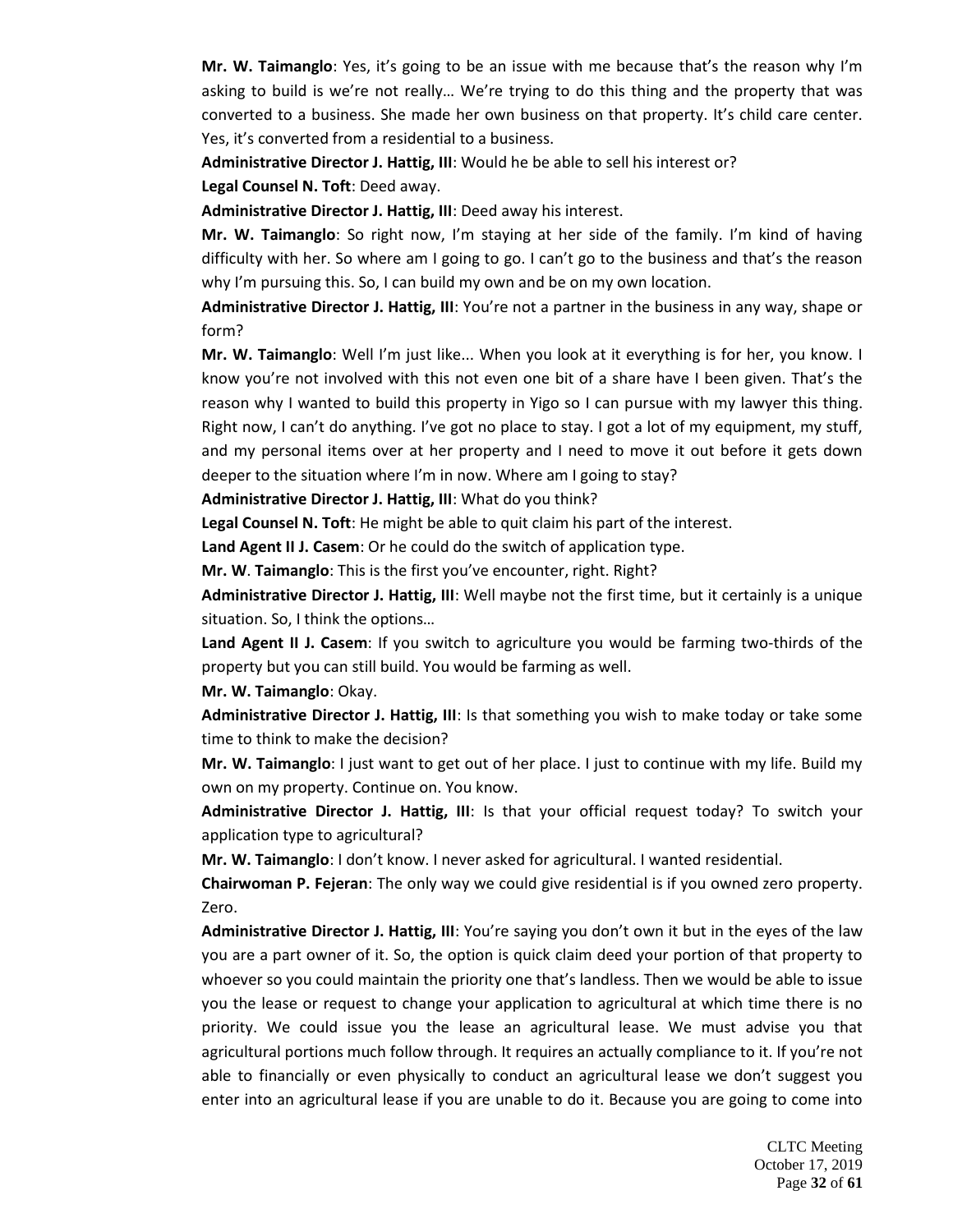issues down the road and you are going to appear before the commission again. Because you are not farming or unable to farm.

**Mr. W. Taimanglo**: Yes, I'd like to farm.

**Administrative Director J. Hattig, III**: Okay.

**Mr. W. Taimanglo**: That's all we do farm. That's why I was asking residential I just wanted my own privacy. If that's the case you want me to use it as a ranch.

**Chairwoman P. Fejeran**: You can build a home there. It could be your primary residence but the rest of the property would be farmed.

**Mr. W. Taimanglo**: Okay.

**Land Agent II J. Casem**: Request to do a change of application type from residential to agricultural for Tract 10121, Block 8, Lot 13.

**Commissioner A. Duenas**: So, motion to change application type from residential to agricultural.

**Commissioner A. Bordallo**: I second it.

**Chairwoman P. Fejeran**: Motion made and seconded. Further discussion?

**Administrative Director J. Hattig, III**: I just want make sure we work together with Mr. Taimanglo to develop his farm plan and submit to the commission and agency. We will help you out with that.

**Chairwoman P. Fejeran**: All those in favor?

**Commissioners**: Aye

**Chairwoman P. Fejeran**: The ayes have it. Now Mr. Taimanglo will take an agricultural application.

**Commissioner A Duenas**: Motion to issue an agricultural lease to William R. Taimanglo for Tract 10121, Block 8, Lot 13 in Yigo.

**Chairwoman P. Fejeran**: Motion made.

**Commissioner A. Santos**: I second it.

**Chairwoman P. Fejeran**: Seconded. Any discussion?

**Commissioners**: No.

**Chairwoman P. Fejeran**: All those in favor.

**Commissioners**: Aye.

**Chairwoman P. Fejeran**: Okay the ayes have it. Mr. Taimanglo so we just approved an agricultural lease for the property you surveyed and I just want state for the record that I believe that the Commission made these decisions because of the hardships that Mr. Taimanglo presented and the substantial investment him put into the property already with the survey. I think moving forward I feel very uncomfortable making these switches from residential to agricultural because the point of the program of the residential program to get landless CHamoru on property that they can build a home on. When we get to them, they even up having a bunch of property they just switch to agricultural that's fine as long as them are really going to be using the land for that purpose. I would urge you Mr. Taimanglo to comply with your lease once you receive it so that you can live on that property in perpetually. **Mr. W. Taimanglo**: Thank you.

**Chairwoman P. Fejeran**: Thank you.

**Land Agent II J. Casem**: Can we proceed with Linda Rodriquez? She's right next door to him. Unless you want to wait until the POA is here?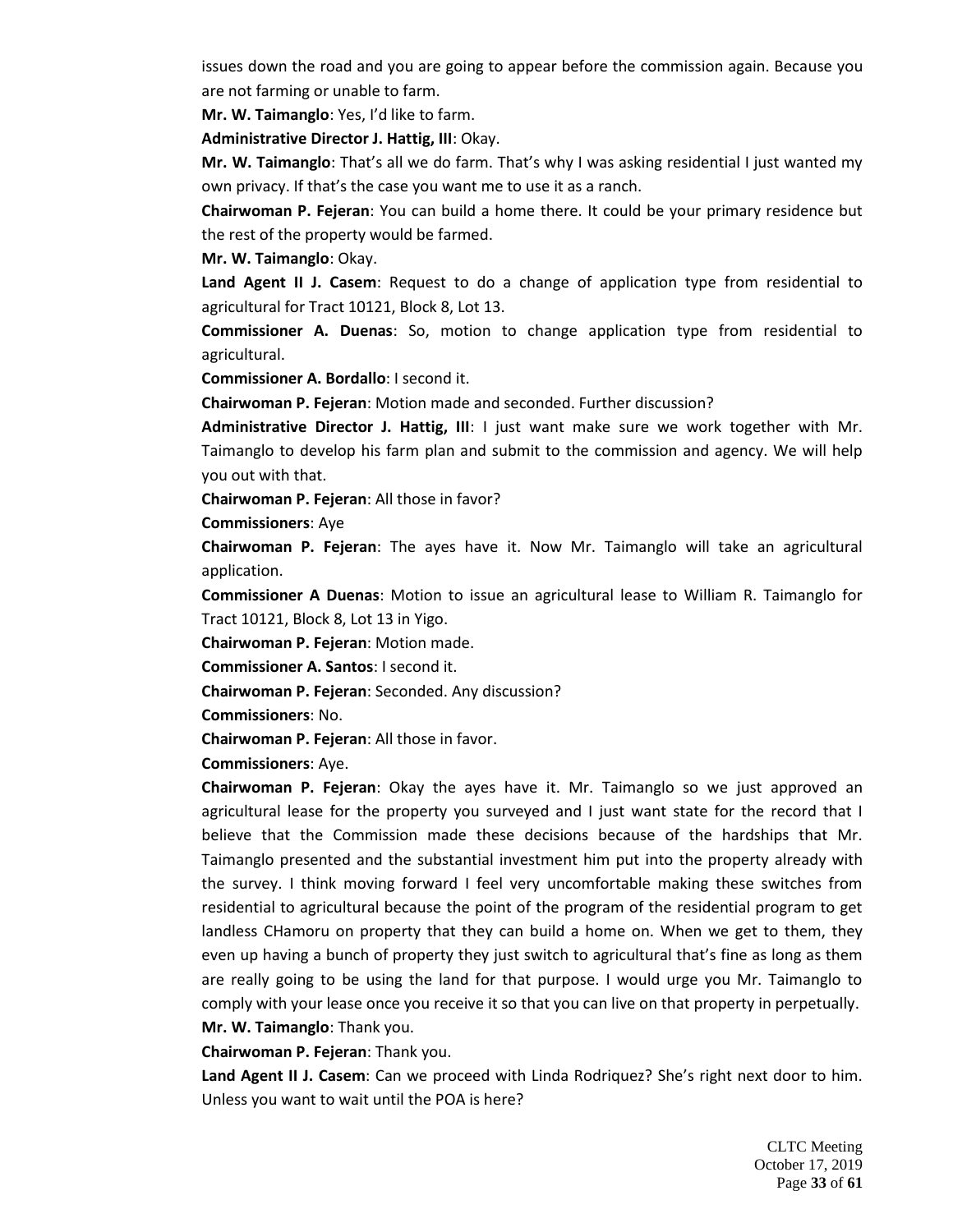**Chairwoman P. Fejeran**: Is she here? **Land Agent II J. Casem**: The POA has left. He had to pick up his children. **Chairwoman P. Fejeran**: Is they anyone on our list that is here?

#### *Roland Sablan*

**Land Agent II J. Casem**: Yes, we have Mr. Roland Sablan.

**Chairwoman P. Fejeran**: Okay let's do that.

**Mr. Roland Sablan**: Good afternoon, Roland Sablan.

**Chairwoman P. Fejeran**: Thank you for your patience to get to your case.

**Land Agent II J. Casem**: So, before you we have Mr. Roland T. Sablan. He is coming before for a request for a loan guarantee and a building permit. So, all the proper documents are behind the staff report including the Guam Housing Pre-approval loan as well as his contractor's agreement and also building plans for his home.

**Chairwoman P. Fejeran**: Okay thank you Jhoana. Mr. Sablan you signed a residential lease back in 2012.

**Mr. R. Sablan**: Yes ma'am. I was relocated there because the property that I was occupying is going to be used for low cost housing or something like that.

**Chairwoman P. Fejeran**: Okay… So, this is the new property that you were awarded. You have the lease. And now you are coming before us to approve and guarantee the loan from Guam Housing Corporation.

**Mr. R. Sablan**: Yes ma'am. I've been thinking positive for the past two years, being a single parent.

**Chairwoman P. Fejeran**: Okay. I appreciate you using the property and going through the channels of Guam Housing. I've had a chance to look through these documents they look pretty standard. Nothing out of the ordinary at lease from my review. Legal Counsel, have you reviewed these?

**Legal Counsel N. Toft**: Yes ma'am. I did look them over.

**Chairwoman P. Fejeran**: They look good? Okay this would be. This looks like a very nice home for your future.

**Mr. R. Sablan**: For my kids yes.

**Chairwoman P. Fejeran**: That's wonderful. Mr. Sablan you currently do not own land anywhere. Is that right?

**Mr. R. Sablan**: I wish I did. I would be on that property. Fortunately, I'm happy that I do have at least a small portion.

**Chairwoman P. Fejeran**: Yes. This is what the Land Trust was set up for landless CHamoru as define by the law. For those that are landless to be able to get property and build a home.

**Mr. R. Sablan**: Yes ma'am. Thank you.

**Chairwoman P. Fejeran**: I'm glad you're well off to realizing that dream and making it a reality… Are there any other questions?

**Commissioner A. Duenas**: No… If we could just motion to provide.

**Chairwoman P. Fejeran**: Would we be guarantying the loan? It would be a loan guaranty and an approval of the building permit.

**Land Agent II J. Casem**: Yes, it's for Lot 13, Block 13, Tract 9210. I'm sorry. **Chairwoman P. Fejeran**: That's okay. Lot 13.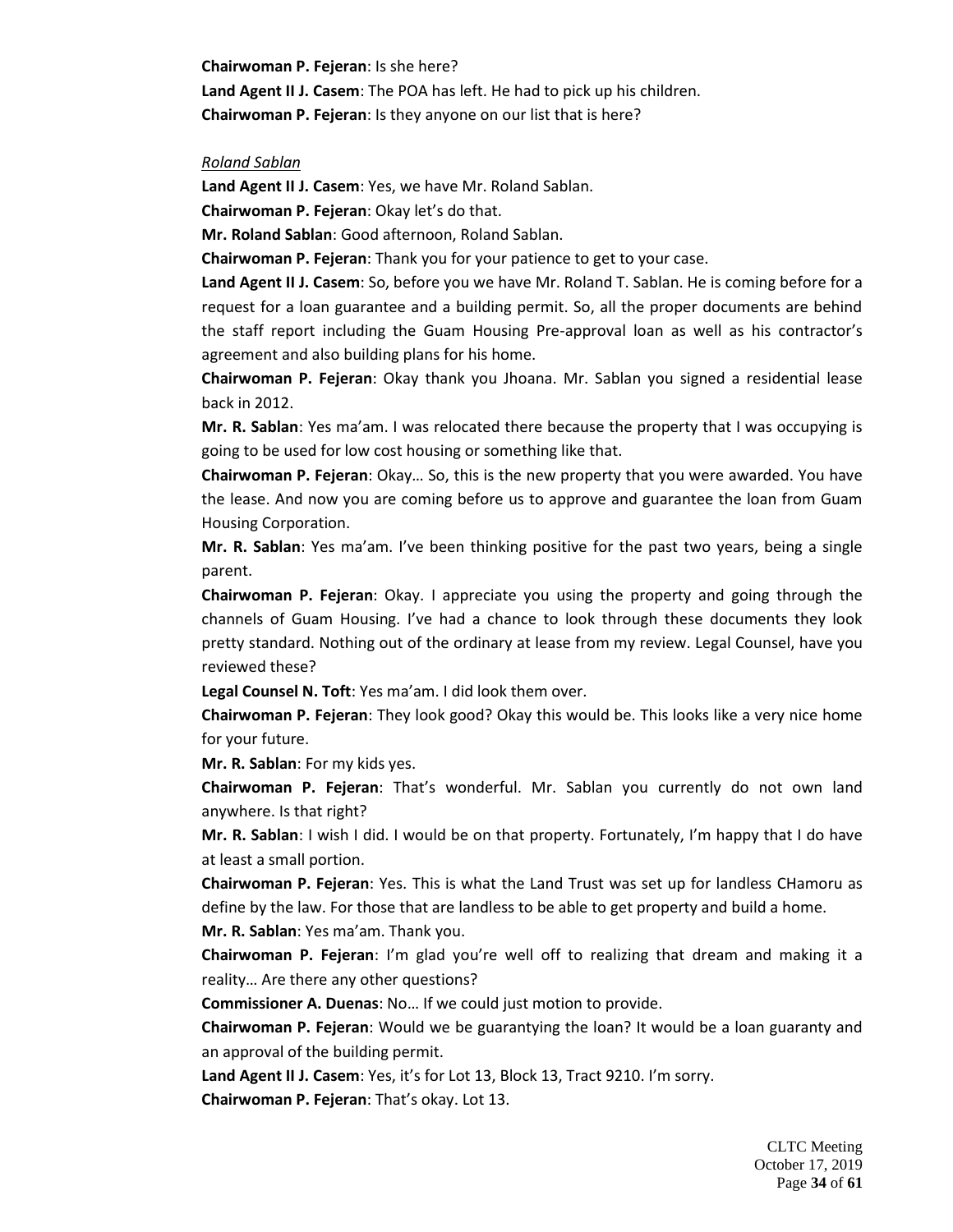**Land Agent II J. Casem**: Block 13, Tract 9210.

**Chairwoman P. Fejeran**: Is that it?

**Land Agent I J. Gumataotao**: Yes.

**Chairwoman P. Fejeran**: Is there access to the property? [Inaudible]

**Commissioner A. Duenas**: Motion to approved building permit and loan guaranty for Lot 13,

Block 13, Tract 9210 for Mr. Roland T. Sablan.

**Commissioner A. Santos**: I second it.

**Chairwoman P. Fejeran**: Motion made and seconded. Further discussion?

**Commissioners**: None.

**Chairwoman P. Fejeran**: All those in favor?

**Commissioners**: Aye.

**Chairwoman P. Fejeran**: The ayes have it. Mr. Sablan the CHamoru Land Trust guaranties the loan with Guam Housing Corporation. Should you default on the loan then we would be forced to pay it and evict you. Okay, but I trust that you wouldn't do that.

**Mr. R. Sablan**: No ma'am.

**Chairwoman P. Fejeran**: Okay.

**Land Agent II J. Casem**: Building permit madam?

**Chairwoman P. Fejeran**: I believe that was part of the motion. That was all together [Inaudible]

**Mr. R. Sablan**: One question.

**Chairwoman P. Fejeran**: Yes.

**Mr. R. Sablan**: The only permit I can't get is waterworks. They seem to have a problem putting water in that area [Inaudible] that is a transmission line behind that property over by the road there. But according to GWA you can't put a meter there [Inaudible]

**Administrative Director J. Hattig, III**: Did they say why? Did they say why you can't put a meter there?

**Mr. R. Sablan**: Something about chlorine [Inaudible] I'm not an engineer.

**Administrative Director J. Hattig, III**: I'll work with Mr. Sablan and see what GWA is requiring on that particular aspect.

**Chairwoman P. Fejeran**: Okay.

**Mr. R. Sablan**: As far as I know the lot to the left on the corner there. The gentleman that lives on that corner there, his line is hooked into that transmission line.

**Administrative Director J. Hattig, III**: Right.

**Chairwoman P. Fejeran**: Okay but why can't [Inaudible] I'm hopefully that can happen.

**Mr. R. Sablan**: I do have power at the moment.

**Chairwoman P. Fejeran**: Okay but…

**Mr. R. Sablan**: As for water I've been begging.

**Chairwoman P. Fejeran**: Okay.

**Administrative Director J. Hattig, III**: Let's meet sir. Okay. Schedule an appointment and I'll figure it out. Help you fix that.

**Mr. R. Sablan**: Appreciate that.

**Administrative Director J. Hattig, III**: Thank you.

**Chairwoman P. Fejeran**: Thank you Director.

**Mr. R. Sablan**: Thank you very much.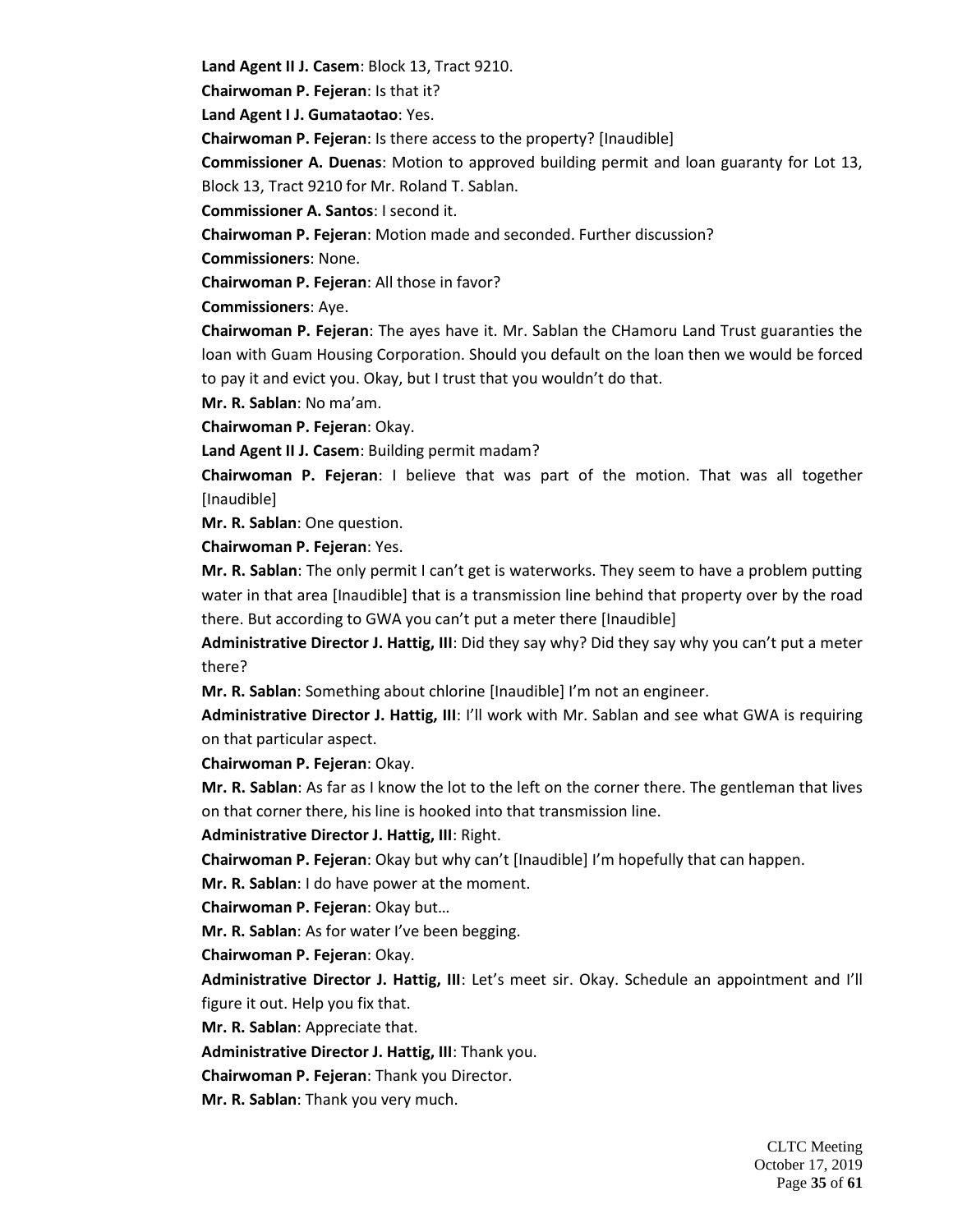**Chairwoman P. Fejeran**: Thank you Mr. Sablan.

*Rosita Mahoney*

**Land Agent II J. Casem**: And lastly requesting for Ms. Rosita Mahoney, she was unable to come due to medical reasons.

**Chairwoman P. Fejeran**: Okay.

**Land Agent II J. Casem**: So, Ms. Mahoney was the original applicant. This was one of the switch and transfer with Regine Ms. Regine Biscoe Lee.

**Administrative Director J. Hattig, III**: Yes.

**Land Agent II J. Casem**: So here it was reverted.

**Chairwoman P. Fejeran**: So, she was… So, it was a switch and transfer.

**Land Agent II J. Casem**: Yes, switch and transfer.

**Chairwoman P. Fejeran**: And on the null and void list.

**Land Agent II J. Casem**: Yes. On June sixth the Board went ahead and approved the reversion back to Ms. Rosita Mahoney.

**Chairwoman P. Fejeran**: Okay.

**Land Agent II J. Casem**: So, before you today we are requesting for an agricultural lease issuance based on her completed survey 165FY2017 recorded with land management under 906951 and we have the map attached to the back of the page.

**Chairwoman P. Fejeran**: Okay. Ms. Mahoney is aware of the requirements?

**Land Agent II J. Casem**: Yes.

**Chairwoman P. Fejeran**: For agricultural leases?

**Land Agent II J. Casem**: Yes.

**Chairwoman P. Fejeran**: It's another one of those cases where there was a lease already issued.

**Land Agent II J. Casem**: No actually it was also part of the pre-moratorium listing never completed by the lease. So, it was never signed so it fell under that catalogue of premoratorium. But we did the reversion first to the original applicant and then before you we have the original applicant requesting of it now.

**Chairwoman P. Fejeran**: Okay. So, she fulfilled the survey requirement.

**Land Agent II J. Casem**: Yes.

**Chairwoman P. Fejeran**: Invested in the property… Is looking for the lease.

**Commissioner A. Duenas**: Motion to issue agricultural lease for Rosita Mahoney for Lot 5382N-10 in Barrigada.

**Chairwoman P. Fejeran**: Motion made.

**Commissioner A. Santos**: I Second it.

**Chairwoman P. Fejeran**: Seconded by Tan Amanda. Further discussion?

**Commissioners**: No.

**Chairwoman P. Fejeran**: All those in favor?

**Commissioners**: Aye.

**Chairwoman P. Fejeran**: Okay then. Thank you. So, I still have Bernie Antonitte Cruz Ranque.

**Land Agent II J. Casem**: I believe Jessica will present it.

**Chairwoman P. Fejeran**: Since you're there do you want to do Rodriquez?

**Land Agent II J. Casem**: Sure.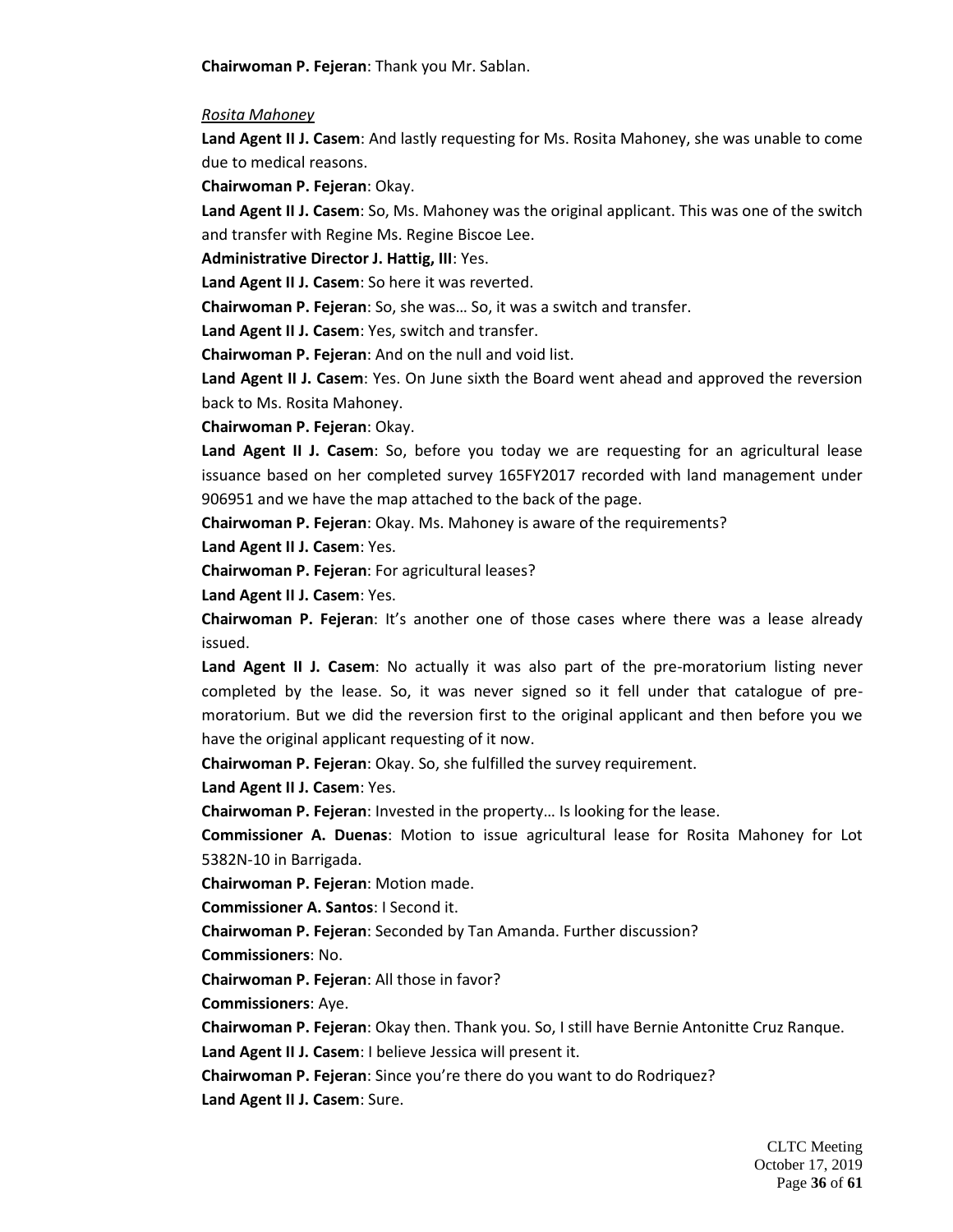### *Linda Rodriquez (POA Daniel Rodriquez)*

**Chairwoman P. Fejeran**: Linda Rodriquez.

**Land Agent II J. Casem**: We also requesting for lease issuance. I did not find her on the tax roll. So, she is priority one. She is also requesting for a lease issuance under the same FY as Mr. Taimanglo. Under 135FY2018 recorded under 932690. She is a December 2, 1995 applicant.

**Chairwoman P. Fejeran**: So again, this is one of those cases where we basically issued a Notice of Intent to Award or a survey authorization. Told her to go get it surveyed and get the map recorded then we will issue the lease [Inaudible] and she is priority one. I saw that she is priority one on her application but you checked the updated.

**Land Agent II J. Casem**: Yes.

**Commissioner A. Duenas**: Do you have any questions?

**Chairwoman P. Fejeran**: I don't have any questions.

**Commissioner A Duenas**: Motion to issue a lease for Linda Barbara Rodriguez for Tract 10121, Block 8, Lot 13-R1 Yigo.

**Commissioner A. Santos**: I second it.

**Chairwoman P. Fejeran**: Motion made and seconded. Further discussion?

**Commissioners**: None.

**Chairwoman P. Fejeran**: All those in favor?

**Commissioners**: Aye.

**Chairwoman P. Fejeran**: Thank you.

#### *Bernie Antonitte Cruz Ranque*

**Chairwoman P. Fejeran**: Right then I think this is last on our considerate. Bernie Antonitte Cruz Ranque.

**Land Agent I J. Dayday**: Ms. Ranque is unable to make due to health conditions.

**Chairwoman P. Fejeran**: Okay.

**Land Agent I J. Dayday**: She's requested for an authorization of building permit authorization. **Chairwoman P. Fejeran**: Okay I see she has a lease, residential lease at Lot 25, Block 11, Tract 10316 in Dededo about half an acre. It was signed on May 15, 2017.

**Land Agent I J. Dayday**: She surveyed her property.

**Chairwoman P. Fejeran**: The property was surveyed and now she's ready to build. What is the building permit authorization for?

**Land Agent I J. Dayday**: So, she was originally on 10125 when she was first issued a lease. She requested to be relocated due to infrastructure. There was no water and power access. She had a container house on that property and it's still on that property, 10125. So, she requesting a building permit authorization so that she can move the container to the property, Tract 10316, Lot 25, Block 11. Also, GWA is requesting for the building permit.

**Commissioner A. Duenas**: Okay.

**Chairwoman P. Fejeran**: The land trust does not issue building permit. We give authorization. **Land Agent I J. Dayday**: Correct.

**Chairwoman P. Fejeran**: Was her request ever submitted in writing? Or was it she just came in and asked to get authorization to move her container home onto her property?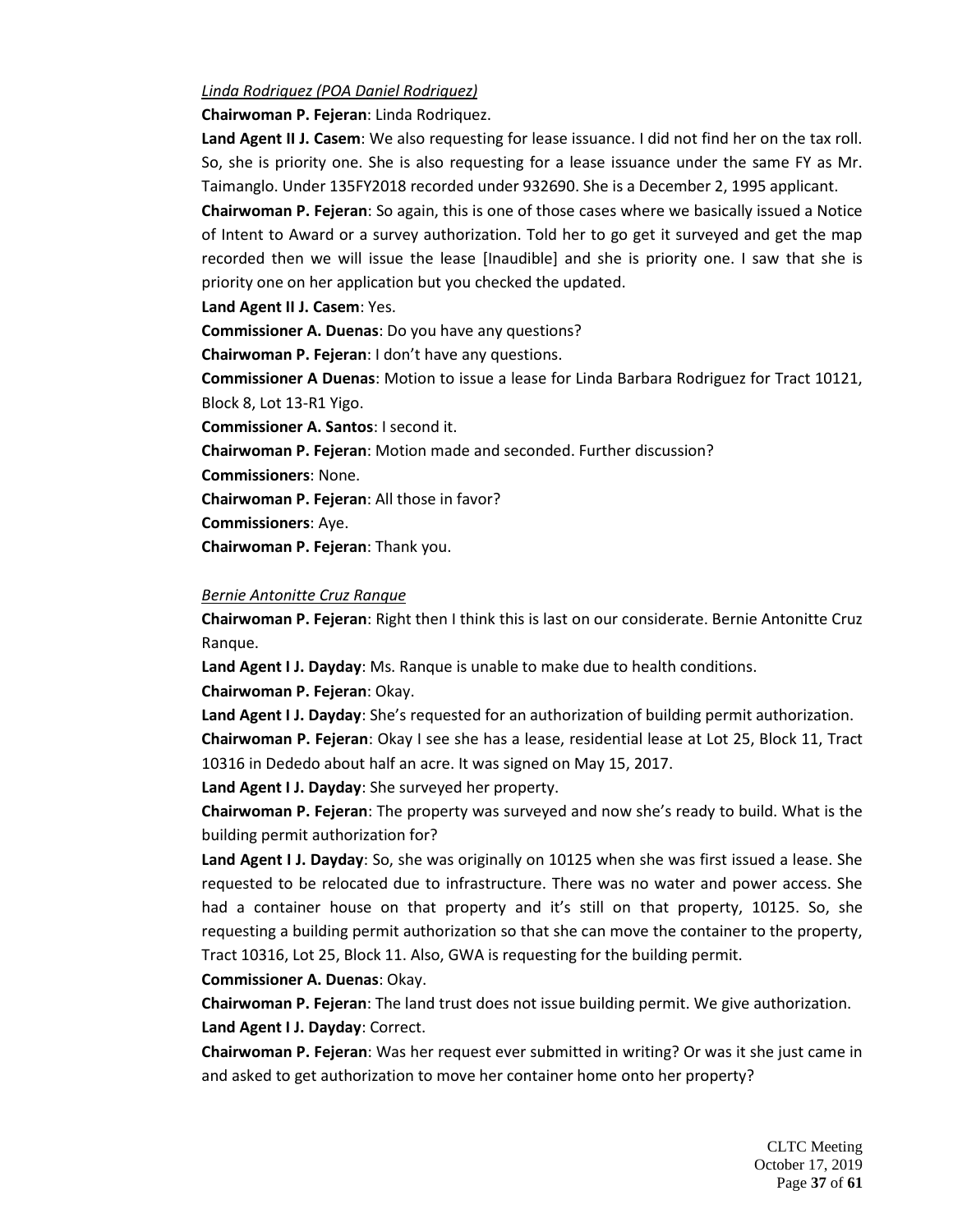**Land Agent I J. Dayday**: Yes, she just came in and made the request. She had a second addendum done. After she surveyed the property the one that she relocated then she made the request to move that container from the old property to the new one however, she was told that she still needed the building permit to move the container.

**Chairwoman P. Fejeran**: Okay.

**Commissioner A. Duenas**: Motion to issue building permit authorization to Ms. Bernie Antonitte Cruz Ranque at Lot 25, Block 11, Tract 10316 in Dededo.

**Chairwoman P. Fejeran**: Motion made. Do I hear a second? Further discussion?

**Commissioner A. Santos:** I second it.

**Commissioners**: None.

**Chairwoman P. Fejeran**: All those in favor?

**Commissioners**: Aye.

**Chairwoman P. Fejeran**: Okay the ayes have it. Right.

**Land Agent I J. Dayday**: Thank you.

**Chairwoman P. Fejeran**: Thank you.

**Administrative Director J. Hattig, III**: Good job Jessica.

**Chairwoman P. Fejeran**: Yes. Awesome… I think that was twelve leases we issued today. Good job guys.

**Commissioner A. Santos**: Next time twenty.

**Chairwoman P. Fejeran**: Do it.

#### *2. Commercial Leasing*

*a. DOAg and BSP request for designation of conservation areas*

**Chairwoman P. Fejeran**: Next up is commercial leasing under new business. Department of Agriculture and BSP request for designation of conservation areas. I'm assuming that is what this is.

**Administrative Director J. Hattig, III**: Yes.

**Chairwoman P. Fejeran**: For references.

**Administrative Director J. Hattig, III**: Yes. The Acting Director of the Department of Agriculture.

**Acting Director of Department of Agriculture Joe Mafnas**: Can I share of this? I had to print out more of this background information for the members [Inaudible] Can I get of this for my records?

**Administrative Director J. Hattig, III**: Sure [Inaudible]

**Chairwoman P. Fejeran**: Hello gentlemen! Welcome if you could just state your names for the record.

**Acting Director of Department of Agriculture Joe Mafnas**: Joe Mafnas, Department of Agriculture, Forestry division chief. At the moment I am the acting director while our director, Chelsa Muna-Brecht, is off-island. I want to apology for her absence.

#### **Chairwoman P. Fejeran**: Thank you.

**Chief of Aquatics and Wildlife Celestin Aguon**: Good afternoon. My name is Celestin Aguon. I am the chief of the division of Aquatics and Wildlife Resources.

**Acting Director of Department of Agriculture J. Mafnas**: Should we just start? **Chairwoman P. Fejeran**: Yes please.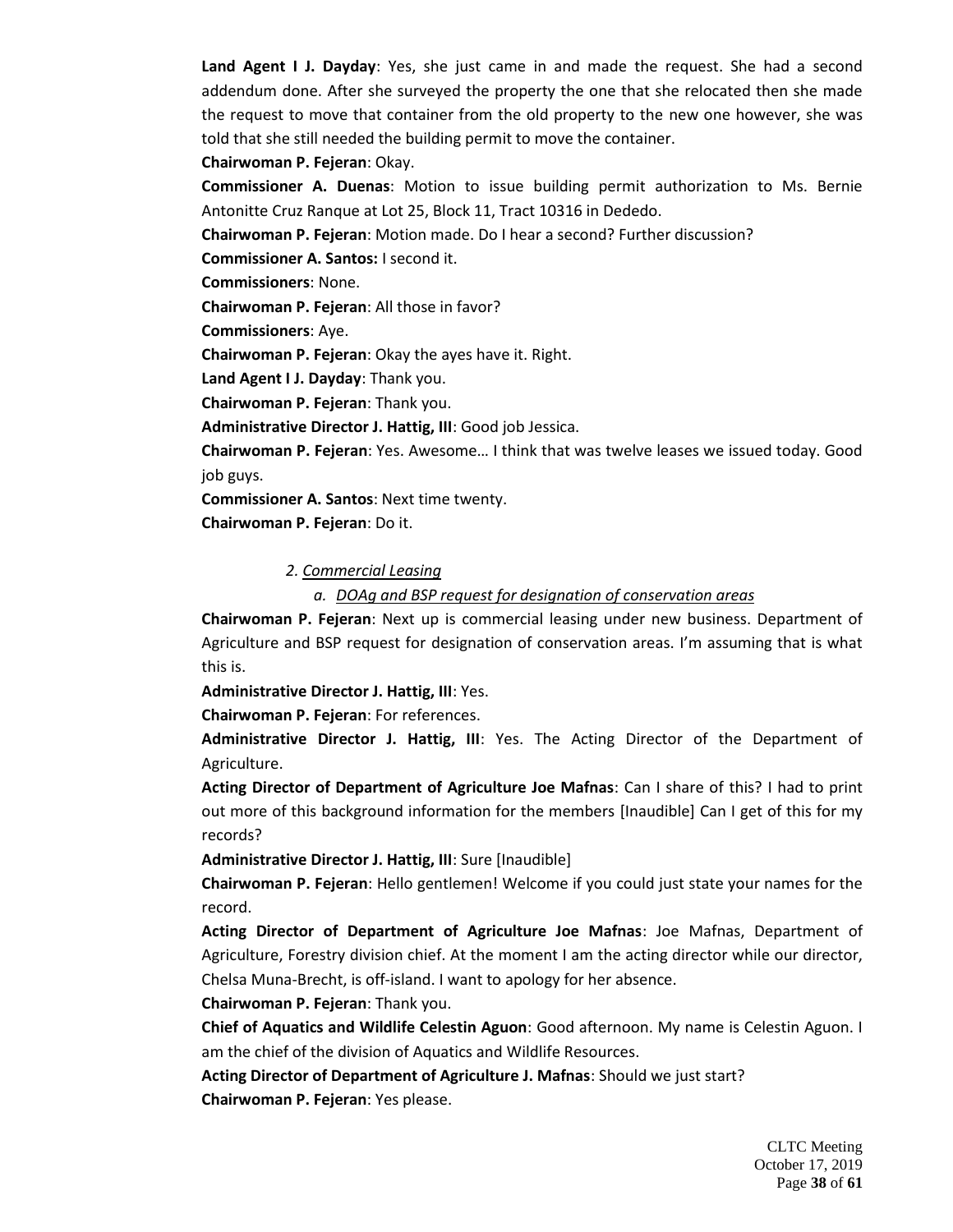**Acting Director of Department of Agriculture J. Mafnas**: Thank you very much for your time, members. I appreciate your time and consideration for our presentation today. Just to get to the point, in 2012 there was a legislation that was passed Public Law 31-173 that is that establish the Guam's Forest System. Along the same lines as the National Forest System our division is responsible for the protection and enhancement of our natural resources. In the packet you will see pictures of some of our project sites that we are currently engaged. We managed the [Inaudible] station area, Tarzan falls that is about a forty-year project. That is about 500 acres of re-forestry that we've been doing. In 2015 we expanded our footprint to the Merizo's watershed program. That is the Quinene road area. That place is all grasslands and is prone to fires every year that's across the Achang bay Marine reserve. My understanding there is one or two coral there the last of its species. So, they are unique. You got soil erosion. You got flooding. In the rainy season you've got sediment that goes in there. This whole presentation is to address so of these issues. In 2008, the legislature or GPA was mandated to do their alternate energy so part of that was installing a wind turbine. That is where our wind turbine area is on cross-island road. This requirement was the reason why the Guam Forestry System was created and how to protect these natural resources, these conservation areas as natural reserves from those pressures. Those areas that you see there have been conservation areas for many years. There are twelve tracts of government properties that we are looking at. Primarily down south where in the mountains and things like that. So, the access is quite difficult and some areas up north. There are a handful of locations up north. So, for the Board's consideration we have to do a little bit more research for what tracts fall under the land trust jurisdiction. These are just a list that we know of. Obliviously we don't know all the land ownership as far as land management and land trust. So that is what we are here to do is present to you our proposal and continue to work with land management and its personnel to hone into the land ownership, the lot numbers and locations. There is one other thing that we would like to look into we made a request to elaborate more on that. There is an area in the footprint of our department. That is a property that we will be requesting to be put under our jurisdiction.

**Chief of Aquatics and Wildlife C. Aguon**: Good afternoon. First of all, I would like to apologize. I am a little under prepared for the meeting. Just elaborate on what Mr. Mafnas mentioned. The division has been on a recovery of endangered species for quite a few years. There has been much of the recovery of the Koko. That particular project has been expanded even into Cocos Island. We have some birds in that regard. We have a captive breeding program that includes property as Joe has mentioned in the main compound of the agriculture. What causes us concern is that we have a bunch of captive breeding cages that we are utilizing for this endeavor. But it concerns us that property is in the question now as to who owns it. Who has control over it? What we want to do is to solidify that under the Department of Agriculture for its captive breeding project and do that in one fell sweep in as far as moving it to the Department of Agriculture for all the reasons Mr. Mafnas has mentioned but also, for the captivity program that we have been tasked with and that I've been in charge with for quite so time. That would help us in this regard and starve off any future attempts to cause question. What we want to be sure that when we go to the federal government in this regard, we can actually be sure that the property is ours. That is in question, it is ours, in our inventory, in our jurisdiction and in our control. Just to elaborate our program under sports restoration and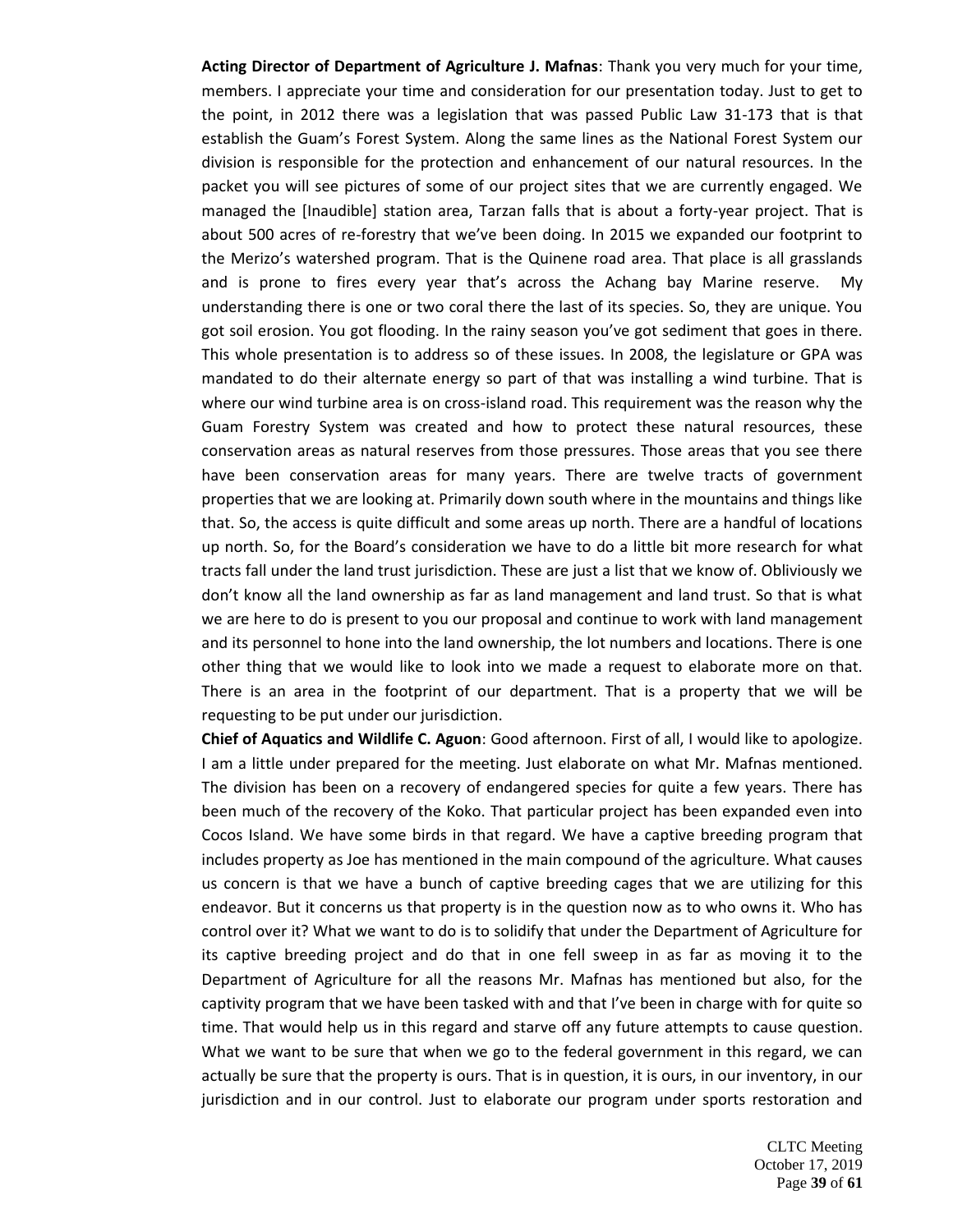wildlife restoration has already probably I would say past few years given Guam over two million dollars in programs that we have been in charge. So, we don't want to put that in any jeopardy. Joe, Mr. Mafnas, knows that we looking to even the conservation lands to be venues for these releases. And once we move in that regard, I think, in that direction we will be looking at the restoration of the Ko'ko. There are many things we got to fix like the brown tree snake control but like I said in our meeting. We keep having meetings. We had a meeting with the Ingrate Natural Resources Management Plan with DOD. We just concluded our last meeting this morning. What I emphases with them is that I'm concerned that we are not in the business of extinction. We are in the business of recovery and that is what our mission is. That is how we are proceeding. Thank you.

### **Chairwoman P. Fejeran**: Thank you. Mr. Aguon.

### **Acting Director of Department of Agriculture J. Mafnas**: Yes.

**Chairwoman P. Fejeran**: I'm glad you brought up what our trustee sees as an encroachment by the Department of Agriculture. I believe this came up two and half years ago. There was a proposal for some kind of land swap and it went nowhere. Now we are in the same spot. I think this is something that we need to open up, look at and resolve once and for all. Especially considering the grants and money that you bring to the island. At the same time, we need to make sure we are protecting the interest of the trust by not giving away land and losing inventory. That would be my point. Mr. Mafnas I am unclear on these site proposals. This is the overall Guam Forestry System proposal or is this a land trust proposal?

**Acting Director of Department of Agriculture J. Mafnas**: No this is Public Law 31-173. We want to work with Land Management and land trust to identify these tracts of land. This is just a list that I came up with from what I know from the past.

#### **Chairwoman P. Fejeran**: I see.

**Acting Director of Department of Agriculture J. Mafnas**: Again, it's in coordination with Land Trust and Land Management.

**Chairwoman P. Fejeran**: So Public Law 31-173 tasked you to work with these departments. I see you're coming to us to say "Here, we're going to get this project started" I guess that you are informing us of the project and there is going to be more to come.

**Acting Director of Department of Agriculture J. Mafnas**: Yes ma'am.

**Chairwoman P. Fejeran**: Okay.

**Acting Director of Department of Agriculture J. Mafnas**: It's just letting the Board know what the situation awareness. When we finalize all the tract names and numbers we will come and do the actual request for your consideration. We do understand. We met with Director Hattig regarding this issue. He mentioned and it was brought up about not losing land inventory. Obviously, we are empathic to that issue and that is why we identify areas that are already conservation areas back in the seventies or what have you. These mountains are areas that are very challenging as far as installation of any infrastructure. If you have a request for water service it is going to cost in the tens of thousands to run the waterline up there. We put some thought into it. Some of these areas in the southern region because of the grass there are fires. In the northern area there are high valued limestone forest areas. This has nothing to do with the military. This is a locally driven initiative. We felt that as natural resource officers this is important to set these areas aside for now and the future. We can't promote Guam as an island and have just concrete. We have to have balance.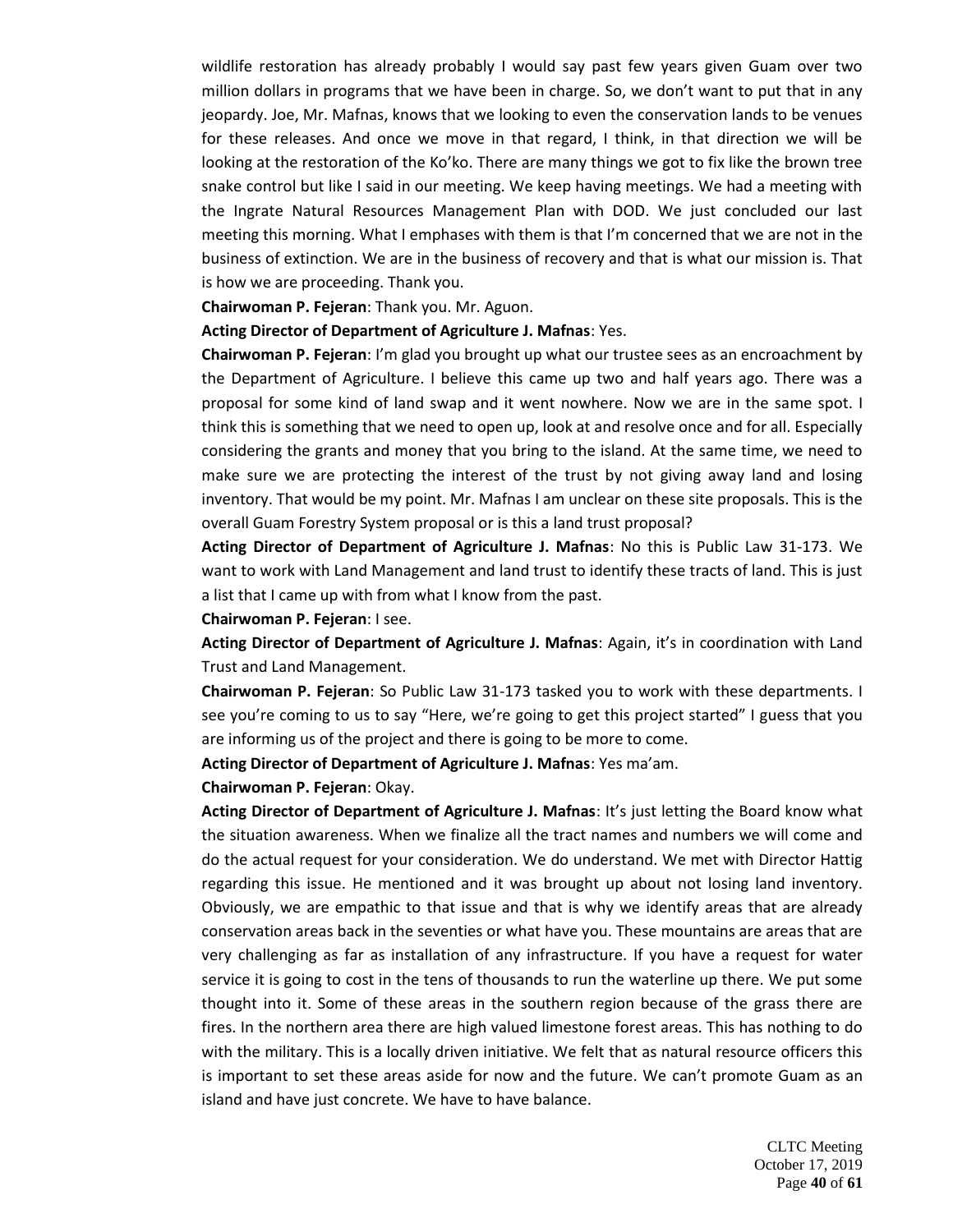**Administrative Director J. Hattig, III**: I did meet with representatives of BSP and Department of Agriculture initially when they presented their plan. That was the initial concern that I raised was the transfer of lands out of the trust's inventory. I am committed to developing a strategy to leverage for infrastructure resources for our lessees. If we can do anything in that area, I think it would be a worthwhile venture to consider. What I was talking about was any or all funding to set aside for infrastructure adjacent to these areas, close to these areas. All funding that would be coming in to maintain these areas could be used to assist in opening up access to these areas for infrastructure within reason. Most of those areas, conservation areas, are places where you wouldn't want to build a home. I wanted to bring up to the board that I did meet with them and brought up my concerns. They requested to present to the board.

**Chairwoman P. Fejeran**: I think this is a great meeting, a great first step to working together. Basically, preserve and conserve the land and maybe enhance it. It sounds like we would enhance the properties and make sure there is no soil erosion happening and preventing the wildfires and such.

**Acting Director of Department of Agriculture J. Mafnas**: What you see in those pictures we started that re-forestry work in 2015. As of today, those trees are twenty to fifty feet tall. They are non-natives. They're acacias trees. We use them as nurse crops to build the soil back up. Fires can still go through them but they are tolerant to fires. They are like pinecones when fires go through them the seeds are dropped and stimulated. The outer areas are burnt but the following generation there are thousands of seeds coming up. They create a buffer soil. It continues to propagate even after a fire. This is not the end stage that we want to be at. We want to re-introduce native trees, animals, birds and what have you. That's the work that Celestin does and it all comes together. For recovery my understanding is any recovery whether its plants or animals you need certain types of habitats and a forest in order for them to thrive. That is something that within reasons we need to plan for home ownership.

**Chairwoman P. Fejeran**: Yes. I thank you. I think this is something valuable and for the trust it's and for the larger island community. I'm really eager and interested to see where we can take this. I appreciate that you recognize that we have to keep our beneficiaries' interest in mind. I'm talking about the landless CHamoru who need homes to build, agricultural properties to farm or ranch. I appreciate that you understand that and you will consider that as you build your proposal as you get all that going.

**Acting Director of Department of Agriculture J. Mafnas**: Thank you. **Administrative Director J. Hattig, III**: Thank you sir.

### *3. Proposed Comprehensive Agency Standard Operating Procedures*

**Chairwoman P. Fejeran**: So next under new business is the proposed comprehensive agency standard operating procedures.

**Administrative Director J. Hattig, III**: On the fourteenth I did email the Commission the proposal simple format for the… We don't have that because its sixty-five slides long. What our intent was introduce it to you for review and to put it on the agenda so that we can say that we delivered on the request to provide for one.

### **Chairwoman P. Fejeran**: Okay.

**Administrative Director J. Hattig, III**: It was sent to you electronically for review in the hopes. In the next meeting you would have comments.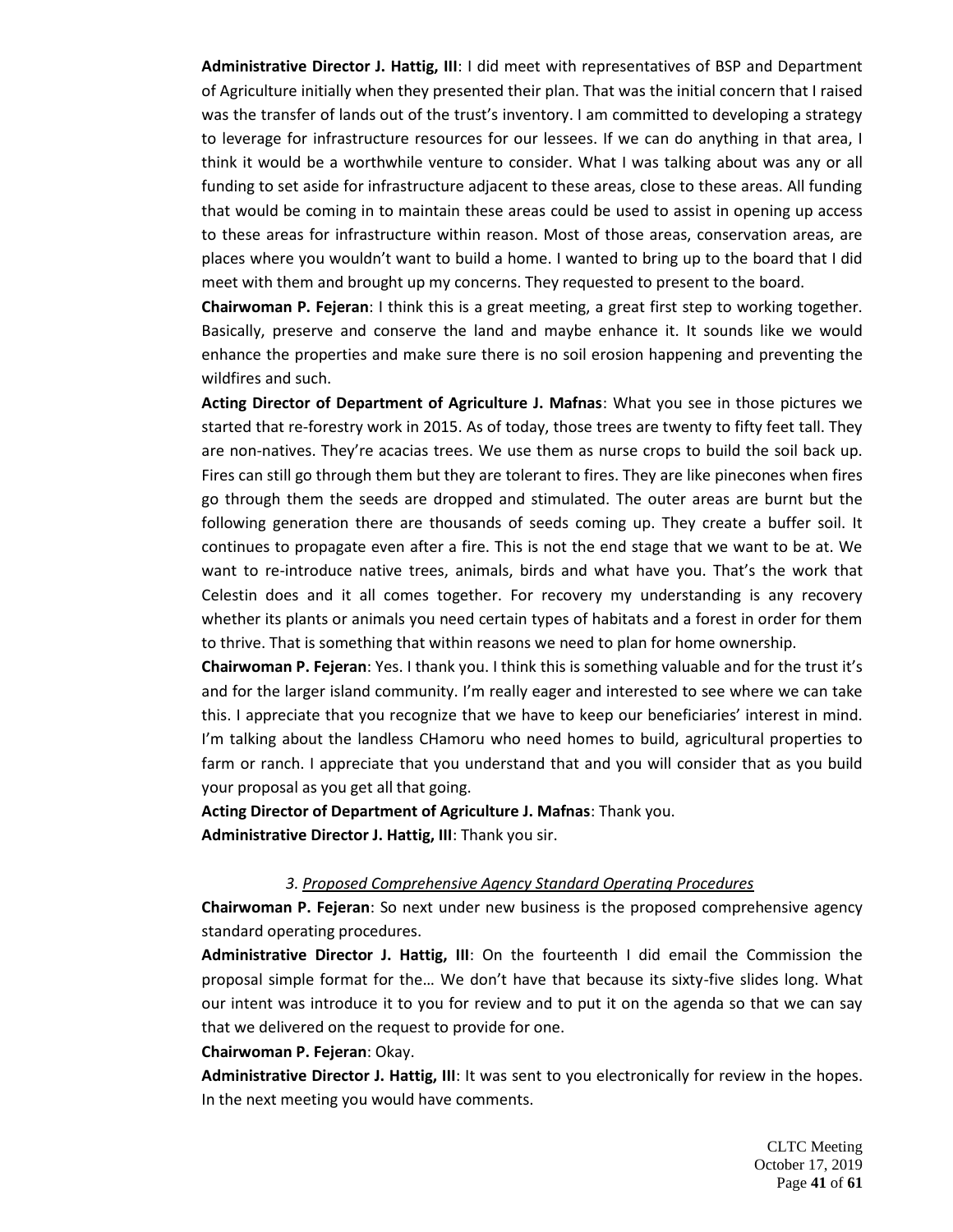**Chairwoman P. Fejeran**: We would have comments for it.

**Administrative Director J. Hattig, III**: For that one-month period until the next meeting if you want to place it on the agenda. We can retool it. There are a lot of things that we found out today that really haven't been added. I wanted to meet that caveat. We address the things that you asked for in May. We did address change of application type. We did address some of the more fundamental requests there were done by the board. I'm very happy to say it was a collaborative effort, the staff to provide that for you. Take the time to review the format that was provided for you. Basically, that is something that we want to package for our lessees. Once we have that we want to do that. We're going to transform it into word form. It has sections in it, forgive me a legal form. So, you can provide substance to it. Should you like to adopt it then we can put into effect. Currently we are abiding by all the statues, all the rules and regulations. Anything that is proposed in there that is listed as proposed it proposed. That is what it is. We don't take liberties with our practices. It is only what is here in the law. So, anything that says proposed that is not being done currently. It is our recommendation. If you can provide us with some guidance or recommendations, we can go from there. Please take the opportunity to look at it and stay in communication with us. We will retool it so hopefully we can have a finish product by the next meeting.

**Chairwoman P. Fejeran**: Thank you Director and staff [Inaudible]

**Administrative Director J. Hattig, III**: I apologize at the time we sent it out… I will make sure we send it to Commissioner Bordallo.

**Chairwoman P. Fejeran**: I apologize. I didn't see that email come in but I'll look.

**Administrative Director J. Hattig, III**: I sent the email out on Monday. Originally, I wanted to send it on Friday but we had some challenges. I said first thing Monday and I'd shot it to you guys.

**Chairwoman P. Fejeran**: Okay. Thank you for that. So, commissioners we have a lot of homework next month. We'd got to look at that SOP.

**Administrative Director J. Hattig, III**: Sixty-five slides.

**Chairwoman P. Fejeran**: We also have at least two or more minutes we need to review before the next meeting. So, let's make sure we're on top of that.

**Administrative Director J. Hattig, III**: It's for agricultural and residential only. Yes, that does not cover commercial leasing which is covered in 33-95. We will provide you with SOP for each as we move forward.

**Chairwoman P. Fejeran**: Thank you.

### *VI. FINANCIAL REPORT*

**Chairwoman P. Fejeran**: So next on our agenda is the financial report. I know that in our packet we had the usual report.

**Administrative Director J. Hattig, III**: Yes, and there was an addendum to it. The CHamoru Land Trust Staff Report is an addendum. I would like to call forward our Program Coordinator extraordinaire money man Mr. Joey Cruz.

**Chairwoman P. Fejeran**: The real Joey Cruz.

**Administrative Director J. Hattig, III**: The real Joey Cruz.

**Chairwoman P. Fejeran**: Just kidding Mr. Cruz.

**Administrative Director J. Hattig, III**: There is another Joey Cruz back there?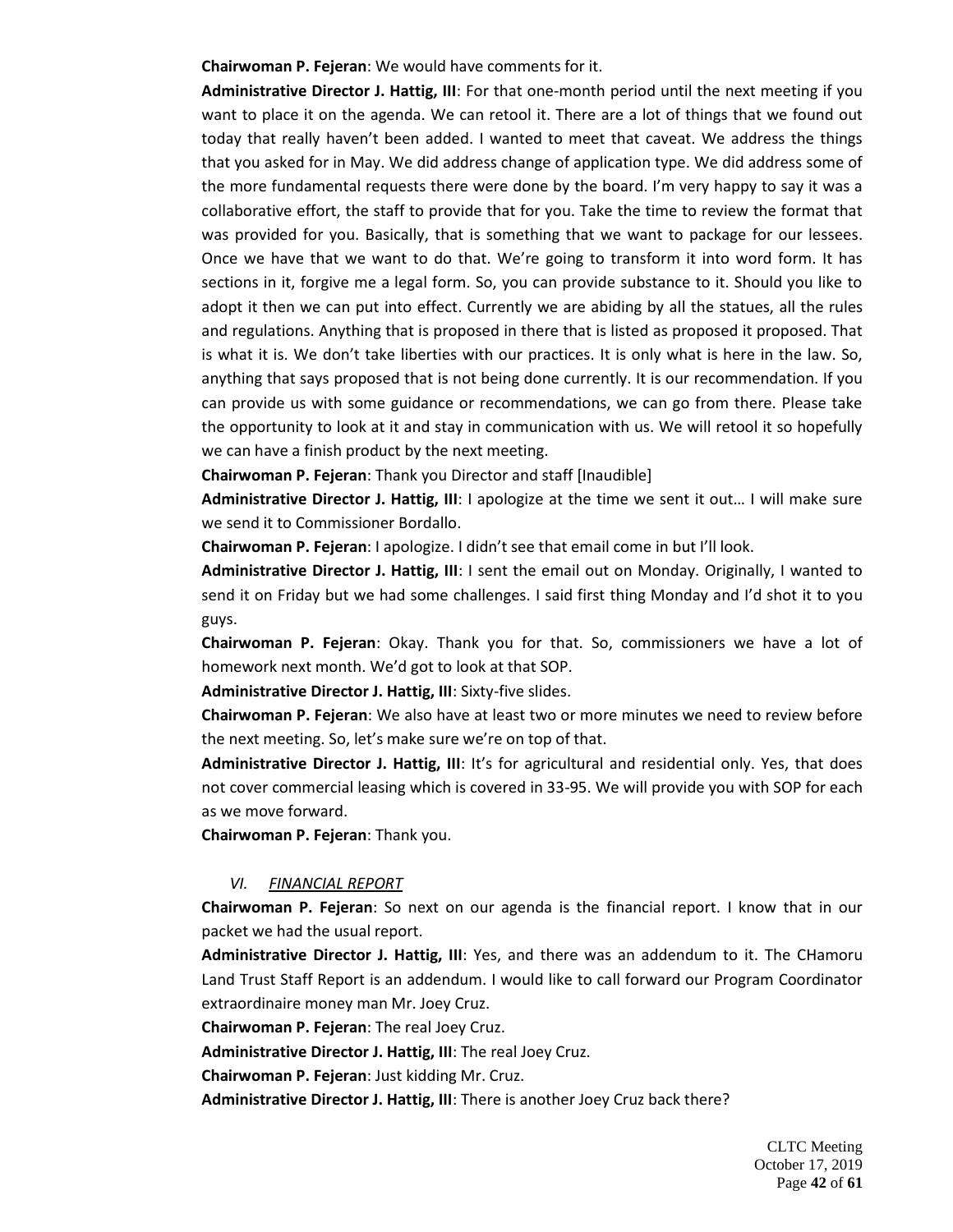**Chairwoman P. Fejeran**: Okay. How are you doing?

**Program Coordinator III J. Cruz, Jr.**: Good afternoon managers, Board members, Director and Legal Counsel. Before I get into the CHamoru Land Trust funds report I would like to request for a resolution similar perhaps the same as resolution 2018-03 be considered. It is to change the signatories of the Bank of Guam account. The current signatories that are listed are Chairwoman Fejeran and former director Mike Borja. We need to update the signatories.

**Chairwoman P. Fejeran**: Yes, let's do that. Do we need to pass a motion to update the signature box?

**Program Coordinator III J. Cruz, Jr.**: It was created through a resolution so we would need a similar format.

**Administrative Director J. Hattig, III**: We can prepare that for you ma'am.

**Chairwoman P. Fejeran**: But we can pass the motion now, right and then it would be memorialized for the resolution?

**Legal Counsel N. Toft**: Yes.

**Commissioner A. Duenas**: Motion to change the signatories from Pika Fejeran and former administrative director Mike Borja to Chairwoman Pika Fejeran and Administrative Director Jack Hattig.

**Chairwoman P. Fejeran**: Motion made.

**Commissioner A. Bordallo**: Seconded.

**Chairwoman P. Fejeran**: Seconded. Further discussion?

**Commissioners**: None.

**Chairwoman P. Fejeran**: All those in favor.

**Commissioners**: Aye.

**Chairwoman P. Fejeran**: So that motion will be memorialized and resolution to be signed based on the motion passing.

**Administrative Director J. Hattig, III**: For your signature sir [Inaudible]

**Chairwoman P. Fejeran**: Thanks Joey.

**Program Coordinator III J. Cruz, Jr.**: Now we get into the CHamoru Land Trust fund staff report. The CHamoru Land Trust has a total of eight funds. Out of the eight funds, five have been classified as inactive funds. Our recommendation related to the inactive funds is what the OP had issued on March 2019 the Office of Public Accounting issued a report, 19-02 titled Department of Administration Special Revenue Funds performance audit October 1, 2012 through September 30, 2017 that report looks something like this. The report required recommendations related to CLTC had five inactive accounts mentioned to be consolidated by the Guam Legislature. As of today, no legislative action has been taken relating to the accounts.

**Chairwoman P. Fejeran**: Okay. The Public Auditor recommended because they are inactive, we combine them into one fund.

**Program Coordinator III J. Cruz, Jr.**: Yes ma'am.

**Chairwoman P. Fejeran**: By now this one fund will have five purposes.

**Program Coordinator III J. Cruz, Jr.**: Yes ma'am. The CHamoru Land Trust operations fund is what funds our day to day operations. The majority of these funds that were created have similarities. Like the CHamoru home loan fund, the CHamoru home repair fund, the CHamoru home development fund. There are only fourteen of us including the director. If we get into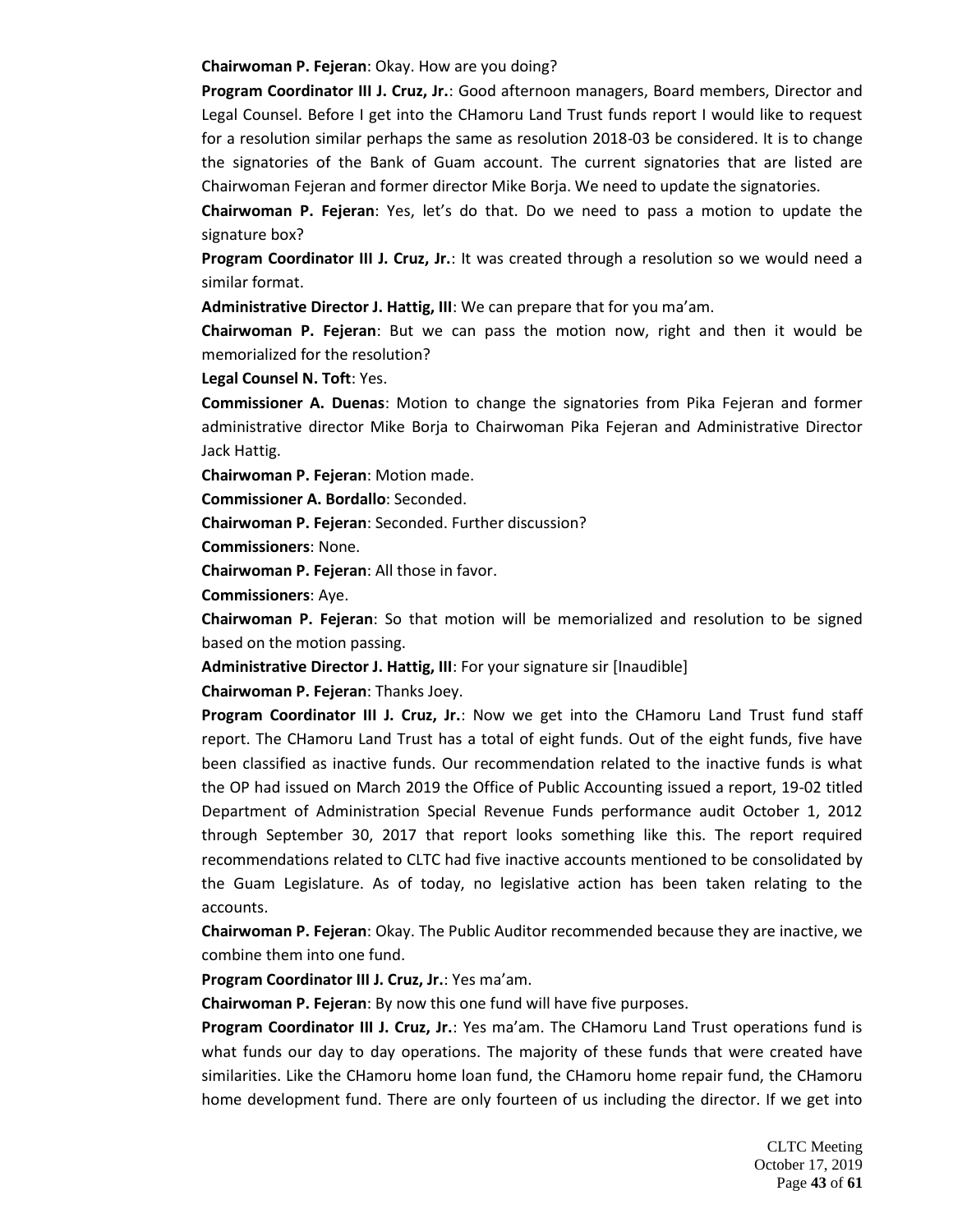the business of lending money, we are going to need to expand in at least personnel. Administratively, financially it is just myself and an assistant.

**Chairwoman P. Fejeran**: These funds were created through the CHamoru Land Trust act? **Program Coordinator III J. Cruz, Jr.**: Yes madam.

**Chairwoman P. Fejeran**: But they been inactive which means we never used them.

**Program Coordinator III J. Cruz, Jr.**: We have no funding source.

**Chairwoman P. Fejeran**: And no funding source.

**Program Coordinator III J. Cruz, Jr.**: And there no funding source coming.

**Chairwoman P. Fejeran**: The recommendation consolidation, I'm just wondering if the Commission were to vote and pass a motion and the Legislature goes through and actually passes the bill. What does that mean? Does the Act need to get amended because all of those funds are listed? How does that... I think the Act was set up that is, in the future those funds are created for future use. We have not gotten there yet but if its consolidated, does that mean we could not do those things in the future?

**Program Coordinator III J. Cruz, Jr.**: If its consolidated, I believe through public law would itemize what the fund is restricted to.

**Chairwoman P. Fejeran**: It would include all five.

**Program Coordinator III J. Cruz, Jr.**: Yes.

**Chairwoman P. Fejeran**: And it would be easier to manage one inactive fund than five inactive funds.

**Program Coordinator III J. Cruz, Jr.**: Not really because there is no activity we don't monitor.

**Chairwoman P. Fejeran**: Okay.

**Program Coordinator III J. Cruz, Jr.**: It's just less.

**Chairwoman P. Fejeran**: Okay.

**Administrative Director J. Hattig, III**: That's how we do the audits. It shows up as five inactive funds every time we do an audit. For audit purposes that's why the recommendation was for consolidation so it would be one inactive fund. Because we don't want to have audit opinion. We want to have a clean audit. This is what helps us get there.

**Chairwoman P. Fejeran**: Is there anything in the OPA report that expounds on the recommendation.

**Program Coordinator III J. Cruz, Jr.**: I don't know but I can do further research.

**Chairwoman P. Fejeran**: I'd appreciate it. I just want to make sure we are not cutting off our foot when we could walk later.

**Administrative Director J. Hattig, III**: More like an appendix. Cutting off something we don't need but I understand.

**Chairwoman P. Fejeran**: Okay.

**Program Coordinator III J. Cruz, Jr.**: Now we get into the active funds. Out of the eight there are three active funds. The first fund is the CHamoru loan guaranty fund. Its funding source is the payment of taxes and the interest earnings in the bank account. Our concern with this account is at the end of 2018 and beginning of 2019 all the revenue has been recorded as a receivable. In other words, in our books or even is the AS400 it is recorded as a due fund from the general fund. So, the only money that has been deposited into the bank is the fifteen cents from the interest earned. I think but don't quote me. I think.

**Chairwoman P. Fejeran**: Okay.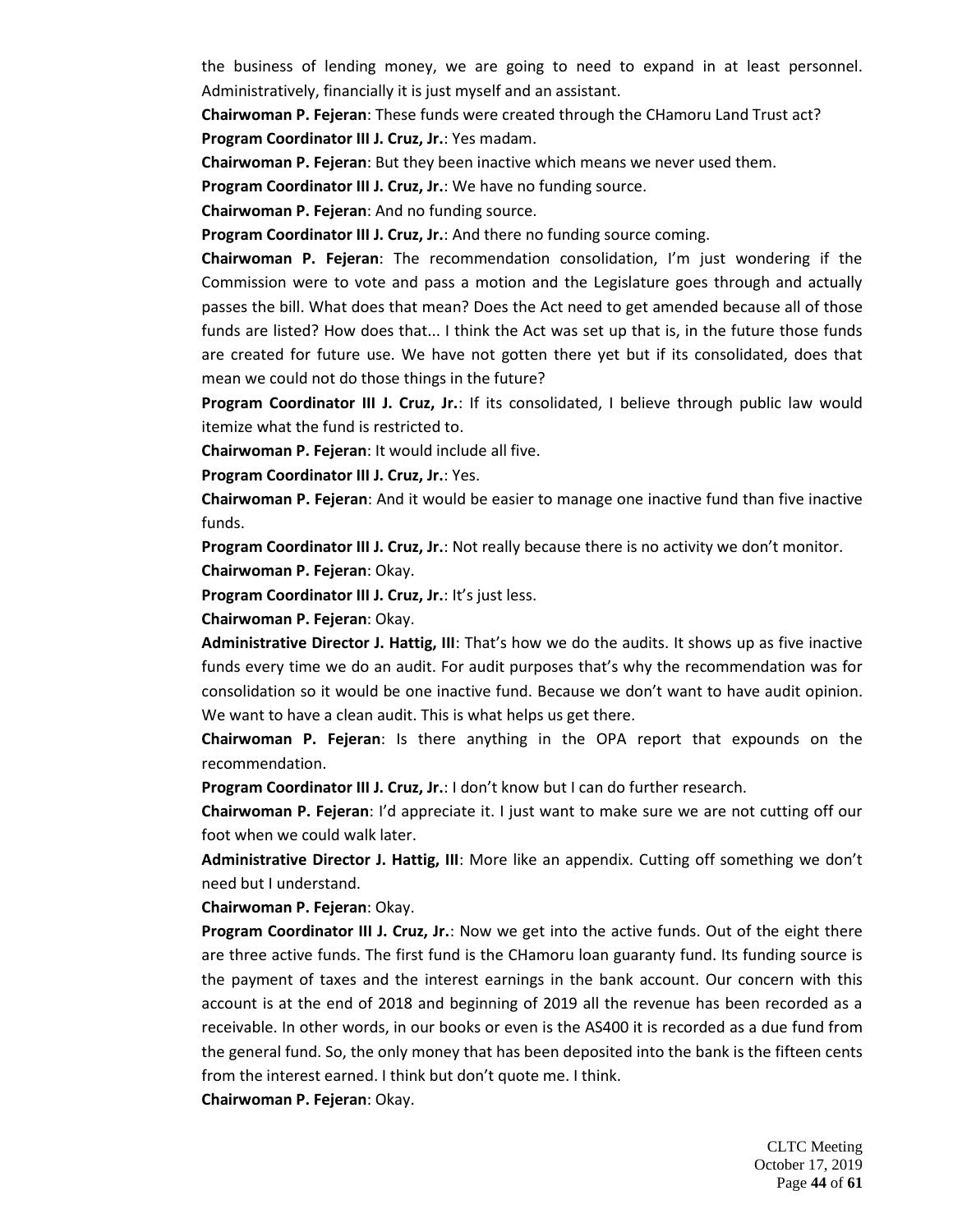**Program Coordinator III J. Cruz, Jr.**: In reaction to our monitoring of the account, a letter dated August 9, 2019 was sent to DOA director Birn requesting to deposit funds into the account. As of today, we have not received anything.

**Chairwoman P. Fejeran**: Okay, but we've gone on record saying money is due, please deposit. **Program Coordinator III J. Cruz, Jr.**: A copy of the letter is attached.

**Chairwoman P. Fejeran**: It's in there. Okay. Thank you… That is a hundred forty sixty thousand one hundred sixty-three dollars and fifty-nine cents owed to the loan guaranty fund. And then another two seventy-four thousand four hundred sixty-seven and twenty-five cents for the survey and infrastructure.

**Program Coordinator III J. Cruz, Jr.**: Yes, ma'am as of August 8, 2019.

**Chairwoman P. Fejeran**: And that is just for fiscal year 2019.

**Program Coordinator III J. Cruz, Jr.**: And 2018.

**Chairwoman P. Fejeran**: And that is…

**Administrative Director J. Hattig, III**: It is combined effective for 2018 and 2019, the end of 2018 and the beginning of 2019.

**Chairwoman P. Fejeran**: Okay. I see. Okay

**Program Coordinator III J. Cruz, Jr.**: The next active fund is the CHamoru Land Trust Survey and Infrastructure fund. It's funding sources come from commercial leases and licenses executed after October 2015. Although at the year end September 2020 its funding source will end and all the commercial leases and licenses executed after October 2015 will be deposited into the CHamoru Home Loan Fund and there after.

**Chairwoman P. Fejeran**: Okay.

**Program Coordinator III J. Cruz, Jr.**: All other funding sources are the interest, agricultural and residential lease payments and sales of land pieces. Although this fund has the same concerns as the Loan Guarantee Fund as the revenue earned has been recorded as receivables. As you mentioned in the letter to Director Birn it has overstated the amount as of August 2019.

**Administrative Director J. Hattig, III**: What happens here Madam Chair is remember the sale of fractural lots through the legislation. All that money was deposited into the Treasurer of Guam. It became part of the daily cash flow of the Government of Guam. It did not actually go. That is why when you keep asking for the balance of the Survey and Infrastructure fund, we give you two thousand dollars. None of it makes it back into where it is supposed to be. Asking for control of these deposits to our accounts would really give you when you ask for the balance as of when you deposited. Right? That is what we are hoping we could ask the Commission for its support to really have control over our accounts. This is the only account; the survey and infrastructure and operations are the only ones that we can control, right Joey? That we can actually appropriate from.

**Program Coordinator III J. Cruz, Jr.**: The survey and infrastructure funds doesn't need any appropriation approval.

**Chairwoman P. Fejeran**: Is that where my signature comes in?

**Administrative Director J. Hattig, III**: Yes. So, we can do so of the surveys that people are asking us for. But I am consistently telling them that at this time we have to work with land management to try to funnel it into their system of which Director Borja has been thoroughly helpful in continuing that process for us. He has demonstrated his willingness to continue that process for us after the new fiscal year even after we've separated. I am asking for the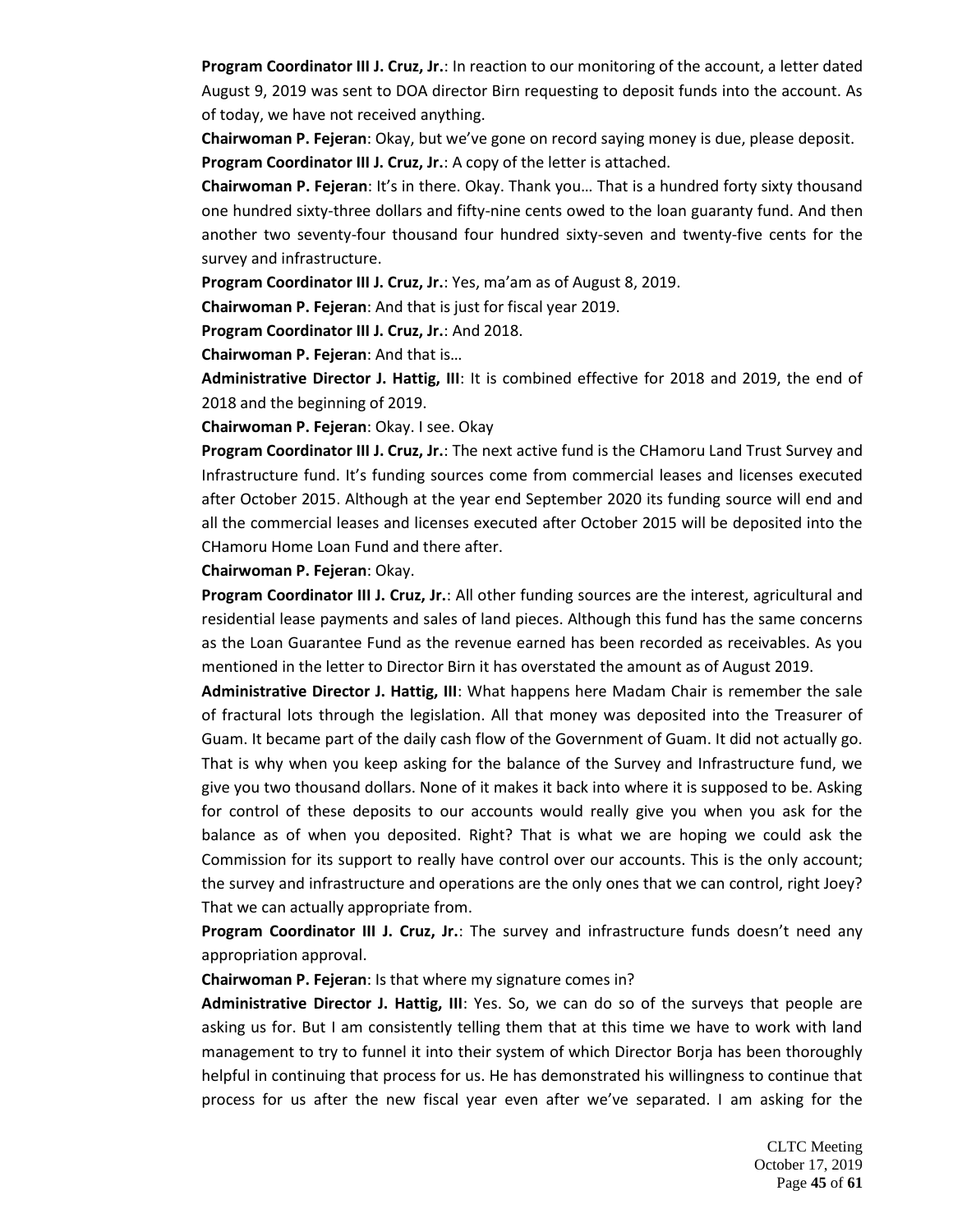consideration of the Commission to really review this and ask for control over our accounts. So that we can actually move and really make progress on the issues and priorities that you have outlined at the beginning of the new year from when I came on board.

**Chairwoman P. Fejeran**: So, I am right to assume that if the Land Trust that those commercial leases and licenses that were executed after 2015 gets deposited into the Land Survey and Infrastructure Fund? But in September of next year they're going to stop coming in there. They're going to rerouted to the CHamoru Home Loan Fund. So, the only money coming into this fund, would be the interest, agricultural and residential lease fees and the sale of government land?... Okay… Our third active account.

**Program Coordinator III J. Cruz, Jr.**: The third active account is the CHamoru Land Trust Operations Fund which funds our day to day operations. The funding sources for this fund is application fees, interest, commercial leases and licenses executed prior to October 2015. Although this account there is a concern. Our concern is the financial stability of the CHamoru Land Trust Operations Fund. There is a graph in your packet. This is our initial projections. It reflects that by 2026 if maintain the current course in 2026 the fund will not have any money. We were conservative in so far as the expenditures projections its only two percent increase per fiscal year. The revenue that they will be generating from 2020 to 2026 is not sufficient. We have been operating at a deficit for the past three years. In others words we have been spending more than we been earning yearly. The difference has been taken away or bleeding away our money in the bank. So, by 2026 we projected we will not have enough money. We will be in the negative. Our recommendations to address that concern is the first one is to amend section 4.0 Public Law 33-102 to read 'deposit funds into the CHamoru Land Trust Operations Fund. Initially this section reads that any agricultural or residential lease payments will be deposited into the Chamorro Land Trust Survey Fund. An amendment to that section will redirect agricultural and residential lease payments into the operations fund where it was initially.

#### **Chairwoman P. Fejeran**: For Survey and Infrastructure Fund.

**Program Coordinator III J. Cruz, Jr.**: It was initially the Operations Funds then when the Survey and Infrastructure Fund was developed or created it was moved. The next recommendation is to remove Section (a)2 of commercial leases and licenses executed after October 2015 of subsection 75124 chapter 75 of Title 21 of the Guam Code Annotated created by Public Law 33-90 section 3. This action would redirect all commercial leases and licenses payments to CLTC Operations Fund. If you look at the projections document label CHamoru Land Trust Operations Fund projections, the GEDA projected revenues. These revenues were taken from GEDA projections that they had provided us. I believe there is a copy in your packet. **Chairwoman P. Fejeran**: Okay this one.

**Program Coordinator III J. Cruz, Jr.**: It was very conservative. There are three lots currently that GEDA will be issuing an RFP for which is Lot 575-REM-A-NEW-R4, Lot 7054-R5 and Lot 12, Tract 111. Their estimate annual rent is very conservative. The lease is at ten percent annually as per 33-95. We factored that projective revenue to our equation. For 2020 we only accounted for twenty five percent of the estimated annual CLTC share which really conservative. Then in each year we added what would have been a hundred percent. So, by 2026 you see the balance is we should have about two point seven million dollars. We should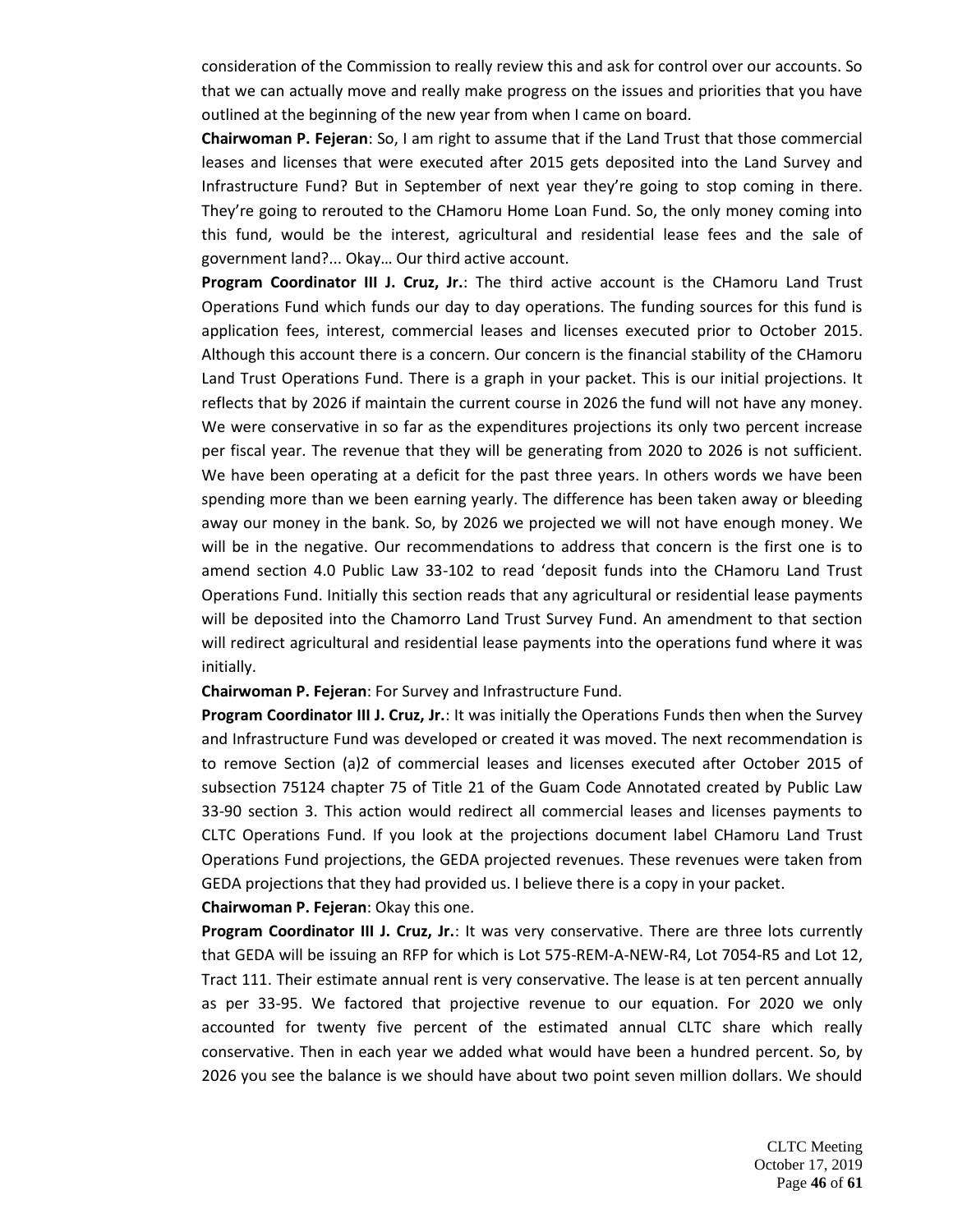have about three point seven million dollars. The graph shows the lines, the revenue and expenses they don't intersect for the balance. We'll still be [Inaudible] we'll be above water.

**Chairwoman P. Fejeran**: Okay but in order to realize that we have to change.

**Program Coordinator III J. Cruz, Jr.**: Certain items need to be considered.

**Chairwoman P. Fejeran**: Okay… I see in our packet we have a couple of leases that are expiring in a couple of years.

**Program Coordinator III J. Cruz, Jr.**: Yes madam.

**Administrative Director J. Hattig, III**: As per your request, you see which leases are expiring in the next couple of years. A lot of them were issued prior to 2016. These go directly into Operations. We need to be concerned about these leases. We need for the leases to continue to operate. Any changes in these leases especially if they are going to maintain their current value. What we recommend to balance out our operations fund is if these are increased in any way obliviously it is a boom. But if them decreased in any way again that is why our recommendation is there. To redivert some of the funding and control of our funds so that we can move forward rather then down as initially projected.

**Chairwoman P. Fejeran**: For the list of leases expiring, is it in our authority to sign a new lease. **Administrative Director J. Hattig, III**: It is now subject to Public Law 33-95 because all of these were prior to the rules and regulations of Commercial Licensing. In the case of Hal's Angels and Guam Rugby when those expire the suggestion is to how they become public improvement leases. They fall under a different catalog. They don't even pay anything at all. In we're going to continue that route and not charge them for anything the outcome is going to become negative. We are not going to get anything. But if we are able to provide something for those leases through the commercial leasing process to provide some funding. We would experience an upward trend and that's what we're trying to do.

**Chairwoman P. Fejeran**: We would have to get the law amended anyway. Those would be the later leases which would be deposited into…

**Administrative Director J. Hattig III, Chairwoman P. Fejeran and Program Coordinator III J. Cruz, Jr. (all together)**: Survey and Infrastructure.

**Chairwoman P. Fejeran**: In 2020 it all goes to the CHamoru Home Loan fund, right? **Administrative Director J. Hattig, III**: Correct.

**Program Coordinator III J. Cruz, Jr.**: With the amendment in the law would prevent that from happening.

**Chairwoman P. Fejeran**: Okay. Thank you. This was really great analysis. I would like the Commission to consider it. Perhaps we can get some, I don't know, further discussion for maybe a proposed resolution or proposal we can take these recommendations and submit them to the Legislature if the Commission so chooses.

**Administrative Director J. Hattig, III**: I also would like to recommend the Legal Counsel review any changes that we would be making to the law to ensure we would still be able to accomplish our taskings or mandated goals.

**Chairwoman P. Fejeran**: Okay. Thank you, guys.

### *VII. PUBLIC COMMENT*

**Chairwoman P. Fejeran**: I would like to table the Director's report for now. We're getting a little bit behind and open up agenda item number eight public comment… I know many of you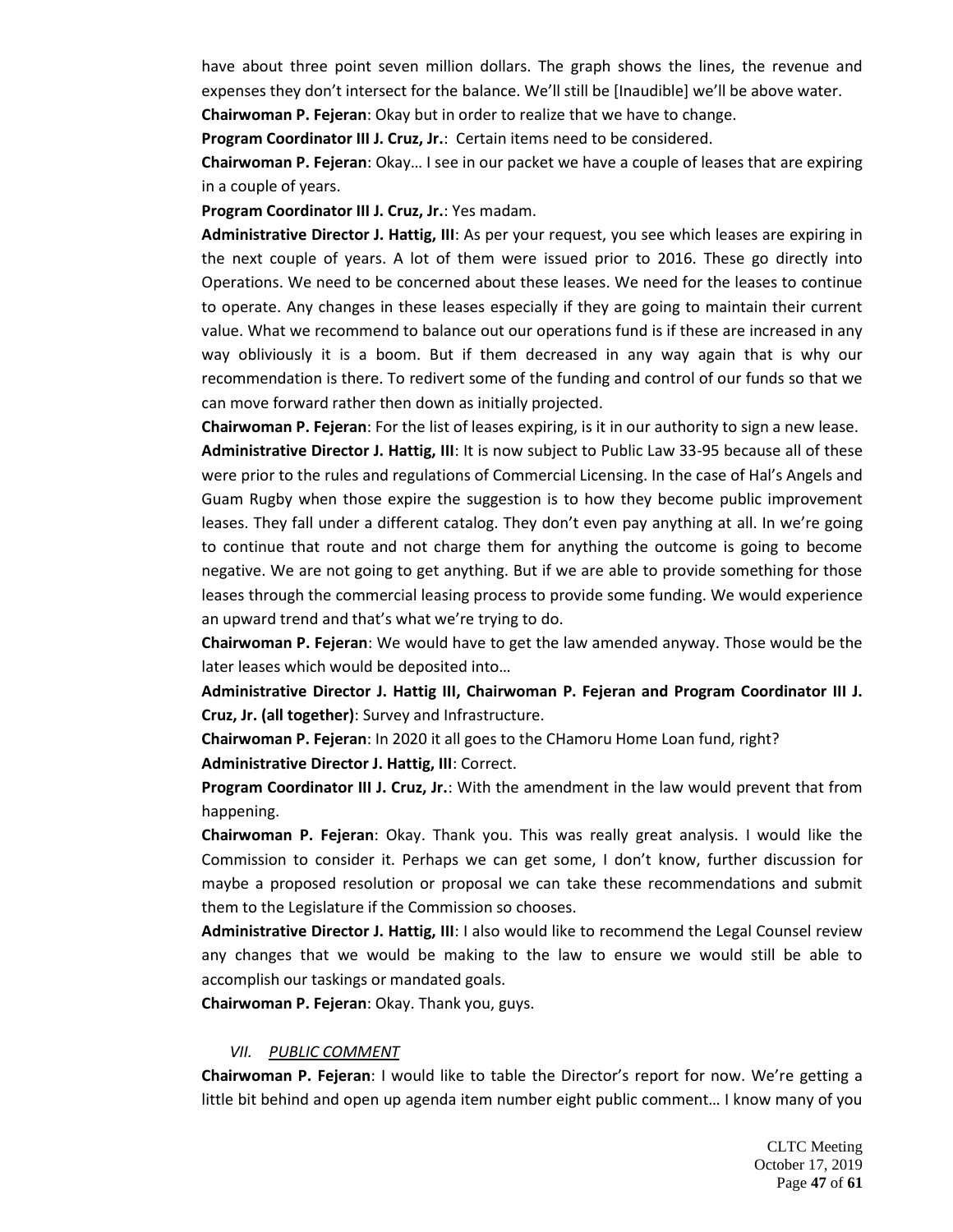have been waiting here so patiently. Thank you, guys, for sitting through all of that. I hope to get to each of you pretty quickly.

#### *Priscilla and Joey Indalecio*

**Chairwoman P. Fejeran**: First we have Ms. Priscilla Indalecio. If you are here can you step forward please… Hi if you could both state your name for the record.

**Priscilla Indalecio**: Hi. My name is Priscilla Indalecio.

**Joey Indalecio**: Good afternoon. I'm Joey Indalecio.

**Chairwoman P. Fejeran**: Hi. How can I help you today?

**Administrative Director J. Hattig, III**: We are actually prepared for Ms. Priscilla. We have a staff report.

**Chairwoman P. Fejeran**: Wonderful.

**Administrative Director J. Hattig, III**: It wasn't part of the agenda. They were told if they would like to avail themselves to public comment. We did this before.

**Chairwoman P. Fejeran**: Okay. So, in the staff report I see you have a lease for Lot 5-13, Block 2, Tract 10121 in Dededo. It's a residential lease. You are a December second 1995 applicant, number 672. In April the Commission approved a loan guarantee for you to build your home. Today you are requesting for a building permit authorization. Is that right? **Mrs. P. Indalecio**: Yes.

**Chairwoman P. Fejeran**: Have you submitted any building permit documents or anything? **Administrative Director J. Hattig, III**: The building plans.

**Chairwoman P. Fejeran**: This is the result of the building loan funds. You used some of the building fund to hire someone to draft these plans.

**Mr. J. Indalecio**: Yes.

**Chairwoman P. Fejeran**: It's a two-bedroom residence. Does your home have access to power and water?

**Mr. J. Indalecio**: It does ma'am but it quite far away, about three hundred feet. We're going to need a few power poles. Maybe you could take that into consideration about the power. I say about three or four power poles.

**Chairwoman P. Fejeran**: I know it's not cheap.

**Mr. J. Indalecio**: Yes. I am aware.

Administrative Director J. Hattig, III: It's about five hundred dollars a pole.

**Mr. J. Indalecio**: I was told twenty-five hundred each I believe.

**Administrative Director J. Hattig, III**: Depending on where you are at. If you are closer to utilities it becomes cheaper. If it's far it does add up.

**Mr. J. Indalecio**: Oh okay.

**Chairwoman P. Fejeran**: I have no questions. We approved the loan guaranty and that same motion also included building authorization. I wonder if we want to do that moving forward. That way they don't have to come back.

**Administrative Director J. Hattig, III**: I think that was the purpose ma'am of doing this. As soon as they provided plans, we can issue the building permit authorization but without plans I don't think we should be issuing. I think they have demonstrated very awesome capabilities.

**Chairwoman P. Fejeran**: Okay.

**Mrs. P. Indalecio**: I have another question.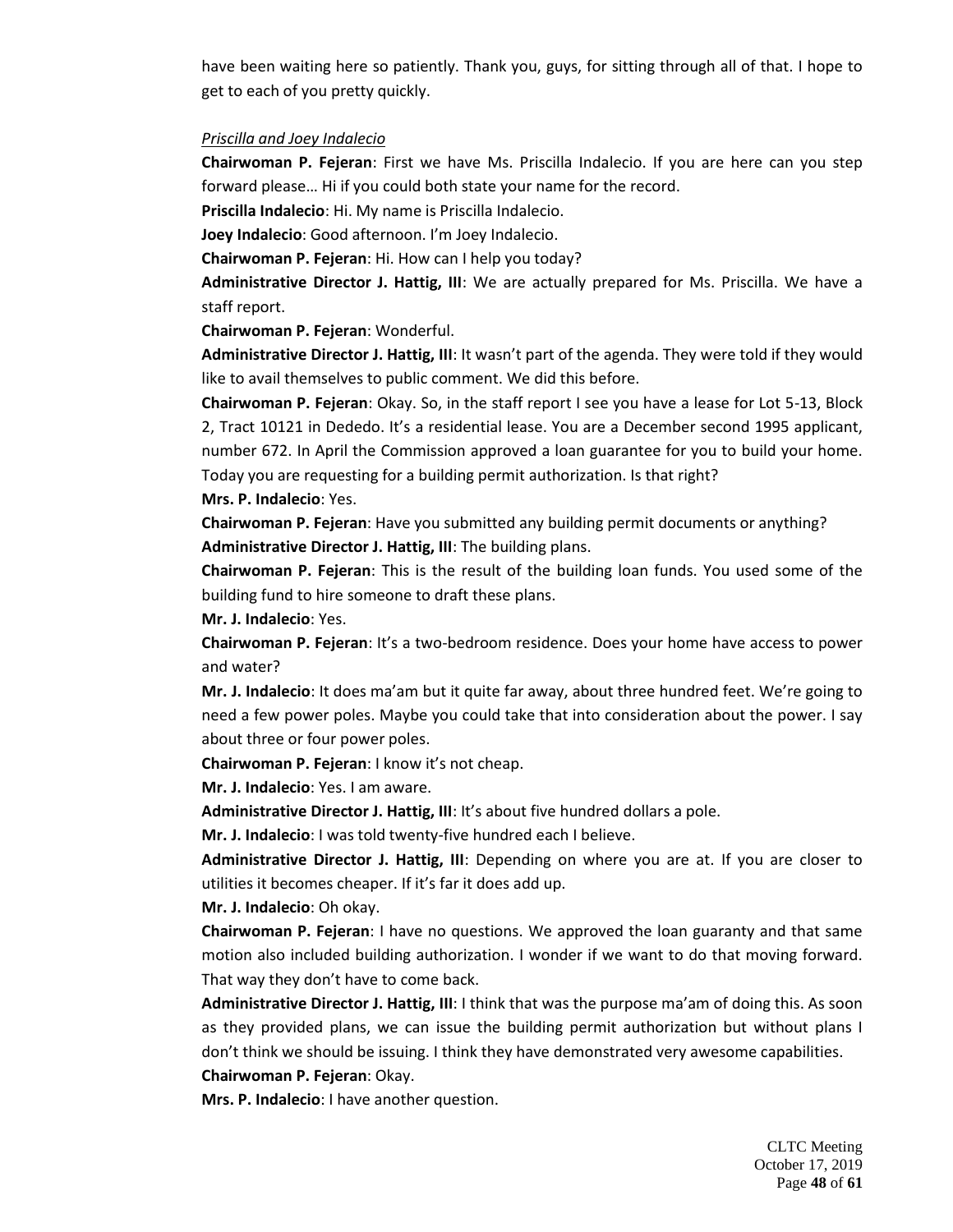#### **Chairwoman P. Fejeran**: Sure.

**Mrs. P. Indalecio**: Regarding our road, we already spoke with our mayor regarding our road. Actually, our road and even our map the road is going to another lot. The lot is not on the surveyor but the person that stays there has a lease of the lot. So right now, we using the lot there is there and we did talk to the mayor, the Dededo mayor, they did go through our paperwork. They got a copy of our map.

**Mr. J. Indalecio**: They never came out.

**Mrs. P. Indalecio**: It's already four months. Right now, we're waiting on the permit. We already got a contractor. Now they're waiting on the road right now for them to do. I did talk to my sister in-law. They brought in a container. Lately we've got to ask when visitors come, you know. Who's that. We're the only ones that have surveyed our land in Chalan Koda. It's kind of hard. You know. We don't have an actual road and not just the road but the turn off. We're concerned regarding the trash.

**Mr. J. Indalecio**: There is a house right at the entrance of the road. There is a guy that has been staying there for years. Apparently, he had someone residing there while he's off island. Over fifteen, twenty years he hasn't been back. We maintain his land. We check up on his land. We having a little bit of a problem with the house at the entrance at the right corner. Apparently across the road from that they're dumping all the trash. And I've told them several times about it. They still dumping their trash.

**Mrs. P. Indalecio**: We brought it to the mayor. All the mayor did was go out and no action was taken. You know it's really hard. We want it to be a clean environment not a trashy environment. It's really bad for my kids to walk through and when they have visitors. They call it the ghetto.

**Chairwoman P. Fejeran**: Oh man.

**Mrs. P. Indalecio**: Only because it was really trashy towards the jungle. You can see it on the way in.

**Mr. J. Indalecio**: It's kind of dangerous. I hope this is the right place to bring this issue up. But the neighbors there at the corner of the road there when they drink, they really cause trouble there. Not only towards us and the people in the residences but towards the motorists passing by.

**Mrs. P. Indalecio**: And so, it's the people.

**Mr. J. Indalecio**: I don't know if Land Trust or the mayor, but if they could anything about it.

**Chairwoman P. Fejeran**: John is that Land Trust property? And that maybe a lessee?

**Land Agent I J. Gumataotao**: These are lessees.

**Mrs. P. Indalecio**: Right now, there are two people staying there [Inaudible] the one there going into another lot you can see where my place is at back further. We had a problem there. My kids are using the restroom, you know. We have an outside restroom and the Micronesians in the back are peeking on my kids. We did bring it to the mayor but no one came over. No action was taken. Not just that but the one in the front and back are physically fighting.

**Mr. J. Indalecio**: They like to fight.

**Mrs. P. Indalecio**: Machetes are being involved. They'll enter into my lot. We've called the mayor about it but no action was taken. We wanted to see what. You know if you guys know about it. I have twelve kids. I have grandkids. The safety of my grand and my kids.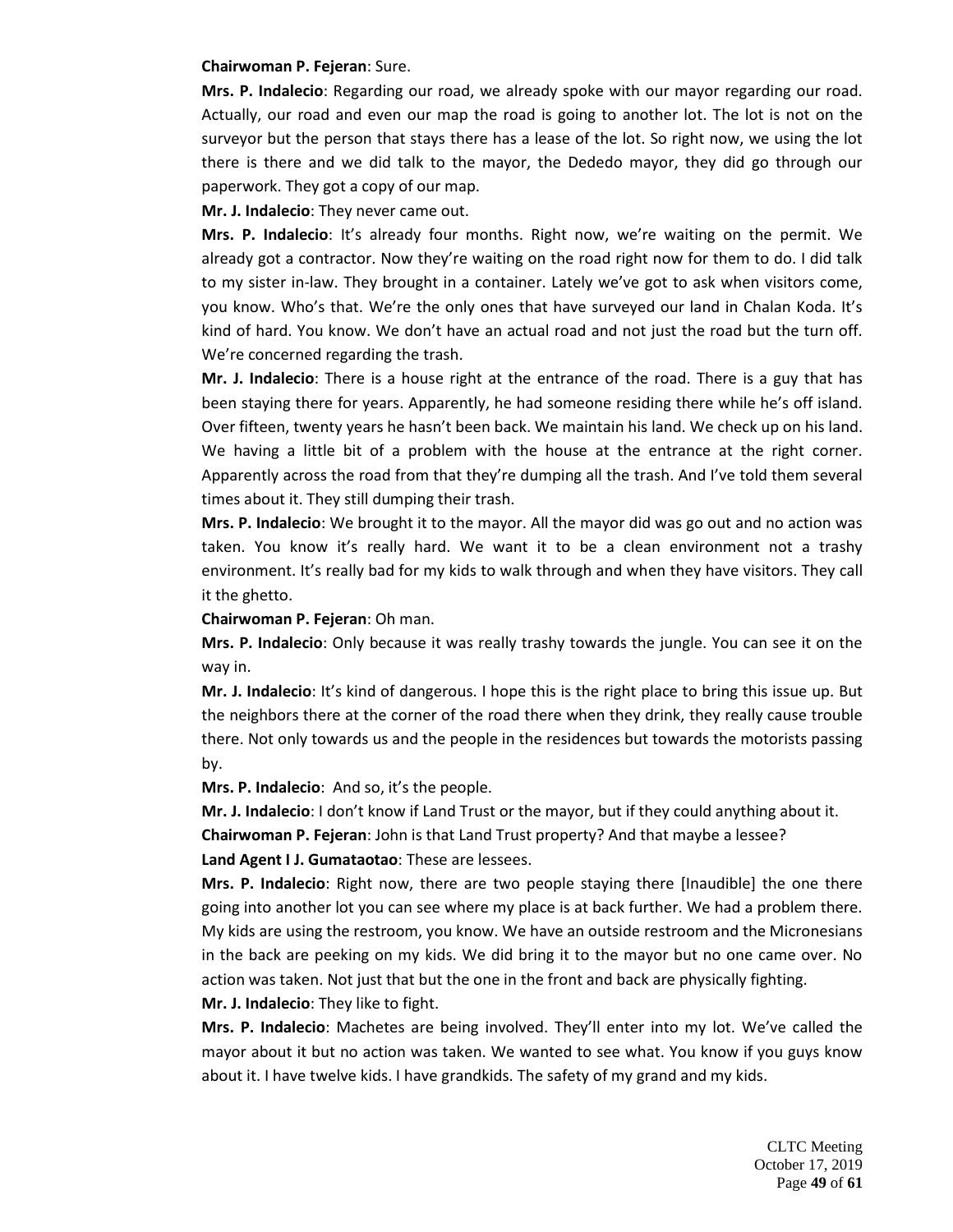**Mr. J. Indalecio**: The road is really messy. A lot of trash. As a matter of fact, a few times I've caught them actually taking the trash bags and tossing it across the road and that is not our place but my sister and I some times bush cut along the road. We like it nice and neat but we sort of stopped because of all the trash piling across the road. That has been our issue for quite some time.

**Chairwoman P. Fejeran**: I'm glad you did bring it up because that is our land trust property. I'm sure the Director and staff will look into it. Figure out what's going on because you can't treat land trust property like that.

**Mr. J. Indalecio**: They have a lot of junk cars in that area also. I say ten to twelve junk cars piling around that area.

**Mrs. P. Indalecio**: We talked to the mayor regarding the street light. I'm not too sure but the mayor said they would look into it. But the only reason why they have a street light there but it's burnt out. So, having a light there would be really great especially because there is a lot of kids there. They are playing there.

**Chairwoman P. Fejeran**: Well Director they brought up a lot of serious safety and environmental concerns that is happening in their area. If you can have the compliance team do a site visit there.

**Administrative Director J. Hattig, III**: I'm sorry this is the first we're hearing of it. I encourage you to engage with us in the future if you have any other concerns. I'm glad that you are bringing it up now but engage us at the agency on a Monday through Friday any time you could come in eight to five and let us know so that we can schedule this right away. If we don't know ahead of time then we can't go out and do the site inspection. It is a public safety and public health issue. We are mandated to priority that but since we're only hearing about it today. We'll put it on our radar and schedule to go out.

**Mr. J. Indalecio**: As soon as possible sir because there are even times where their kids will hide in the jungle and throw rocks towards cars. There was a time when there were a lot of cops looking for someone. They cracked all glasses on one car.

**Administrative Director J. Hattig, III**: We'll continue to say if there are criminal mischief going on or anything the Guam Police Department is who you are suppose to call. Continue to do that.

**Mr. J. Indalecio**: A lot of times we have. There are even times where they would throw rocks at my house and even my sister's house. It's pretty dark. It's jungle. They can hide anywhere in the jungle.

**Administrative Director J. Hattig, III**: Come by the agency and fill out a request for compliance check in your area that way we can make an appointment.

**Chairwoman P. Fejeran**: Thank you for bringing that up. The agency will be looking into that. In the meantime, we have your building plans for your building authorization.

**Commissioner A. Duenas**: Motion to provide building authorization to Priscilla Calle Indalecio for Lot 5-13, Block 2, Tract 10121 in Dededo.

**Commissioner A. Santos:** I second it.

**Chairwoman P. Fejeran**: Motion made and seconded.

**Commissioner A Santos**: Thank you.

**Chairwoman P. Fejeran**: All those in favor?

**Commissioners**: Aye.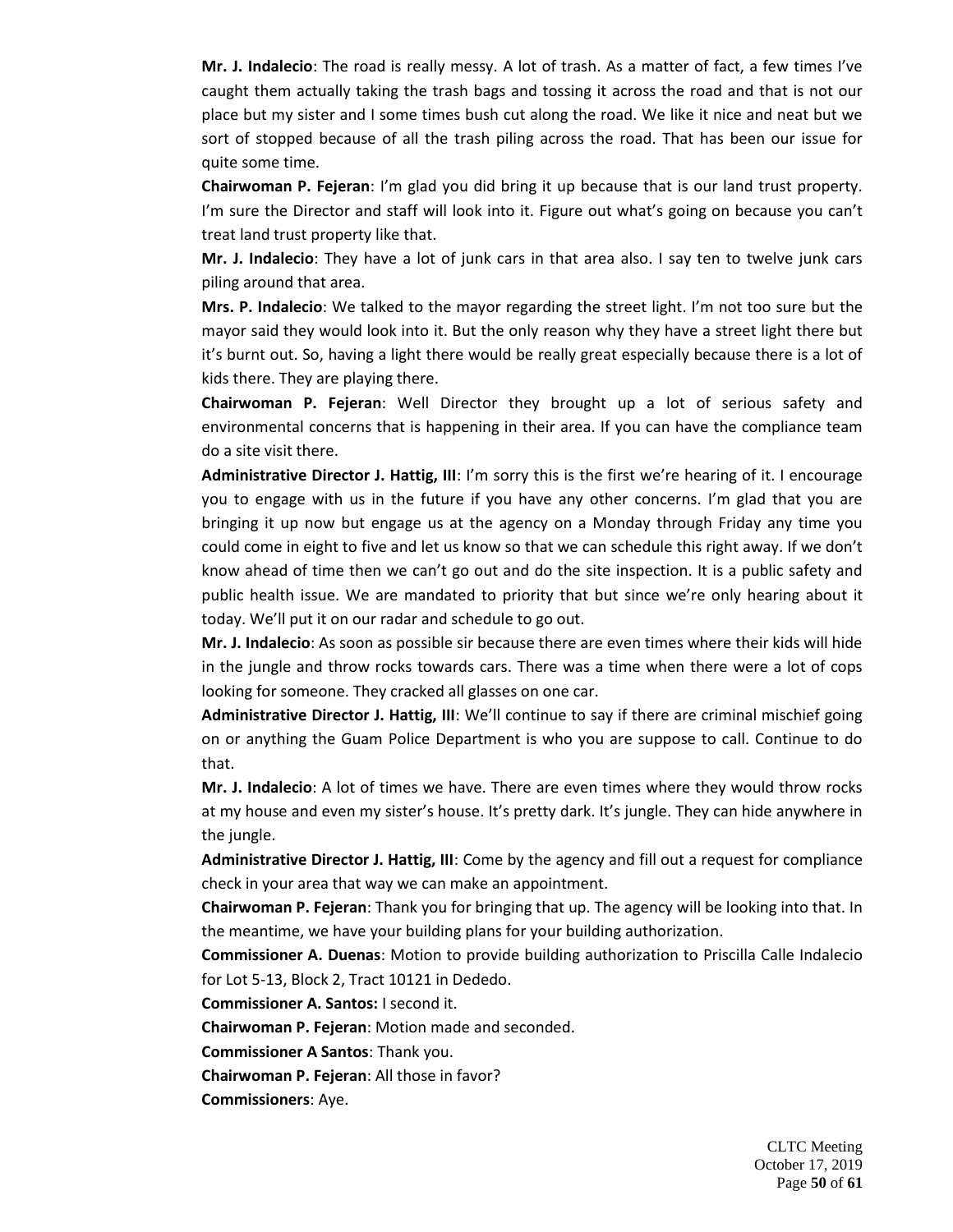**Chairwoman P. Fejeran**: The ayes have it.

**Mrs. P. Indalecio**: Ma'am.

**Chairwoman P. Fejeran**: Yes.

**Mrs. P. Indalecio**: Can I ask one more question?

**Chairwoman P. Fejeran**: Yes.

**Mrs. P. Indalecio**: My husband… only because he is on the loan with me, SBA is requiring he be on the main. His name on the lease with me only because we are both on the loan. I just want know how to get him on lease.

**Chairwoman P. Fejeran**: I believe we did this previously and it would be just an addendum.

**Administrative Director J. Hattig, III**: Good question. It would just be an addendum to add him on.

**Chairwoman P. Fejeran**: We don't normally allow that but because life isn't always rainbows and fairy tales. Sometimes married couples get into fights because of the situation if the SBA loan in the past the commission has made motions to approve two names on the lease. So, what is your husband's name?

**Mrs. P. Indalecio**: Joey Indalecio.

**Chairwoman P. Fejeran**: Joey Indalecio.

**Mrs. P. Indalecio**: He was once... his name was once on the lease before but at the time it was my mom. Why am I giving it to my son-in-law when I could give it to my daughter? So, we switched around and removed it but now SBA is asking if both of our names can be on the lease because both of our names are on the loan.

**Commissioner A Duenas**: So, motion to prepare an addendum for a lease for Priscilla Indalecio to add Joey Indalecio on the lease.

**Chairwoman P. Fejeran**: Motion made.

**Commissioner A Santos**: I second it.

**Chairwoman P. Fejeran**: Motion made and seconded by Tan Amanda. Further discussion? **Commissioners**: None

**Chairwoman P. Fejeran**: All those in favor?

**Commissioners**: Aye.

**Chairwoman P. Fejeran**: The ayes have it. An addendum will be drafted you will have to sign again and you should be good to go.

**Mrs. P. Indalecio**: Thank you.

**Chairwoman P. Fejeran**: Thank you too.

### *Peter Ada Alexis*

**Chairwoman P. Fejeran**: Next on out agenda is Peter Ada Alexis.

**Mr. Peter Ada**: Good afternoon madam chair and this commission. I'm going to try to finish this in one minute.

**Chairwoman P. Fejeran**: I appreciate that.

**Mr. P. Ada**: My name is Peter Ada Alexis. I am a resident of Barrigada. I applied for an agricultural lease back in December 1995. On September 26 of this year I was issued the supposed property in Barrigada Heights and on the second paragraph of this paper it says I was given sixty days to have that property surveyed. Well miss madam chair upon receiving this paper I immediately made contact with all these surveyors. This listing of nine surveyors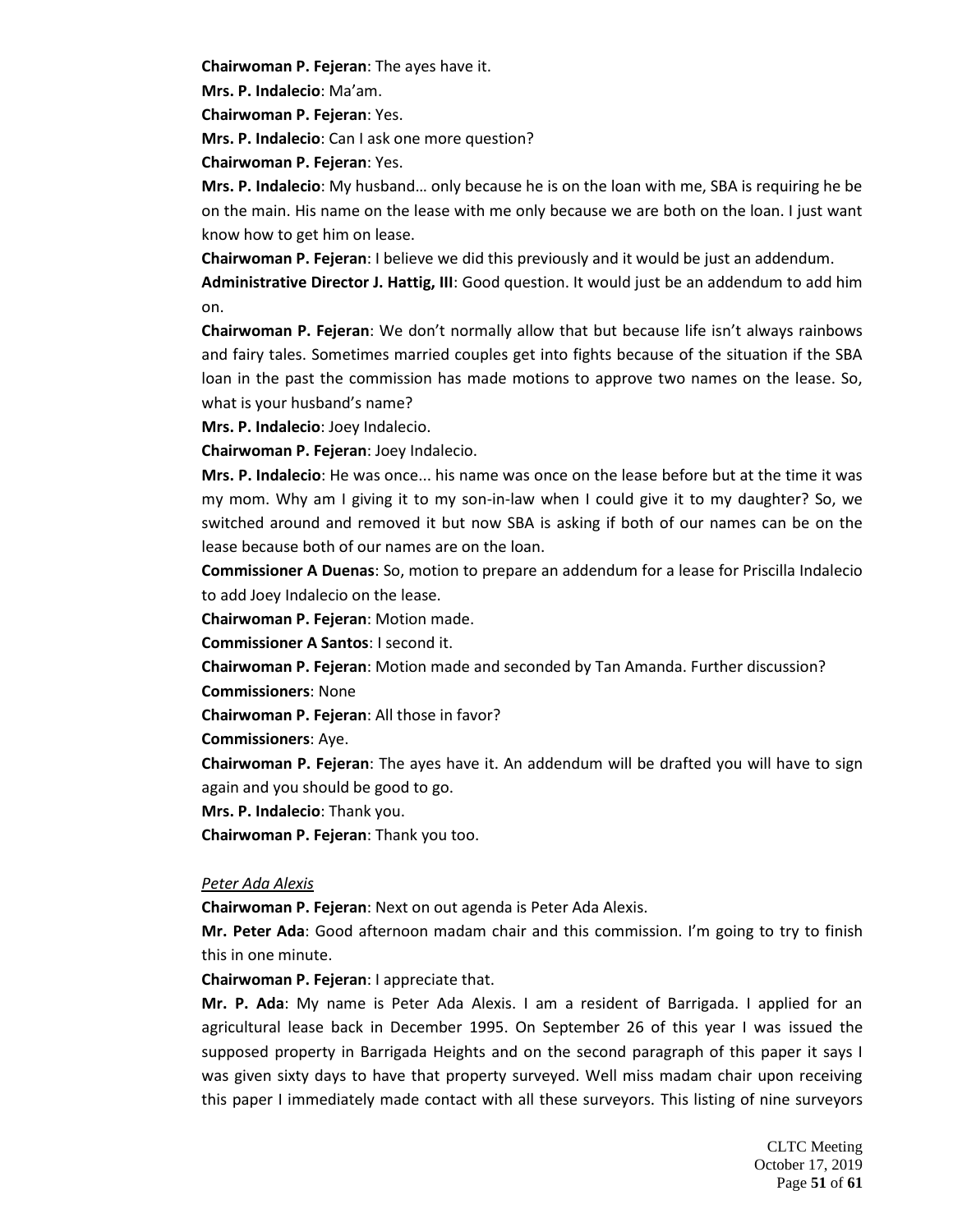[Inaudible] this listing of nine surveyors seven of them said they don't take CHamoru Land Trust surveys at this time. One of them said I got to check my partner. I said just give me a ball park figure on how much they charge. He said how big is the property, two acres. Approximately it gives or takes a little, three thousand seven hundred and fifty dollars. Madam chair I was shocked too. I just don't just take one-person quote as the gossip truth. I'm asking this Board to consider that in forty-two days my notification for survey will expire. Mr. Hattig did say to me I can renew it… but I reviewed it what was they answer. One very nice lady on the telephone said you check on the phonebook directory for all the listed surveyors. Well madam chair I got news for you the same people in the phonebook are on this list and they're not taking CHamoru Land Trust Property. We need your help or else many people will lose their property that they have been waiting for since 1995 [Inaudible] thank you and it is one minute after five.

### **Chairwoman P. Fejeran**: Thank you sir. I appreciate it.

**Administrative Director J. Hattig, III**: I've met with Mr. Ada already. I've also met with the survey teams on what possible course of action. Obliviously we can't control private businesses and surveyors who take projects. We have I don't want to say a bad reputation for being able to pay, our constituents sometimes they are able to pay and sometimes not. This affects our ability to do business with the surveyors but in speaking with survey, our crew is willing to contact surveyors and find out why this is happening and come to an agreement, at least one of the concerns. Why they are not taking CLTC survey projects at this time? So, we can correct those deficits and so they will be accepting CLTC recipients. Also, I did advise Mr. Ada he could request for government survey. Now keep in mind that is something that we don't normally do this because as a result of the financial report the survey and infrastructure fund doesn't have any money to do it. Secondly scheduling it with DLM could take a long time because they are funded by the government like we're funded by our commercial leasing. So, these are some of the issues that yes need to be tackled. I am facing them on a daily basis. Our survey crew is willing to talk to the surveyors to found out if we can become intermediators to get them to accept these projects, especially for people that are financially able to do it. That is why it is so important when we do our interviews, the staff ask are you able to survey. Are you financially able to survey so that we can properly protect them? We can help them out. But if they're not able to we have status quo for now until we can get that funding source renewed and move forward.

**Chairwoman P. Fejeran**: I think that is a genius idea to talk to the surveyors to find our why they are turning away our beneficiaries. When you talk to them say "okay you're not accepting them and tell me why not". I'm hoping it will reveal how we can change our practices so that maybe it is not on a one by one basis. For example, we say all of you up here by Mr. Ada we're going to turn you all into project and you all pay at once. Maybe they'll do it that way.

**Administrative Director J. Hattig, III**: Normally one surveyor would do a whole.

**Engineering Technician II P. Castro**: We would like them to do…

**Administrative Director J. Hattig, III**: We try to funnel them together especially when we assign lots. That is what we trying to do. Our plan moving forward in survey is give one surveyor maybe four instead of letting the constituents pick their surveyor. We are running into challenges like that but that is what we are researching right now.

**Chairwoman P. Fejeran**: Great. Let's do that.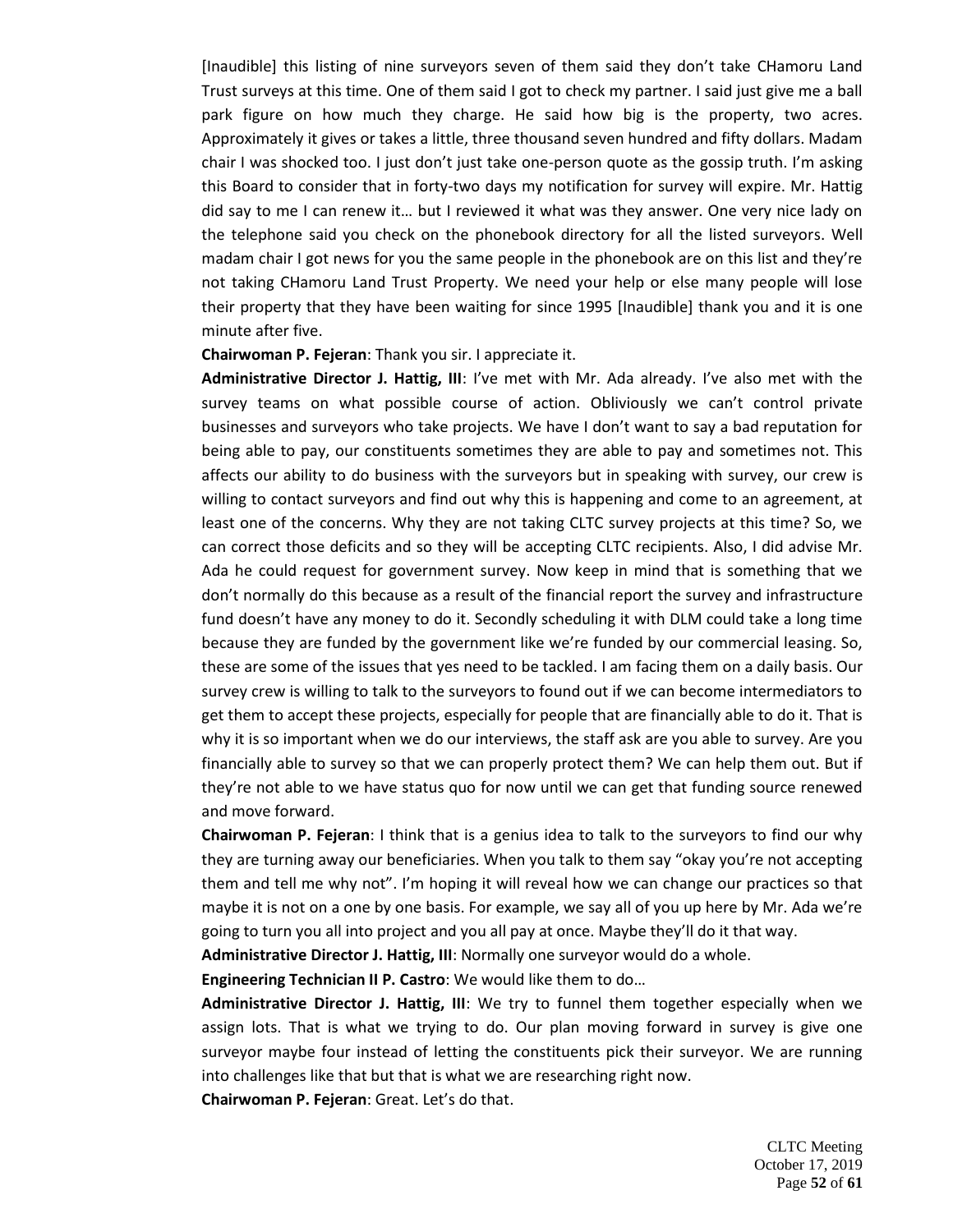**Engineering Technician II P. Castro**: In the case of Mr. Ada I reached out to one of the employees of a surveyor who offered to give me his number for him to contact but I think it is only fair that I reach out to others so that he can shop around.

**Chairwoman P. Fejeran**: Okay.

**Engineering Technician II P. Castro**: He'll get a better price.

**Chairwoman P. Fejeran**: Then we'll get an idea on how we can better serve our constituents. Well thank you.

### *Eugene San Nicolas Acfalle*

**Chairwoman P. Fejeran**: Okay next Eugene Acfalle. Mr. Eugene.

**Land Agent I J. Dayday**: He left already. He made a request to meet with us

**Chairwoman P. Fejeran**: Okay. Maria MacDonald? I believe she left.

**Unknown**: Yes.

**Chairwoman P. Fejeran**: Jay MacDonald. He left.

**Administrative Director J. Hattig, III**: Yes.

**Chairwoman P. Fejeran**: Daniel Rodriquez?

**Administrative Director J. Hattig, III**: That was the POA from Mr. Taimanglo.

### *Luis Cruz*

**Chairwoman P. Fejeran**: I have a Luis T. Cruz, Justin and Ethan. Hello and thank you for your patience.

**Administrative Director J. Hattig, III**: You can sit here in the last chair.

**Chairwoman P. Fejeran**: Hi. If you would state your name for the record.

**Mr. Luis Cruz**: I'm Luis P. Cruz.

**Mr. Jason Cruz**: Jason C. Cruz [Inaudible]

**Chairwoman P. Fejeran**: Are you guys related?

**Land Agent I J. Gumataotao**: I initial their request way back. I thought I printed the staff report there is only one staff report for the father, Luis Cruz.

**Chairwoman P. Fejeran**: Okay.

**Land Agent I J. Gumataotao**: It's in there but I can go over it briefly the situation. Mr. Luis Cruz is the brother of Mr. Joseph Cruz who I believe at the last board meeting was approved for the issuance of a lease. The two-hundred-dollar water bill.

**Unknown**: Six hundred.

**Land Agent I J. Gumataotao**: Six hundred.

**Chairwoman P. Fejeran**: Okay.

**Land Agent I J. Gumataotao**: We were able to issue survey authorization, utility and we were waiting for the scheme for survey division for this area. Taking a look back the father was issued the survey authorization and notice of intent to award two acres immediately around this area here. About two years ago the father wanted to get a reduction in acreage and his son, Justin, returned back to Guam, and wanted to start living on the property. The father agreed to get a reduction in acreage giving half to Justin and half to his other son, Nate, who lives over here. Back then we were trying to get this property schemed but it took awhile and a lot of things started to pile up. Even more recently Mr. Joseph Cruz came in and we were able to get this area schemed. We thought what better way to defray the cost of survey and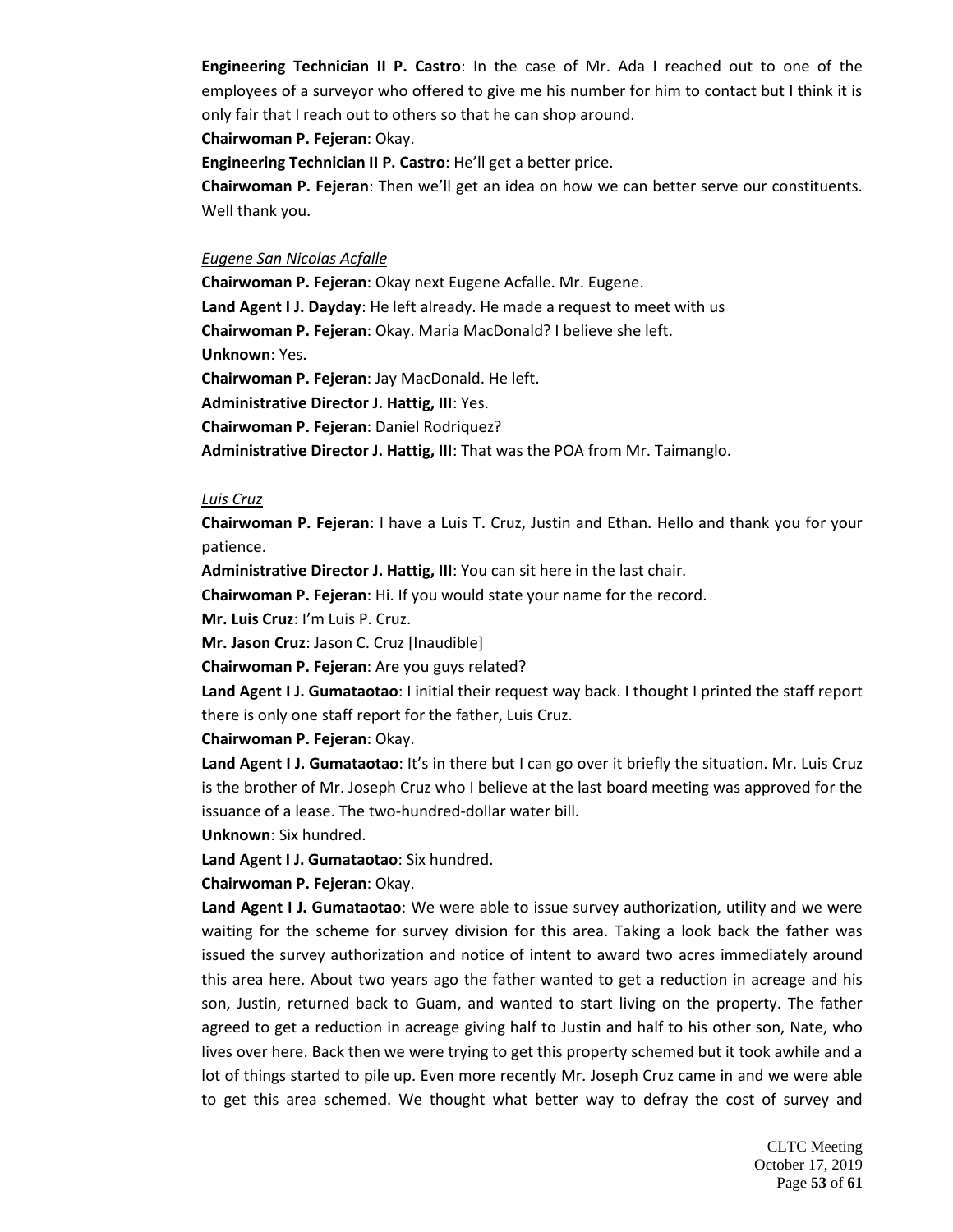possible have our survey division rescheme the adjacent lots so we can submit it. Now I was trying to get them on the agenda but I wasn't able to. I'm hoping the board would be able to make a decision to proceed with allowing what is happening with the scheme of Mr. Joseph Cruz and process their request. Everything is in compliance they have all the documents. I just don't have the staff report.

**Administrative Director J. Hattig, III**: I apologize hours before the meeting we had problems printing. Our copier is still actually on the third floor and we're having challenges trying to bring it down.

**Chairwoman P. Fejeran**: So, John one more time what is the action or request.

**Land Agent I J. Gumataotao**: Initially, well go ahead.

**Mr. J. Cruz**: Ma'am for my understanding my dad was given from my uncle who had passed two acres of agricultural property and we're requesting to break that down into half acres for residential lots among us,

me and my brother, Nathan. We both have our applications for agricultural, and residential but we thought after I came back from seven years in the Army. Our applications are way pushed back. Rather then wait we thought we could split the property where we have been living for the last twenty years.

**Chairwoman P. Fejeran**: Okay. Thank you. It was originally the two acres.

**Mr. J. Cruz**: Yes.

**Chairwoman P. Fejeran**: Your father who received the property from his uncle?

**Mr. J. Cruz**: His brother.

**Chairwoman P. Fejeran**: His brother. I'm sorry, and you received the land from your brother and you've been living there. Now you would like to your sons to take control of the property that they are already occupying.

**Mr. J. Cruz**: Yes.

**Chairwoman P. Fejeran**: And have real leases for themselves.

**Mr. J. Cruz**: Residential

**Chairwoman P. Fejeran**: For residential.

**Mr. J. Cruz**: We also one more. He couldn't attend Raymond Cruz. He's also living the property too.

**Chairwoman P. Fejeran**: Okay.

**Mr. J. Cruz**: Originally there are three sons.

**Chairwoman P. Fejeran**: Your request is to have the one property divided into four.

**Mr. J. Cruz**: Yes.

**Chairwoman P. Fejeran**: The three brothers and your father. Okay, it looks like it's a preoccupier.

**Mr. J. Cruz**: Yes. We've been there as long as I've been alive [Inaudible] I used to ride my bike over there.

**Chairwoman P. Fejeran**: Okay [Inaudible] this is 769 Flores Rosa Street, Swamp Road, Dededo [Inaudible] What is your brother's name who is not here today?

**Mr. J. Cruz**: Raymond Cruz

**Chairwoman P. Fejeran**: Raymond Cruz. Is that the scheming you were talking about?

**Land Agent I J. Gumataotao**: Yes. Initial this was the portion that was schemed out from this entire lot. And that is Joseph Cruz.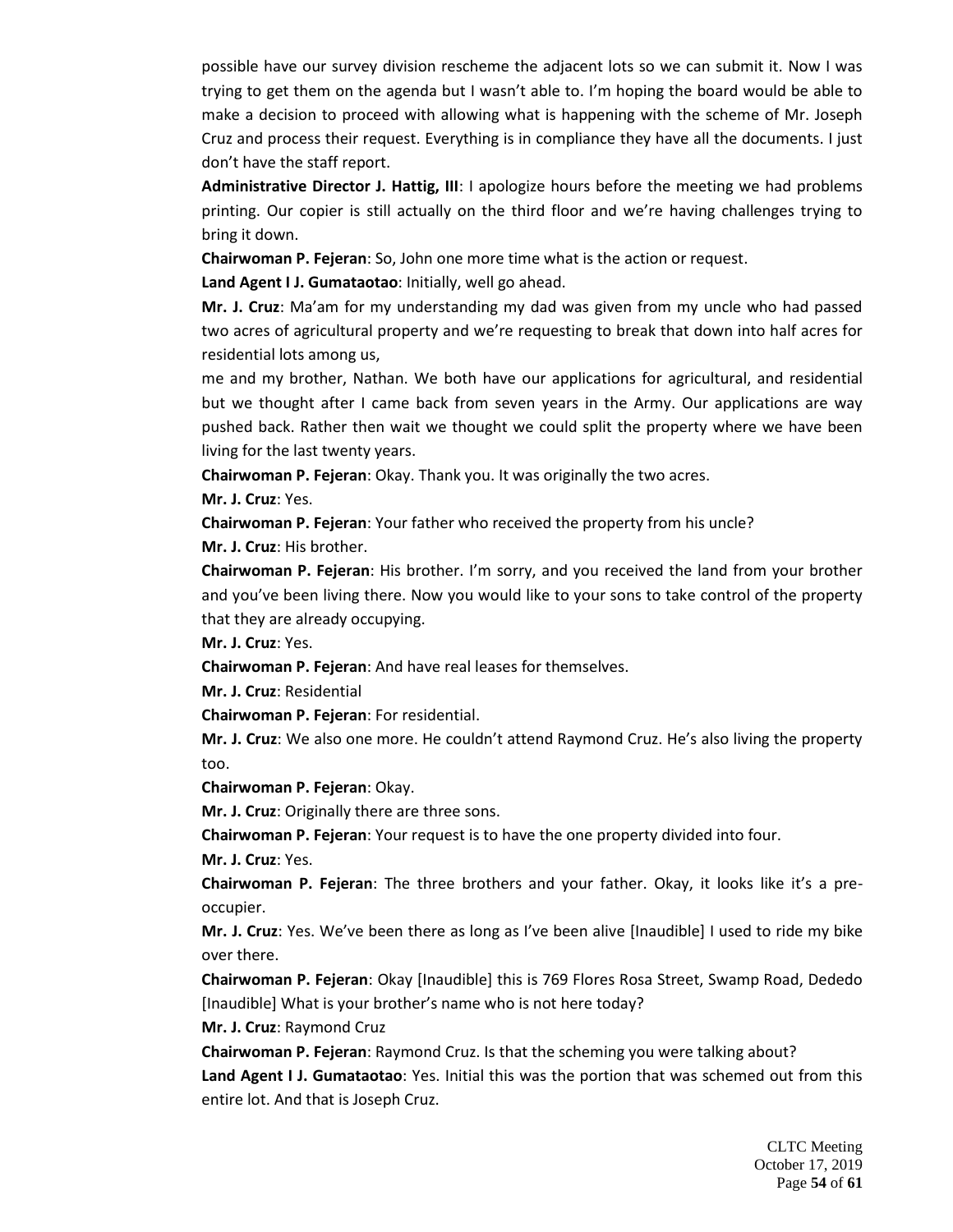**Chairwoman P. Fejeran**: The one we address last time.

**Land Agent I J. Gumataotao**: Correct. Mr. Luis Cruz owns or has lease for two acres.

**Chairwoman P. Fejeran**: So that wasn't part of his uncle's. He maintains two acres which he would like to subdivide for his three sons.

**Land Agent I J. Gumataotao**: Let's say that the two acres goes back here then we would put Justin here. Father's.

**Mr. J. Cruz**: Right where your hand is at.

**Land Agent I J. Gumataotao**: Raymond is here and Nathan is here.

**Mr. J. Cruz**: Right.

**Land Agent I J. Gumataotao**: They would do a half acre for each of the four.

**Chairwoman P. Fejeran**: Okay.

**Commissioner A. Santos**: They're going to survey four lots.

**Land Agent I J. Gumataotao**: First we would have to get the scheme approved.

**Mr. J. Cruz**: We're trying to figure out our meets and bounds before we get a surveyor. We are having trouble trying to find surveyors who would do CHamoru Land Trust.

**Chairwoman P. Fejeran**: Okay.

**Land Agent I J. Gumataotao**: If it is required that I do submit it to the agenda. If I can get the Board to approve it today or make it part of the agenda next month.

**Commissioner A. Duenas**: Is this an existing lease.

**Chairwoman P. Fejeran**: It is a pre-occupier.

**Commissioner A. Duenas**: There is no existing.

**Chairwoman P. Fejeran**: There is no lease?

**Land Agent I J. Gumataotao**: No. There was a notice of intent to award but that was in 2009. 2010 maybe 2011 we started to do the master.

**Chairwoman P. Fejeran**: I do see that he is a pre-occupier so we can't evict him. We still have to get him the lease. But before we issue the lease, they are asking to take the same property and issue four.

**Commissioner A. Duenas**: Right.

**Chairwoman P. Fejeran**: Right.

**Administrative Director J. Hattig, III**: I think because this is a complex case, I want to address it to you now. Decreased in acreage is a step in the right direction. It would be the subdivision of the property. Only because the re-subdivision would be taking another survey. Correct me if I'm wrong. A reconsolidating or parceling of the area.

**Chairwoman P. Fejeran**: Okay.

**Administrative Director J. Hattig, III**: An acreage reduction is better. They can pay for the survey for the four half-acre lots that are going to be created out of the scheme. That is what I am suggesting. If you're willing to work with us we can put a staff report together. Once a staff report is completed on the exact steps that were completed then we can have the Board consider it. That is my plan of action in here. Keep the acreage reduction and once we identify with a scheme the four half acre lots issue survey authorization to get them to survey the property. Once they find their meets and bounds then we can come in and request for the issuance of the lease. Your application was initially agricultural.

#### **Mr. J. Cruz**: Yes.

**Administrative Director J. Hattig, III**: You need to change the application type.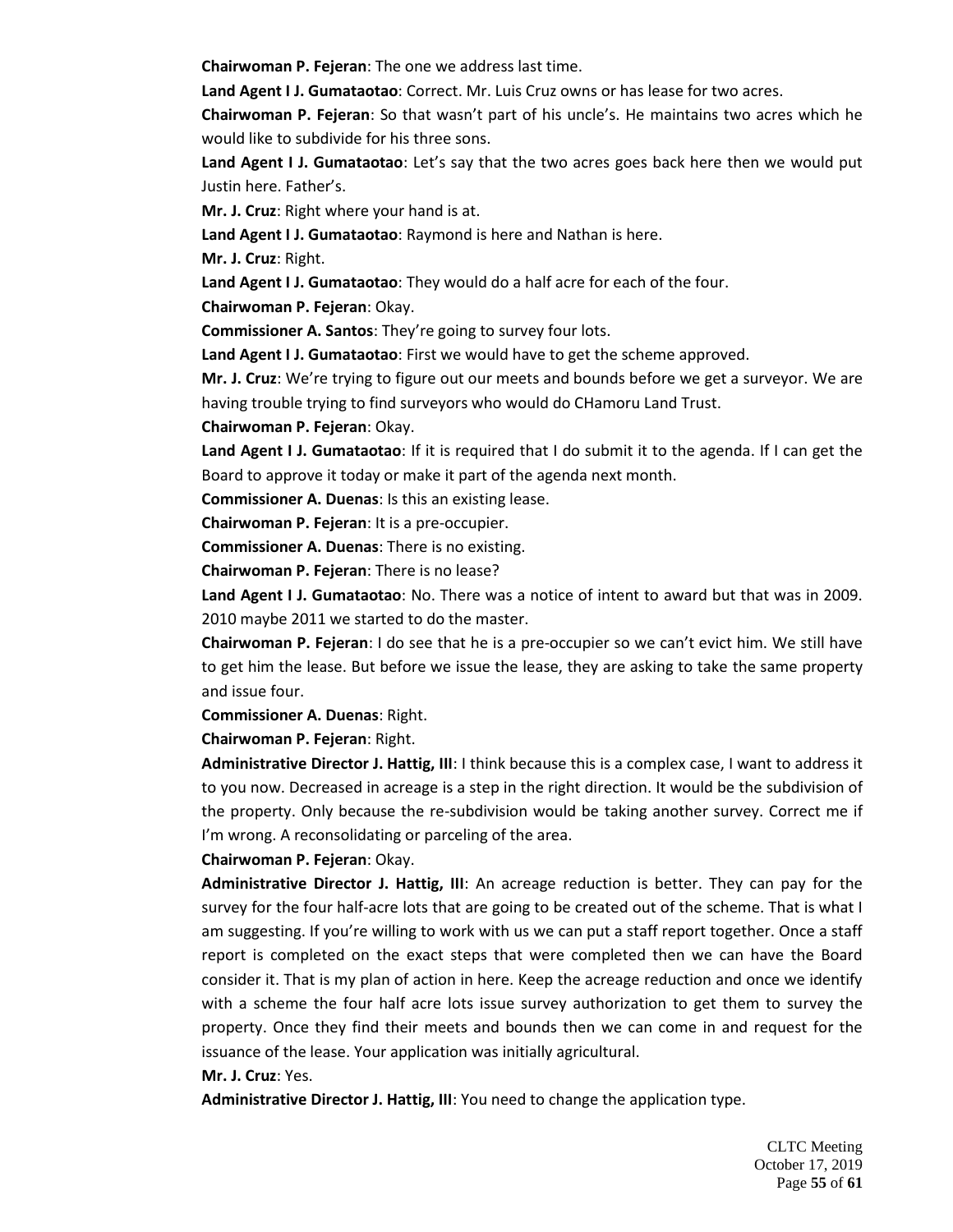**Mr. L. Cruz**: I was farming.

**Administrative Director J. Hattig, III**: Your request is for residential.

**Mr. J. Cruz**: Yes.

**Administrative Director J. Hattig, III**: You only need property [Inaudible] another consideration would be we need to change Mr. Luis' application type from agricultural to residential so that we can accommodate the request.

**Chairwoman P. Fejeran**: So, he also wants to change his application type to residential or just the three.

**Mr. L. Cruz**: With the farm I am having hard problems.

**Mr. J. Cruz**: That is the reason why I can back originally. His medical condition.

**Commissioner A. Duenas**: You said you all three had applications.

**Mr. J. Cruz**: My dad's been there. I believe my brother submitted in 2017.

**Administrative Director J. Hattig, III**: Does Raymond have one?

**Mr. J. Cruz**: I don't know [Inaudible]

**Administrative Director J. Hattig, III**: He would have to submit one.

**Mr. J. Cruz**: I will have him do it tomorrow if I have to drag him in myself.

**Commissioner A. Duenas**: But for the two application for the two sons are they agricultural or residential?

**Mr. L. Cruz**: Residential [Inaudible]

**Chairwoman P. Fejeran**: It's just be changing your two sons.

**Commissioner A. Duenas**: I can do that now.

**Chairwoman P. Fejeran**: Okay.

**Commissioner A. Duenas**: Did you have any questions?

**Chairwoman P. Fejeran**: No go ahead.

**Commissioner A. Duenas**: Motion to change the application type for Luis T. Cruz to residential.

**Chairwoman P. Fejeran**: Motion made.

**Commissioner A. Santos**: I second it.

**Chairwoman P. Fejeran**: Seconded by Tan Amanda. Further discussion?

**Commissioners**: No.

**Chairwoman P. Fejeran**: All those in favor.

**Commissioners**: Aye.

**Chairwoman P. Fejeran**: The ayes have it. So now your application is residential. It sounds like the team will be working with you more to lay out the exact steps you need to take. I'm really glad you all came in here you as a family. It sounds like a good tight unit which we love to see. Often, we have families coming in here arguing and airing their dirty laundry. I appreciate you are using the land and can allow your sons to basically use the land and live on it. That is fantastic. I look forward to working more with you. I'm sorry we couldn't make any major decisions today. I pray we will in the future.

**Administrative Director J. Hattig, III**: Come in to the office as soon as you can. We're located on the second floor. We're open from 8 a.m. to 5 p.m. Monday through Friday.

**Mr. J Cruz**: We'll do that.

**Chairwoman P. Fejeran**: Thank you guys. Was there anybody that we missed for public comment? Come on up [Inaudible]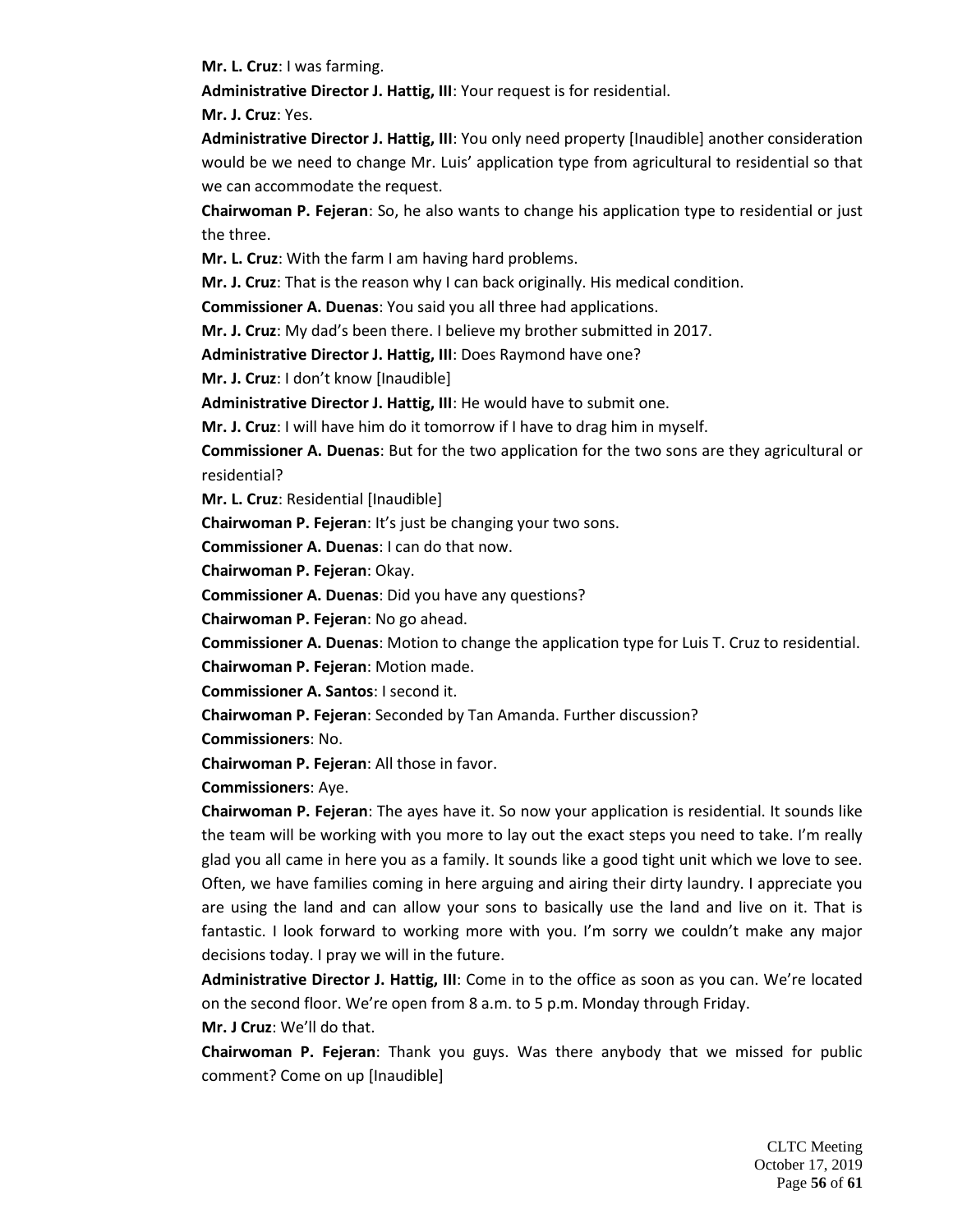### *Cirilo and Adelina Reyes*

**Chairwoman P. Fejeran**: Hafa adai. Please state your names for the record.

**Mr. Cirilo Reyes**: My name is Cirilo Reyes.

**Ms. Adelina Reyes**: Adelina Reyes.

**Mr. C. Reyes**: [In CHamoru] Lot 480. [In CHamoru].

**Chairwoman P. Fejeran**: Tan Amanda? [Inaudible]

**Ms. A. Reyes**: Santa Ana

**Mr. C. Reyes**: Santa Ana

**Land Agent I Lorraine Nededog**: Santa Ana Lot 480 [Inaudible]

**Commissioner A. Santos**: From Santa Ana [Inaudible]

**Land Agent I L. Nededog**: Further

**Land Agent II J. Casem**: Lorraine look at the TV.

**Mr. C Reyes**: [In CHamoru]

**Ms. A. Reyes**: Our lot is at Tai Lada Road. At Tai Lata River.

**Administrative Director J. Hattig, III**: Señot [In CHamoru] English?

**Mr. C. Reyes:** [In CHamoru] [Inaudible]

**Ms. A. Reyes:** It's a one-acre lot.

**Mr. C. Reyes:** [In CHamoru] [Inaudible]

**Chairwoman P. Fejeran**: And you have run out of space [Inaudible] is this land in the red?

**Ms. A. Reyes**: Yes, that is where we stay.

**Mr. C. Reyes:** [In CHamoru] [**Inaudible]**

**Chairwoman P. Fejeran**: And then the one right above it?

**Mr. C. Reyes:** [In CHamoru] [Inaudible]

**Chairwoman P. Fejeran**: And you have an existing land trust lease with us? Is it residential or agricultural?

**Mr. and Ms. Reyes**: Agricultural [Inaudible]

**Chairwoman P. Fejeran**: Okay [Inaudible] it's already leased.

**Administrative Director J. Hattig, III**: Can you select…

**Land Agent II J Casem**: It's pending [Inaudible]

**Administrative Director J. Hattig, III**: Why does it say Juan Diaz Muna?

**Engineering Technician II P. Castro**: Mr. Muna has been removed.

**Administrative Director J. Hattig, III**: So, we need to update it.

**Unknown**: Yes.

**Administrative Director J. Hattig, III**: Basically, it is an acreage increase. It sounds like.

**Chairwoman P. Fejeran**: Is the property that they're requesting is it leased already?

**Land Agent II J Casem**: No. It is not leased yet.

**Chairwoman P. Fejeran**: Was the ever a Notice of Intent to Award issued?

**Land Agent II J. Casem**: That was actually already issued to somebody however there were some issues regarding the property. They were moved to the adjacent lot in the back. Survey has actually been out there and survey the property.

**Engineering Technician II P. Castro**: Correct.

**Land Agent II J. Casem**: There are survey markers there it is just pending the lease completion of the individual.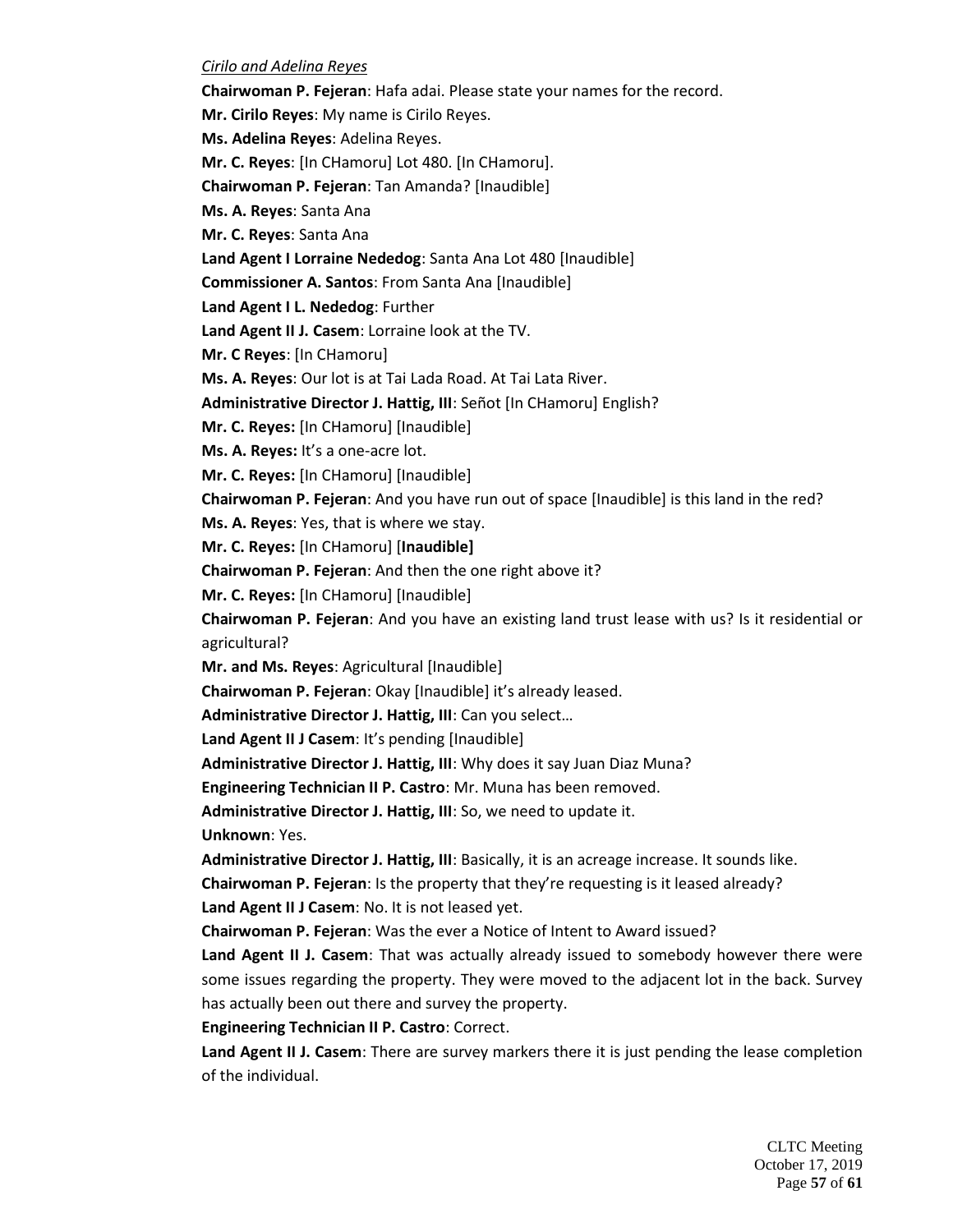**Administrative Director J. Hattig, III**: Is there any other property adjacent to them that is not lease or available?

**Land Agent II J Casem**: They're all leased out.

**Administrative Director J. Hattig, III**: There are none available.

**Chairwoman P. Fejeran**: Even this one?

**Land Agent II J Casem**: It's been abandoned for a while now because of the problems regarding the surveyor. That is why Mr. Diaz wasn't occupying. There were issues regarding survey. We moved him to the back. Then it was shown to somebody else the front lot. It is just pending completion of a lease. There is something that happen to the individual. It needs to go back to the original applicant.

**Chairwoman P. Fejeran**: Okay.

**Administrative Director J. Hattig, III**: Thank you. If you would allow us the time to research the area and provide you with a full detail of the history of what has been going on with the adjacent properties and the current lot. Mr. Reyes is occupying. Basically, what I would like to do is send my land agents out to do a courtesy site inspection. They also need to do research into the adjacent lots around you. It is going to take some. We'll try to schedule it right away but give us a month to do that. If there are no lots available in this area, I'm not sure because you are requesting for an acreage increase. I'm not sure what options we could come to. You have already obliviously put a home, a structure, on the area.

**Ms. A. Reyes**: In our place yes.

**Administrative Director J. Hattig, III**: A relocation would not be an option to consider because of your house.

**Ms. A. Reyes**: Yes, we have so many plants there.

**Administrative Director J. Hattig, III**: Right.

**Ms. A. Reyes**: Avocados, bread fruit, bananas, papayas. We have star fruit.

**Administrative Director J. Hattig, III**: This is your daughter.

**Mr. C. Reyes**: Yes.

**Administrative Director J. Hattig, III**: Are you an applicant?

**Ms. A. Reyes**: I was about to. Can I pick up one today?

**Administrative Director J. Hattig, III**: I just asked. I'm trying to think outside the box to assist them. The only other thing I could think of was a family member or pre-occupier. Give us opportunity to research this before we can move forward on this and provide the board with the information. This was a lovely presentation. If more people would provide a presentation like this, it would be a lot easier.

**Chairwoman P. Fejeran**: Thank you for your time.

**Ms. A. Reyes**: Thank you.

**Mr. C. Reyes**: Thank you.

**Chairwoman P. Fejeran**: Thank you for your patience.

**Ms. A. Reyes**: When would we know like a timeline. A point of contact.

**Administrative Director J. Hattig, III**: Come and visit the office, you can put your request in. Your official request because we have a document that you could fill out for this. We already have this on file now. You can visit our offices on the second floor from 8 a.m. to 5 p.m. You could talk about this with one of our land agents.

**Ms. A. Reyes**: Just so we know where to go since we are leaving.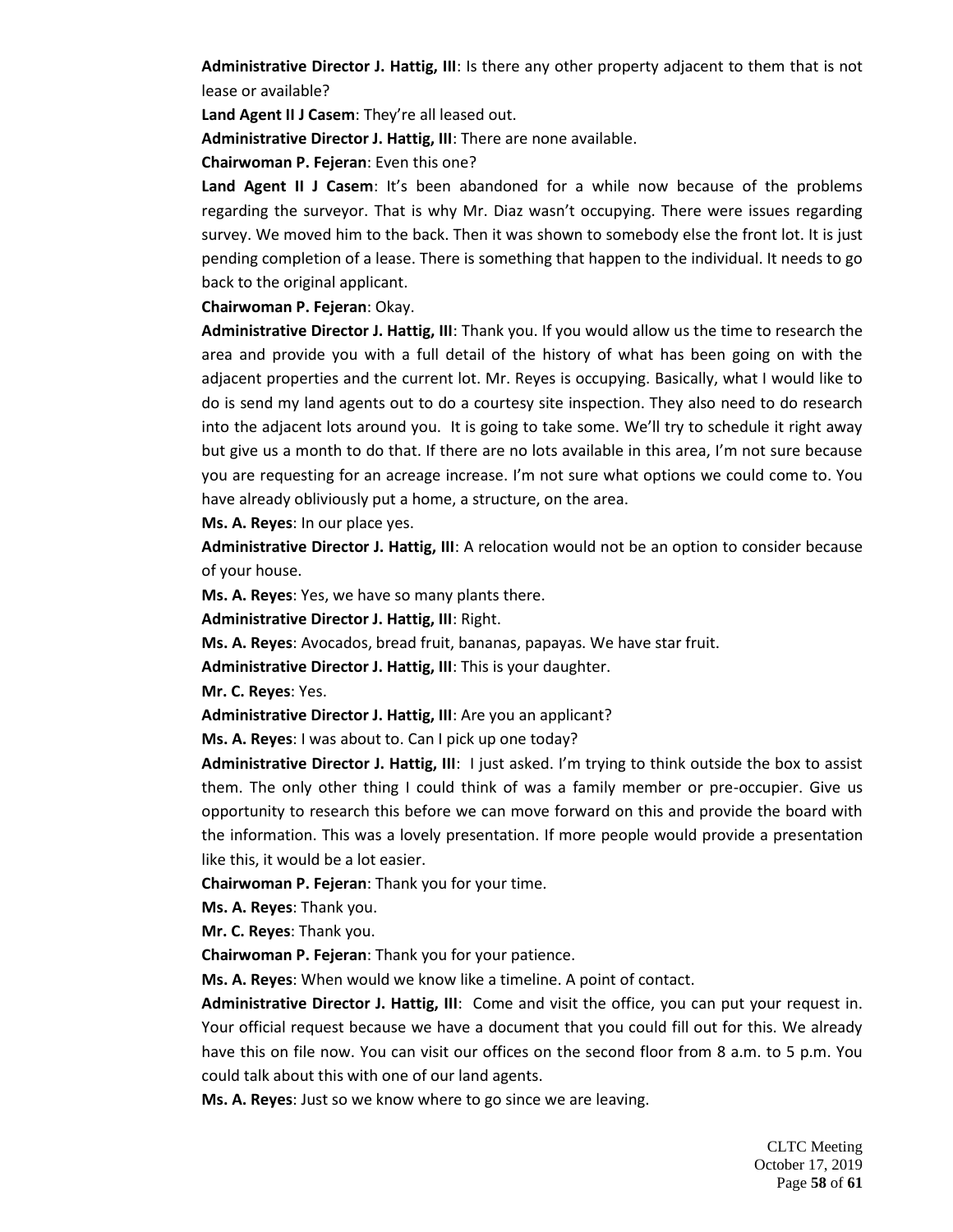**Chairwoman P. Fejeran**: Thank you so much.

**Mr. C. Reyes**: Good night.

**Chairwoman P. Fejeran**: Good night. Okay I think that concludes our public comment section. Going back to the Director's report. I think that the Director has handed us a document. I would like some time to review that. We're going to table that.

**Administrative Director J. Hattig, III**: Just F.Y.I. I sent this document to you last week as part of my weekly report that goes out. It is in your email. This is just the hard copy. The next report is coming out tomorrow. I will be sending that to you. It will update this one.

## *VIII. COMMISSIONERS' COMMENTS*

**Chairwoman P. Fejeran**: Thank you. Perfect. Commissioners comments? Okay I have comments. Thank you, guys, for being here. Also, tomorrow we have an information briefing down at the Legislature. This was called by Senator Therese Terlaje. It is of utmost important to the Trust, all of our beneficiaries because it will give you an update run down of the litigation the Land Trust is facing. I will be there. I have a presentation that I will be giving. The Commission's attorney Mike Philips will be there. Administrative Director's attorney will be there. The Director will be there. It will give you a full update. The summer was very busy. We thought we were going to settle but it looks like the case is back on. I would appreciate that all of you tune in or watch it on your off time so you are aware of what is going on with it. Thank you. Our next meeting is November twenty first. Does anyone else have comments? Commissioners comments? Our next meeting is schedule for November twenty first. Is that Thanksgiving?

## **Commissioner A. Duenas**: No.

**Administrative Director J. Hattig, III**: It's the following week. Thanksgiving is the twenty eighth and twenty ninth.

**Commissioner A. Santos**: Thank you.

**Chairwoman P. Fejeran**: Okay. Any other comments? Thank you, guys. It was really a fantastic meeting. We got so much done. We learned so much. We got a lot of homework. **Commissioner A. Duenas**: Happy Kwanzaa.

## IX. ADJOURNMENT

**Chairwoman P. Fejeran**: Can I get a motion to adjourn? **Commissioner A Duenas**: Motion to adjourn. **Commissioner A Santos**: I second it. **Chairwoman P. Fejeran**: We're adjourn.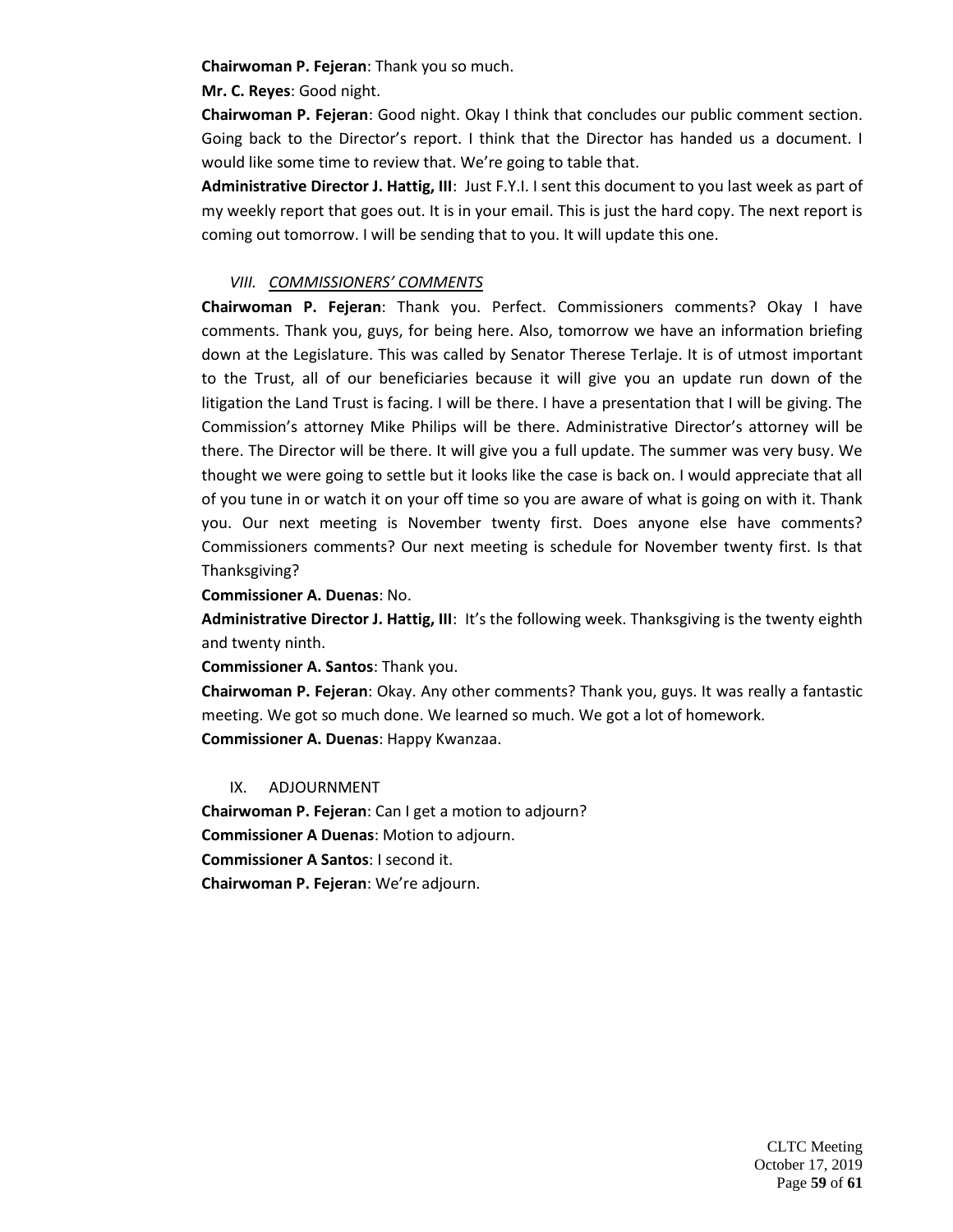**Transcribed by: Lydia Taleu, Land Agent I** 

**Approved by motion in meeting of: July 9, 2020**  Jack Hattig III, Administrative Director: <del>Allathy D</del>ate: 9 <del>J</del>ul 20

CLTC Meeting October 17, 2019 Page 60 of 61